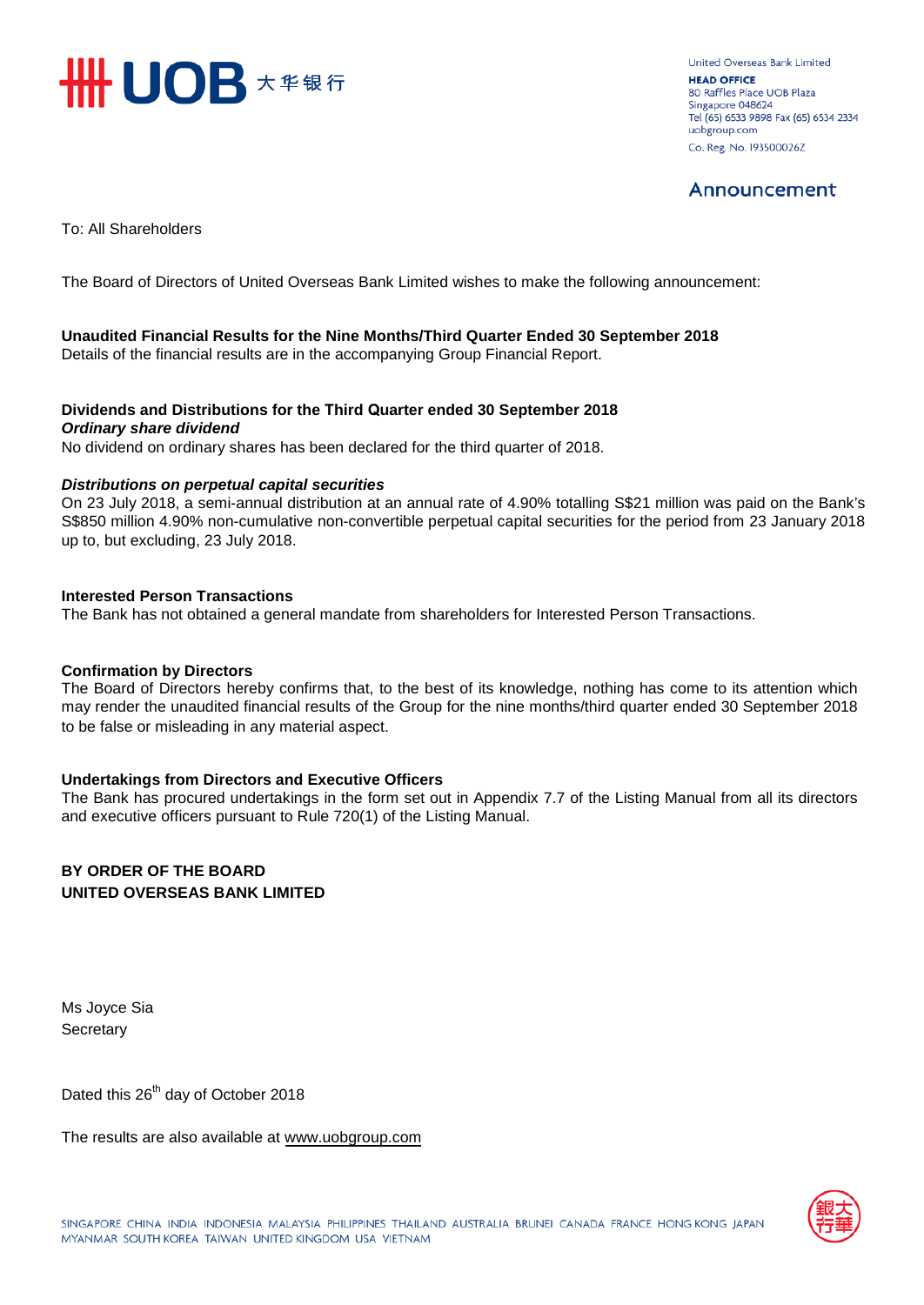

# **Group Financial Report**

 **For the Nine Months/Third Quarter ended 30 September 2018**

**United Overseas Bank Limited Incorporated in the Republic of Singapore**

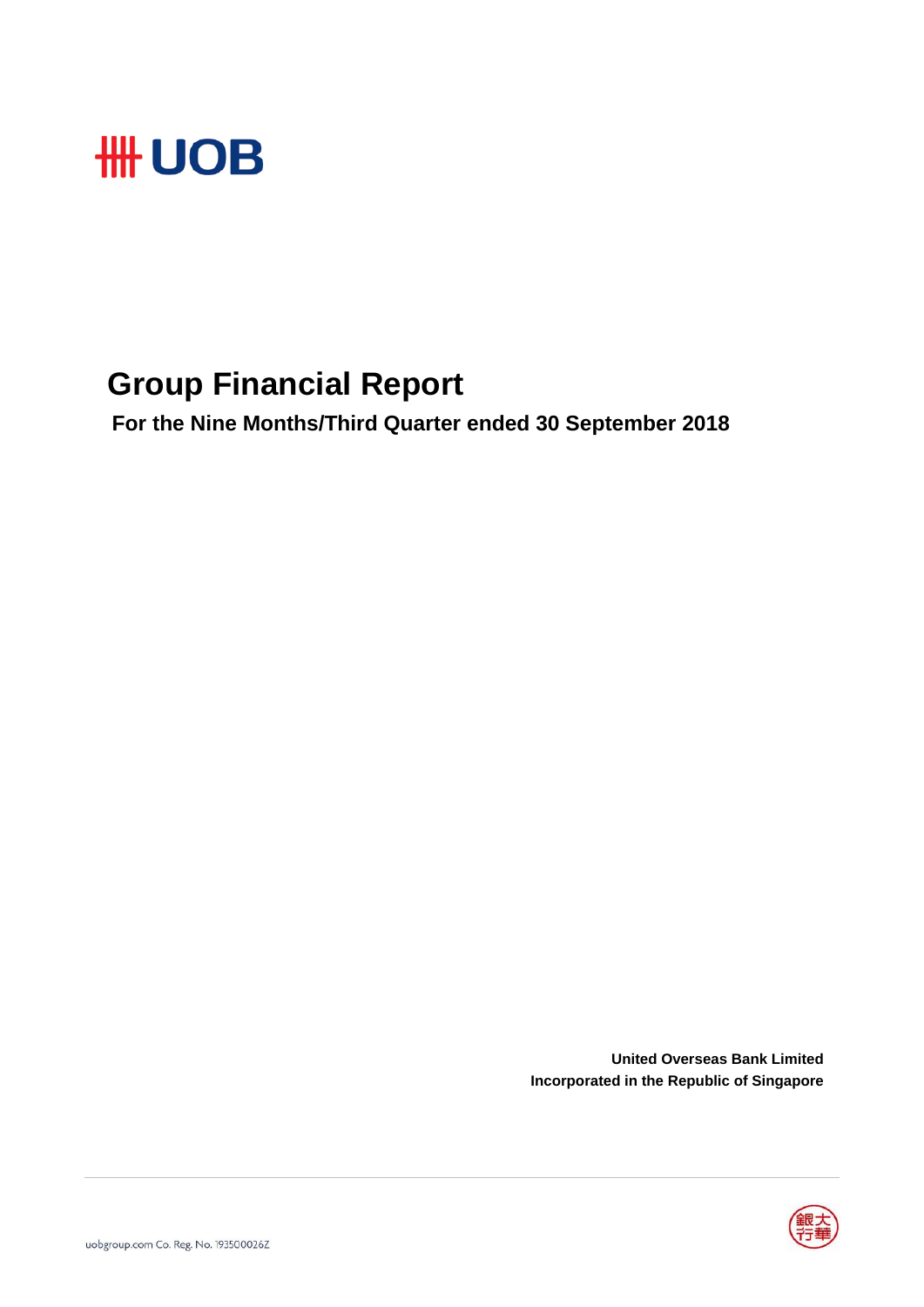# JOB

### **Contents**

### **Page**

- 2 Financial Highlights
- 4 Performance Review
- 6 Net Interest Income
- 8 Non-Interest Income
- 9 Operating Expenses
- 10 Allowances for Credit and Other Losses
- 11 Customer Loans
- 12 Non-Performing Assets
- 14 Customer Deposits
- 14 Debts Issued
- 15 Shareholders' Equity
- 15 Changes in Issued Shares of the Bank
- 16 Performance by Business Segment
- 20 Performance by Geographical Segment
- 21 Capital Adequacy and Leverage Ratios

### **Appendix**

- 1 Consolidated Income Statement
- 2 Consolidated Statement of Comprehensive Income
- 3 Consolidated Balance Sheet
- 4 Consolidated Statement of Changes in Equity
- 5 Consolidated Cash Flow Statement
- 6 Balance Sheet of the Bank
- 7 Statement of Changes in Equity of the Bank
- 8 Capital Adequacy Ratios of Significant Banking Subsidiaries

### Notes

- 1 The financial statements are presented in Singapore dollars.
- 2 Certain comparative figures have been restated to conform with current period's presentation.
- 3 Certain figures in this report may not add up to the respective totals due to rounding.
- 4 Amounts less than \$500,000 in absolute term are shown as "0".
- 5 Non-impaired assets refer to Stage 1 and Stage 2 assets under SFRS(I) 9.
- 6 Impaired assets refer to Stage 3 and purchased or originated credit-impaired assets under SFRS(I) 9.

### **Abbrevation**

"9M18" and "9M17" denote to the nine months of 2018 and 2017 respectively.

"2Q18" denotes second quarter of 2018.

"3Q18" and "3Q17" denote third quarter of 2018 and 2017 respectively.

"NM" denotes not meaningful.

"NA" denotes not applicable.

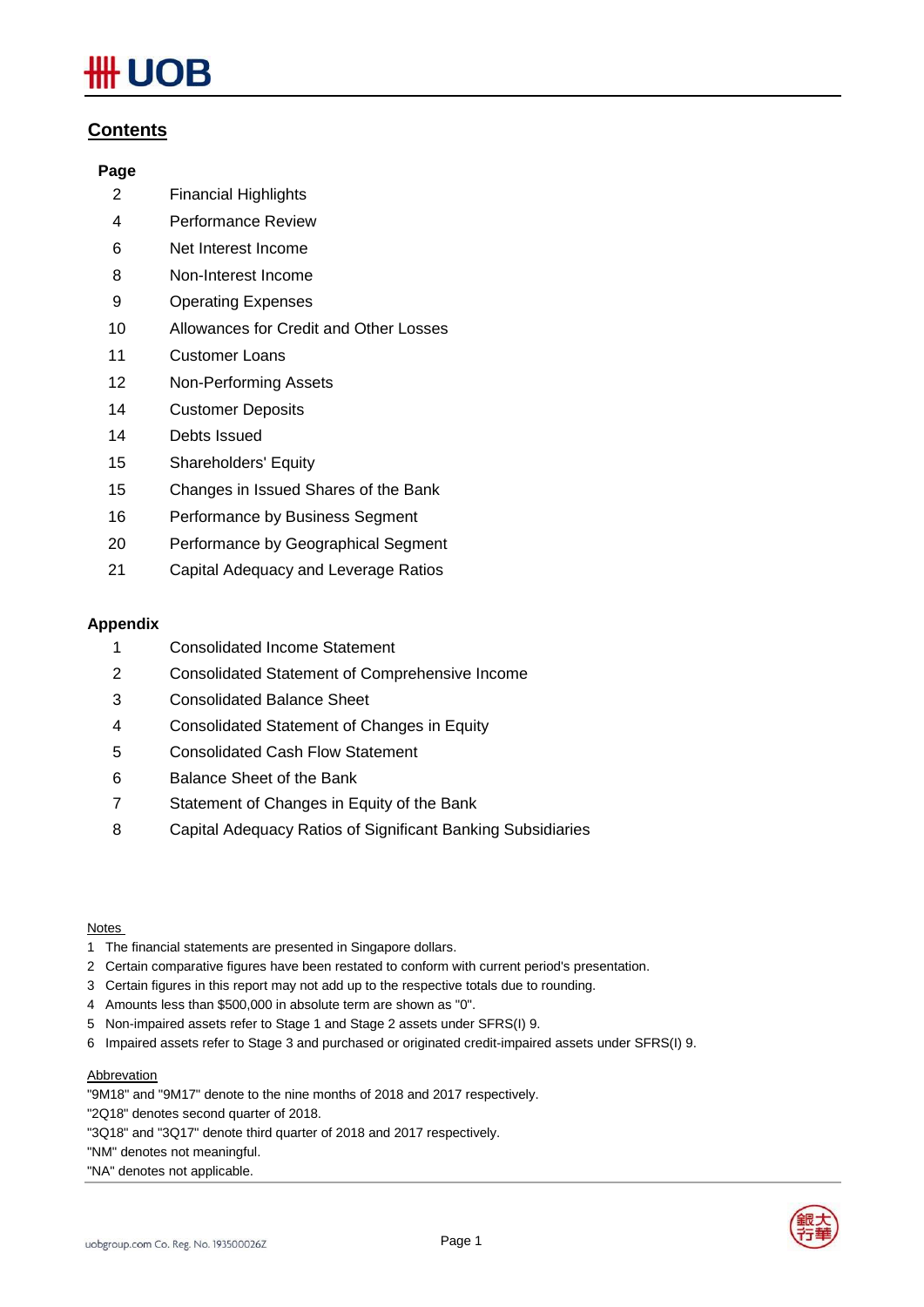# **HH UOB**

### **Financial Highlights**

|                                                       | 9M18        | 9M17    | $+/(-)$          | 3Q18    | 3Q17    | $+/(-)$ | 2Q18    | $+/(-)$          |
|-------------------------------------------------------|-------------|---------|------------------|---------|---------|---------|---------|------------------|
|                                                       |             |         | $\frac{0}{2}$    |         |         | ℅       |         | $\frac{0}{0}$    |
| Selected income statement items (\$m)                 |             |         |                  |         |         |         |         |                  |
| Net interest income                                   | 4,612       | 4,067   | 13               | 1,599   | 1,408   | 14      | 1,542   | 4                |
| Net fee and commission income                         | 1,500       | 1,364   | 10               | 484     | 477     | 2       | 498     | (3)              |
| Other non-interest income                             | 789         | 900     | (12)             | 244     | 279     | (13)    | 302     | (19)             |
| Total income                                          | 6,901       | 6,331   | $\boldsymbol{9}$ | 2,327   | 2,164   | 8       | 2,342   | (1)              |
| Less: Operating expenses                              | 3,019       | 2,712   | 11               | 1,011   | 900     | 12      | 1,022   | (1)              |
| Operating profit                                      | 3,881       | 3,619   | $\overline{7}$   | 1,317   | 1,265   | 4       | 1,320   | (0)              |
| Less: Allowances for credit and other losses          | 265         | 587     | (55)             | 95      | 221     | (57)    | 90      | 5                |
| Add: Share of profit of associates and joint ventures | 106         | 88      | 20               | 25      | 29      | (16)    | 52      | (53)             |
| Net profit before tax                                 | 3,722       | 3,120   | 19               | 1,246   | 1,073   | 16      | 1,282   | (3)              |
| Less: Tax and non-controlling interests               | 630         | 585     | 8                | 209     | 190     | 10      | 205     | $\boldsymbol{2}$ |
| Net profit after tax <sup>1</sup>                     | 3,092       | 2,535   | 22               | 1,037   | 883     | 17      | 1,077   | (4)              |
| Selected balance sheet items (\$m)                    |             |         |                  |         |         |         |         |                  |
| Net customer loans                                    | 251,755     | 230,068 | 9                | 251,755 | 230,068 | 9       | 246,392 | 2                |
| Customer deposits                                     | 293,634     | 268,296 | 9                | 293,634 | 268,296 | 9       | 287,515 | $\overline{2}$   |
| <b>Total assets</b>                                   | 382,638     | 354,143 | 8                | 382,638 | 354,143 | 8       | 384,263 | (0)              |
| Shareholders' equity <sup>1</sup>                     | 36,768      | 35,147  | 5                | 36,768  | 35,147  | 5       | 37,660  | (2)              |
| Key financial ratios (%)                              |             |         |                  |         |         |         |         |                  |
| Net interest margin <sup>2</sup>                      | 1.83        | 1.76    |                  | 1.81    | 1.79    |         | 1.83    |                  |
| Non-interest income/Total income                      | 33.2        | 35.8    |                  | 31.3    | 34.9    |         | 34.2    |                  |
| Cost/Income ratio                                     | 43.8        | 42.8    |                  | 43.4    | 41.6    |         | 43.6    |                  |
| Overseas profit before tax contribution               | 41.4        | 41.8    |                  | 41.1    | 37.7    |         | 40.0    |                  |
| Credit costs on loans (bp) $2$<br>Non-impaired        | $\mathbf 2$ | (6)     |                  | 3       | (4)     |         | 3       |                  |
| Impaired                                              | 12          | 38      |                  | 15      | 37      |         | 11      |                  |
| Total                                                 | 14          | 32      |                  | 18      | 32      |         | 13      |                  |
| NPL ratio $3$                                         | 1.6         | 1.6     |                  | 1.6     | 1.6     |         | 1.7     |                  |

Notes:

1 Relate to amount attributable to equity holders of the Bank.

2 Computed on an annualised basis.

3 Refer to non-performing loans as a percentage of gross customer loans.

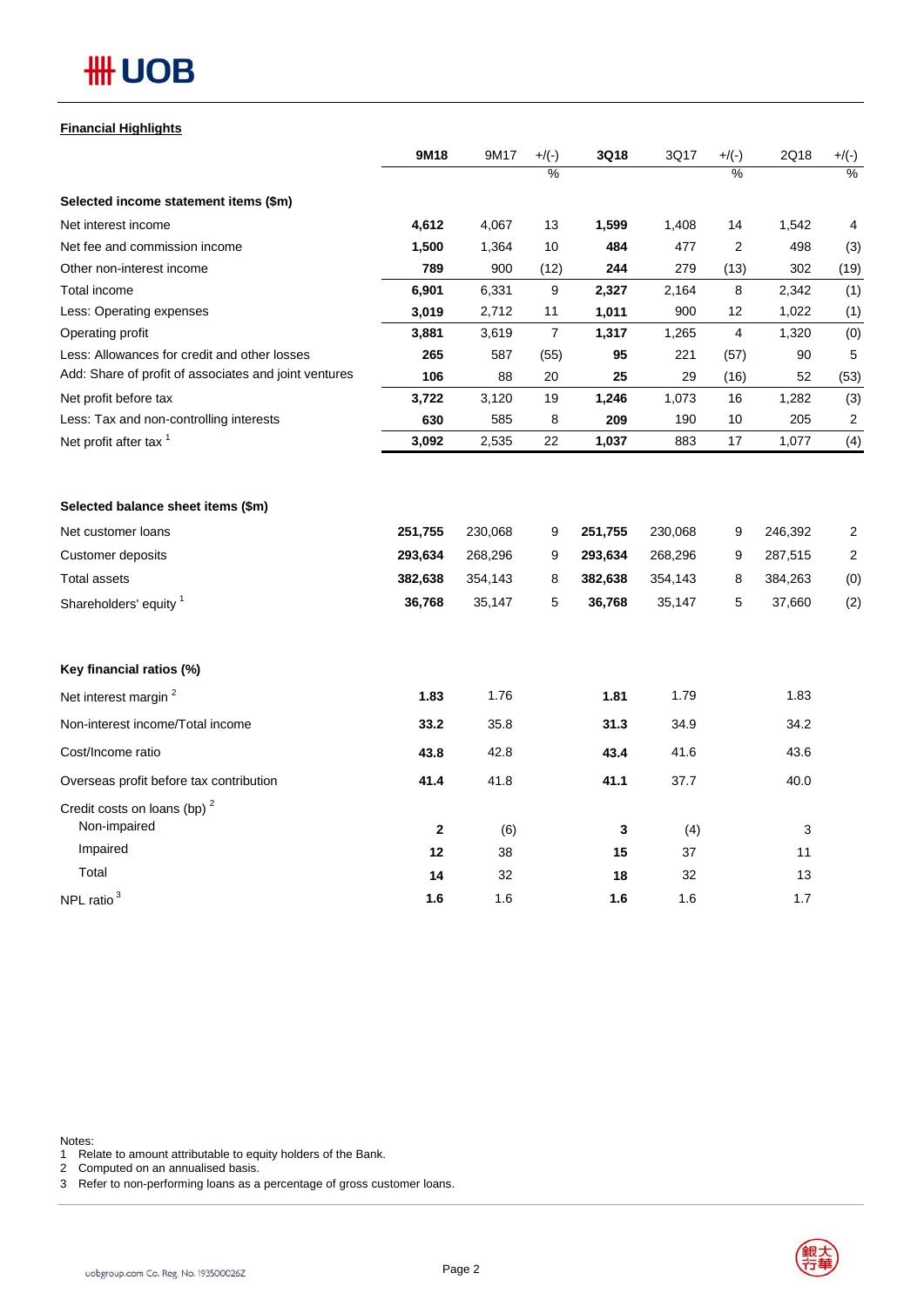# *HH UOB*

### **Financial Highlights** *(cont'd)*

|                                                                | 9M18  | 9M17      | 3Q18  | 3Q17      | 2Q18  |
|----------------------------------------------------------------|-------|-----------|-------|-----------|-------|
| Key financial ratios (%) (cont'd)                              |       |           |       |           |       |
| Return on average ordinary shareholders' equity <sup>1,2</sup> | 11.6  | 10.3      | 11.7  | 10.5      | 12.1  |
| Return on average total assets <sup>1</sup>                    | 1.11  | 0.99      | 1.09  | 1.02      | 1.16  |
| Return on average risk-weighted assets <sup>1</sup>            | 2.02  | 1.60      | 1.99  | 1.69      | 2.13  |
| Loan/Deposit ratio <sup>3</sup>                                | 85.7  | 85.8      | 85.7  | 85.8      | 85.7  |
| Liquidity coverage ratios ("LCR") <sup>4</sup><br>All-currency | 137   | 151       | 142   | 142       | 142   |
| Singapore dollar                                               | 205   | 211       | 235   | 196       | 206   |
| Net stable funding ratio ("NSFR") <sup>5</sup>                 | 110   | <b>NA</b> | 110   | <b>NA</b> | 110   |
| Capital adequacy ratios                                        |       |           |       |           |       |
| Common Equity Tier 1                                           | 14.1  | 14.3      | 14.1  | 14.3      | 14.5  |
| Tier 1                                                         | 15.1  | 14.8      | 15.1  | 14.8      | 16.0  |
| Total                                                          | 17.4  | 17.8      | 17.4  | 17.8      | 18.4  |
| Leverage ratio <sup>6</sup>                                    | 7.4   | 7.7       | 7.4   | 7.7       | 7.7   |
| Earnings per ordinary share $(\$)^{1,2}$                       |       |           |       |           |       |
| <b>Basic</b>                                                   | 2.41  | 2.00      | 2.43  | 2.07      | 2.51  |
| <b>Diluted</b>                                                 | 2.40  | 1.99      | 2.42  | 2.06      | 2.50  |
| Net asset value ("NAV") per ordinary share $(\$)$ <sup>7</sup> | 20.78 | 19.88     | 20.78 | 19.88     | 20.77 |
| Revalued NAV per ordinary share (\$) <sup>7</sup>              | 23.64 | 22.62     | 23.64 | 22.62     | 23.63 |

Notes:

1 Computed on an annualised basis.

2 Calculated based on profit attributable to equity holders of the Bank net of perpetual capital securities distributions.

- 3 Refer to net customer loans and customer deposits.
- 4 Figures reported are based on average LCR for the respective periods. A minimum requirement of Singapore dollar LCR of 100% and all-currency LCR of 90% shall be maintained at all times with effect from 1 January 2018 (2017: 80%), with all-currency LCR increasing to 100% by 2019. Public disclosure required under MAS Notice 651 is available in the UOB website at www.UOBGroup.com/investor/financial/overview.html.
- 5 NSFR is calculated based on MAS Notice 652. A minimum requirement of 100% shall be maintained effective January 2018. Public disclosure required under MAS Notice 653 is available in the UOB website at www.UOBGroup.com/investor/financial/overview.html.
- 6 Leverage ratio is calculated based on MAS Notice 637. A minimum ratio of 3% is required effective 1 January 2018.
- 7 Perpetual capital securities are excluded from the computation.

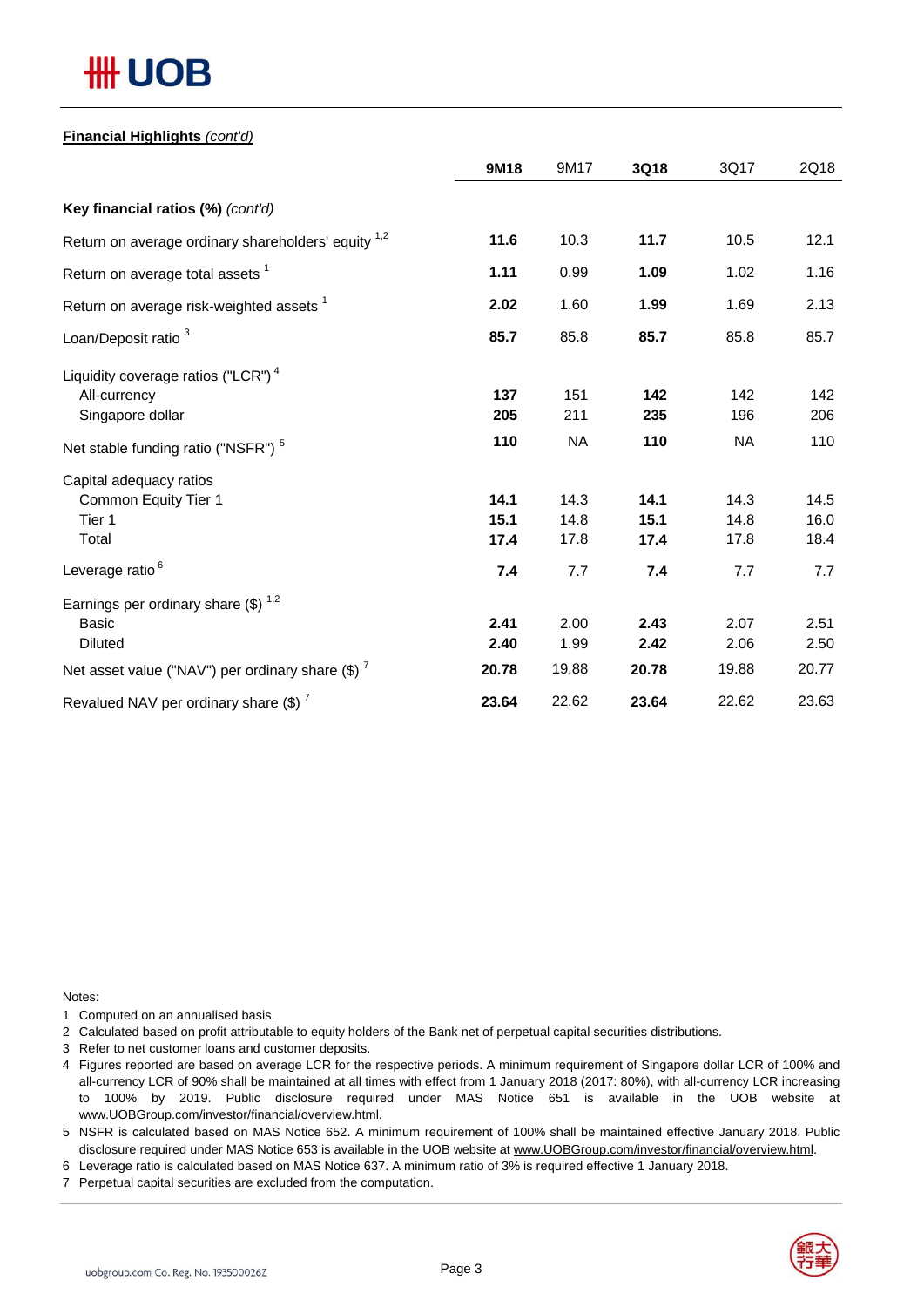

### **Performance Review**

### **Changes in Accounting Policies**

The Group adopted the following changes with effect from 1 January 2018:

(i) New financial reporting framework

Singapore listed companies are required to apply a new financial reporting framework - Singapore Financial Reporting Standards (International) ("SFRS(I)") that is equivalent to the International Financial Reporting Standards ("IFRS") with effect from 1 January 2018. Accordingly, the financial statements have been prepared based on the new reporting framework. SFRS(I) 1 First-time Adoption of Singapore Financial Reporting Standards (International) was applied with no impact on the financial statements.

### (ii) SFRS(I) and SFRS(I) Interpretations

SFRS(I) and SFRS(I) Interpretations effective from 1 January 2018 have been applied. The following represents a change from the requirements previously applied under Singapore Financial Reporting Standards ("FRS").

- SFRS(I) 9 Financial Instruments
- SFRS(I) 15 Revenue from Contracts with Customers
- SFRS(I) INT 22 Foreign Currency Transactions and Advance Consideration
- Amendments to FRS incorporated within SFRS(I):
	- Amendments to FRS 40: Transfers of Investment Property
	- Amendments to FRS 102: Classification and Measurement of Share-based Payment Transactions
	- Amendments to FRS 104: Applying FRS 109 Financial Instruments with FRS 104 Insurance Contracts
- (iii) Monetary Authority of Singapore ("MAS") Notice 612 Credit Files, Grading and Provisioning
	- The Notice requires Singapore-incorporated Domestic Systemically Important Banks to maintain a minimum level of regulatory loss allowance equivalent to 1% of the gross carrying amount of the selected credit exposures net of collaterals. Where the loss allowance provided for under SFRS(I) 9 for the selected credit exposures falls below the minimum regulatory requirement, an additional loss allowance in a non-distributable regulatory loss allowance reserve through an appropriation of retained earnings is required.

The adoption of the above changes did not have a significant impact on the Group's financial statements on transition date. The impact of adopting SFRS(I) 9 on retained earnings and other reserves is shown in Appendix 4 - Consolidated Statement of Changes in Equity. No additional loss allowance was required by MAS Notice 612 on transition date.

Other than the above changes, the accounting policies and computation methods adopted in the financial statements for the nine months ended 30 September 2018 are the same as those applied in the audited financial statements for the financial year ended 31 December 2017.

### **9M18 versus 9M17**

Net earnings for 9M18 of \$3.09 billion was 22% higher than a year ago.

Net interest income expanded 13% to \$4.61 billion, lifted by higher net interest margin and healthy loan growth of 9%. Net interest margin improved seven basis points to 1.83%, mainly from an increase in net loan margin by six basis points due to the favourable interest rate environment.

Net fee and commission income rose 10% to \$1.50 billion due to broad-based growth across loan-related, fund management, credit card and wealth management fees. Other non-interest income declined 12% to \$789 million, mainly due to lower net gains from investment securities and trading income.

Business segments continued to register strong income growth in 9M18 against last year. Group Retail income grew 5% to \$2.94 billion, led by healthy volume growth and increased contribution from wealth management and credit cards. Total income for Group Wholesale Banking rose 12% to \$2.93 billion, mainly driven by net interest income from double-digit volume growth and deposit margin improvement, coupled with higher fee income. Global Markets income increased 8% to \$362 million, supported by higher trading income and favourable foreign exchange movements.

Total expenses increased 11% year on year to \$3.02 billion. This was mainly due to higher performance-related staff costs and IT-related expenses as the Group continued to invest in talent, technology and infrastructure to enhance productivity, product capabilities and customer experience. Cost-to-income ratio increased marginally to 43.8%.

Year on year, total allowances decreased 55% to \$265 million, attributed to the benign credit environment with lower residual risks from the oil and gas and shipping sectors and continued resilience in the broader portfolio. Credit costs on impaired loans for 9M18 eased to 12 basis points.

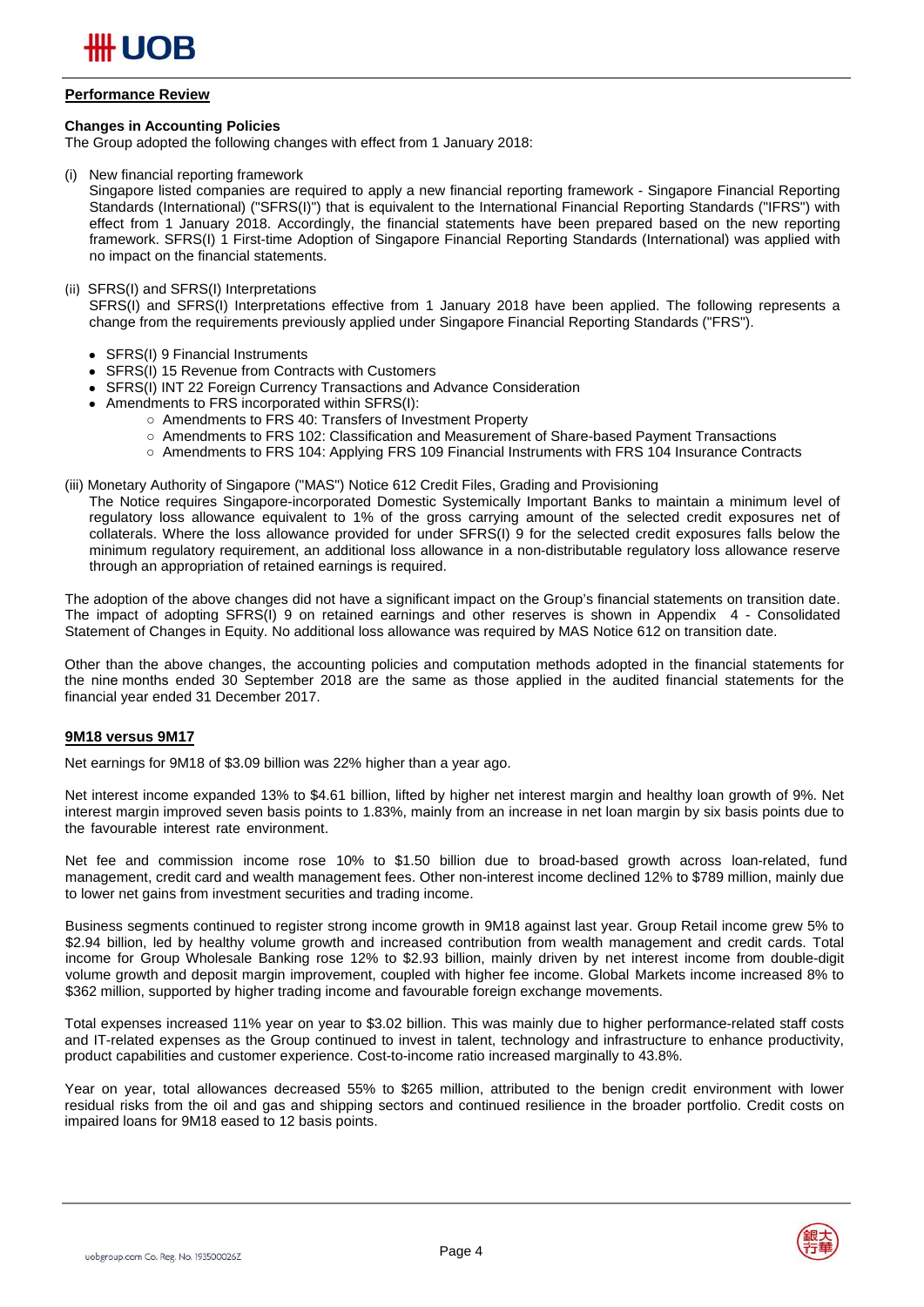

### **Performance Review** *(cont'd)*

### **3Q18 versus 3Q17**

The Group reported net earnings of \$1.04 billion in 3Q18, 17% higher than the same quarter last year, driven by double-digit growth in net interest income and lower allowances.

Net interest income rose 14% to \$1.60 billion, from healthy loan growth and a net interest margin uplift of two basis points to 1.81%.

Net fee and commission income increased 2% to \$484 million due to higher loan-related, credit card and trade-related fees. Other non-interest income was lower at \$244 million as 3Q17 recorded stronger gains from investment securities.

Total expenses for the quarter increased 12% from a year ago to \$1.01 billion, mainly from higher staff costs and IT-related expenses. The cost-to-income ratio for the quarter was 43.4%.

Total allowances more than halved to \$95 million, largely due to high allowances provided for impaired loans from the oil and gas and shipping sectors in 3Q17.

### **3Q18 versus 2Q18**

Compared with the previous quarter, net earnings for the quarter were 4% lower at \$1.04 billion, as credit costs rose marginally, while total income and expenses were stable despite intensifying macro headwinds.

Net interest income grew 4% to \$1.60 billion. With the expectation of further interest rate increases, the Group built up deposits during the quarter to ensure that its funding position remains well placed to meet projected business growth. This resulted in a slight dip in net interest margin to 1.81% for the quarter.

Net fee and commission income decreased 3% to \$484 million on the back of lower loan-related and fund management fees. Other non-interest income declined 19% quarter on quarter, mainly due to lower gains from structural foreign exchange positions.

Total expenses declined 1% to \$1.01 billion in line with lower operating income, resulting in a slight improvement in cost-toincome ratio to 43.4% for the quarter.

Total allowances increased by \$5 million to \$95 million, with credit costs on impaired loans rising to 15 basis points for the quarter.

#### **Balance sheet and capital position**

As at 30 September 2018, the Group's funding position remained strong with stable loan-to-deposit ratio at 85.7% as customer deposits and gross loans both grew 2% from last quarter to \$294 billion and \$255 billion respectively.

The non-performing loan ratio improved to 1.6% from 1.7% in the last quarter. The coverage for non-performing assets remained stable at 90%, or 189% after taking collateral into account. Total allowances for non-impaired assets remained adequate at \$1.99 billion as at 30 September 2018.

The average Singapore dollar and all-currency liquidity coverage ratios for 3Q18 were 235% and 142% respectively, well above the corresponding regulatory requirements of 100% and 90%. The net stable funding ratio was 110% as at 30 September 2018.

Shareholders' equity increased 5% from a year ago to \$36.8 billion mainly from higher retained earnings. Compared with last quarter, shareholders' equity decreased 2% mainly due to the redemption of the \$850 million perpetual capital securities.

As at 30 September 2018, the Group's Common Equity Tier 1 CAR remained strong at 14.1%. The Group's leverage ratio of 7.4% was more than double the regulatory minimum requirement of 3%. The Group remains well capitalised against growing macro uncertainties ahead.





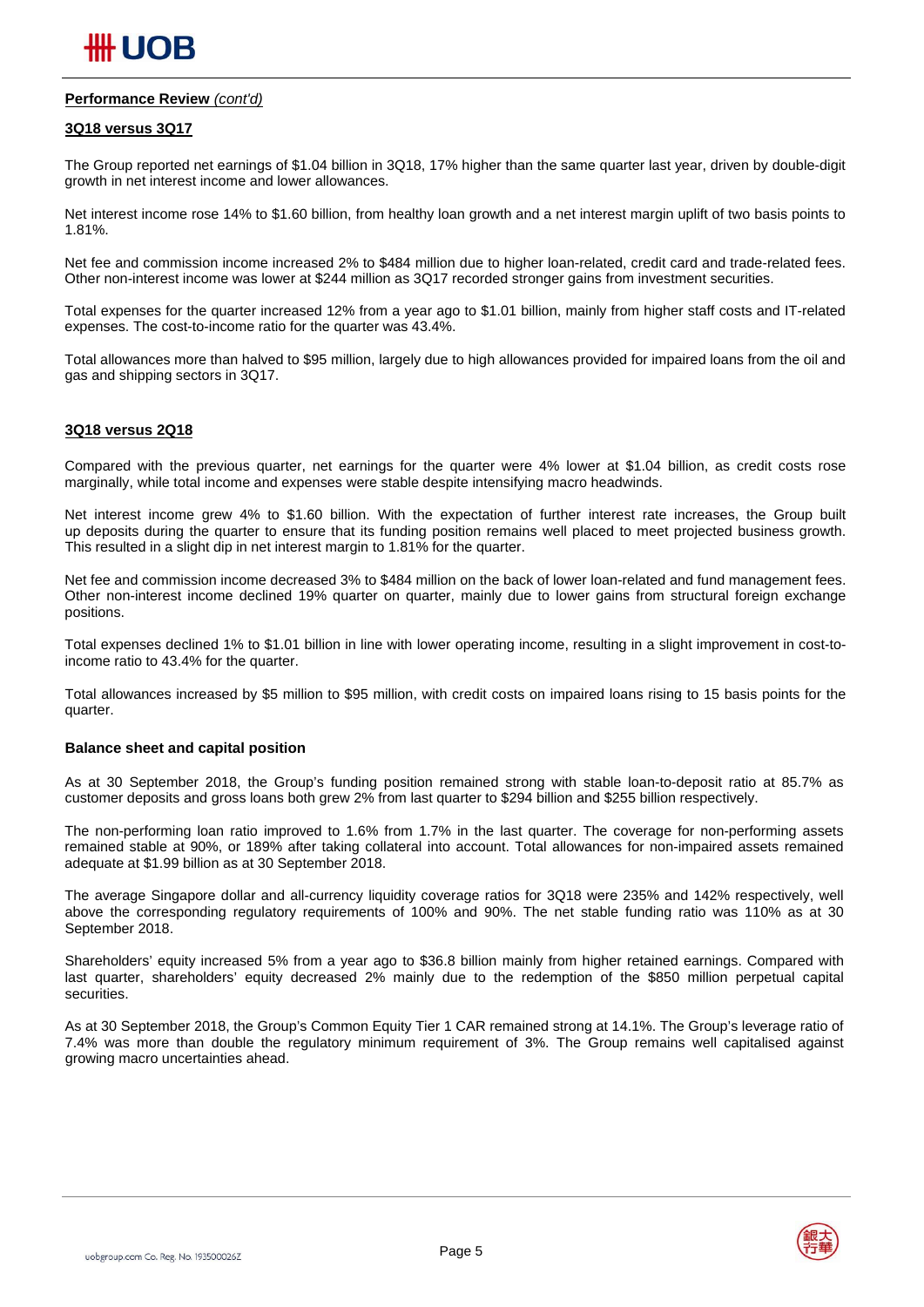### **Net Interest Income**

### **Net interest margin**

|                              |         | 9M18            |         | 9M17    |          |         |
|------------------------------|---------|-----------------|---------|---------|----------|---------|
|                              | Average |                 | Average | Average |          | Average |
|                              | balance | <b>Interest</b> | rate    | balance | Interest | rate    |
|                              | \$m     | \$m             | %       | \$m     | \$m      | $\%$    |
| Interest bearing assets      |         |                 |         |         |          |         |
| Customer loans               | 241,231 | 6,436           | 3.57    | 226,378 | 5,541    | 3.27    |
| Interbank balances           | 68,989  | 1.113           | 2.16    | 57,315  | 706      | 1.65    |
| <b>Securities</b>            | 27,239  | 554             | 2.72    | 25,853  | 444      | 2.30    |
| Total                        | 337,459 | 8,103           | 3.21    | 309,546 | 6,690    | 2.89    |
| Interest bearing liabilities |         |                 |         |         |          |         |
| Customer deposits            | 283,973 | 2,914           | 1.37    | 262,761 | 2,226    | 1.13    |
| Interbank balances/others    | 38,649  | 577             | 1.99    | 36,121  | 397      | 1.47    |
| Total                        | 322,622 | 3,491           | 1.45    | 298.882 | 2,623    | 1.17    |
| Net interest margin          |         |                 | 1.83    |         |          | 1.76    |

|                                  |         | 3Q18            |         |         | 3Q17     |         |         | 2Q18     |         |
|----------------------------------|---------|-----------------|---------|---------|----------|---------|---------|----------|---------|
|                                  | Average |                 | Average | Average |          | Average | Average |          | Average |
|                                  | balance | <b>Interest</b> | rate    | balance | Interest | rate    | balance | Interest | rate    |
|                                  | \$m     | \$m             | %       | \$m     | \$m      | %       | \$m\$   | \$m      | %       |
| Interest bearing assets          |         |                 |         |         |          |         |         |          |         |
| Customer loans                   | 248,590 | 2,303           | 3.68    | 227.610 | 1,899    | 3.31    | 240,568 | 2,162    | 3.61    |
| Interbank balances               | 72,704  | 421             | 2.30    | 62,158  | 276      | 1.76    | 69,710  | 381      | 2.19    |
| <b>Securities</b>                | 28,418  | 195             | 2.73    | 23,086  | 146      | 2.50    | 27,463  | 186      | 2.71    |
| Total                            | 349,712 | 2,920           | 3.31    | 312.854 | 2,321    | 2.94    | 337,741 | 2,729    | 3.24    |
| Interest bearing liabilities     |         |                 |         |         |          |         |         |          |         |
| Customer deposits                | 294,404 | 1,107           | 1.49    | 265,940 | 778      | 1.16    | 283,545 | 980      | 1.39    |
| Interbank balances/others        | 39,834  | 214             | 2.13    | 34,757  | 134      | 1.53    | 39,035  | 207      | 2.12    |
| Total                            | 334,238 | 1,321           | 1.57    | 300,697 | 912      | 1.20    | 322,580 | 1,186    | 1.48    |
| Net interest margin <sup>1</sup> |         |                 | 1.81    |         |          | 1.79    |         |          | 1.83    |

Note:

1 Net interest margin represents annualised net interest income as a percentage of total interest bearing assets.

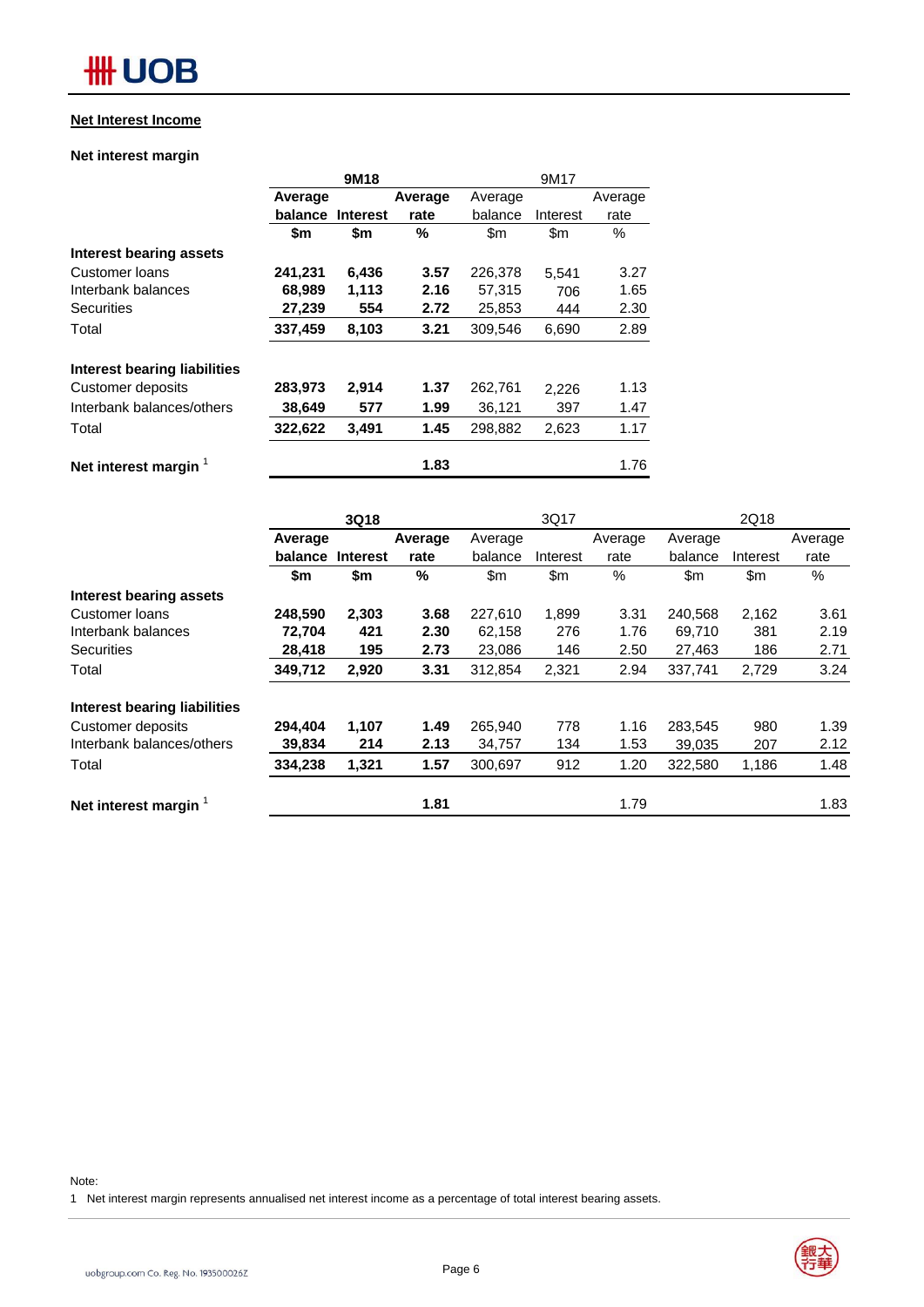### **Net Interest Income** *(cont'd)*

### **Volume and rate analysis**

|                           |        | 9M18 vs 9M17 |            |        | 3Q18 vs 3Q17 |            |        | 3Q18 vs 2Q18 |        |  |
|---------------------------|--------|--------------|------------|--------|--------------|------------|--------|--------------|--------|--|
|                           | Volume | Rate         | <b>Net</b> | Volume | Rate         | <b>Net</b> | Volume | Rate         | Net    |  |
|                           | change | change       | change     | change | change       | change     | change | change       | change |  |
|                           | \$m    | \$m          | \$m        | \$m\$  | \$m          | \$m        | \$m    | \$m          | \$m    |  |
| Interest income           |        |              |            |        |              |            |        |              |        |  |
| Customer loans            | 364    | 532          | 895        | 175    | 230          | 405        | 72     | 44           | 116    |  |
| Interbank balances        | 144    | 263          | 407        | 47     | 98           | 145        | 16     | 19           | 36     |  |
| <b>Securities</b>         | 24     | 86           | 110        | 34     | 16           | 50         | 6      |              | 8      |  |
| Total                     | 531    | 881          | 1,412      | 256    | 344          | 599        | 95     | 64           | 159    |  |
| Interest expense          |        |              |            |        |              |            |        |              |        |  |
| Customer deposits         | 180    | 509          | 689        | 83     | 245          | 329        | 38     | 77           | 115    |  |
| Interbank balances/others | 28     | 152          | 179        | 20     | 60           | 80         | 4      | 0            | 5      |  |
| Total                     | 207    | 661          | 868        | 103    | 305          | 408        | 42     | 78           | 120    |  |
| Change in number of days  |        |              |            |        |              |            |        | -            | 17     |  |
| Net interest income       | 324    | 221          | 544        | 153    | 38           | 191        | 53     | (14)         | 57     |  |

Net interest income expanded 13% year on year to \$4.61 billion, lifted by higher net interest margin and healthy loan growth of 9%. Net interest margin improved seven basis points to 1.83%, mainly from an increase in net loan margin by six basis points due to the favourable interest rate environment.

Against the same quarter last year, net interest income rose 14% to \$1.60 billion, from healthy loan growth and a net interest margin uplift of two basis points to 1.81%.

Quarter on quarter, net interest income grew 4%. With the expectation of further interest rate increases, the Group built up deposits during the quarter to ensure that its funding position remains well placed to meet projected business growth. This resulted in a slight dip in net interest margin to 1.81% for the quarter.

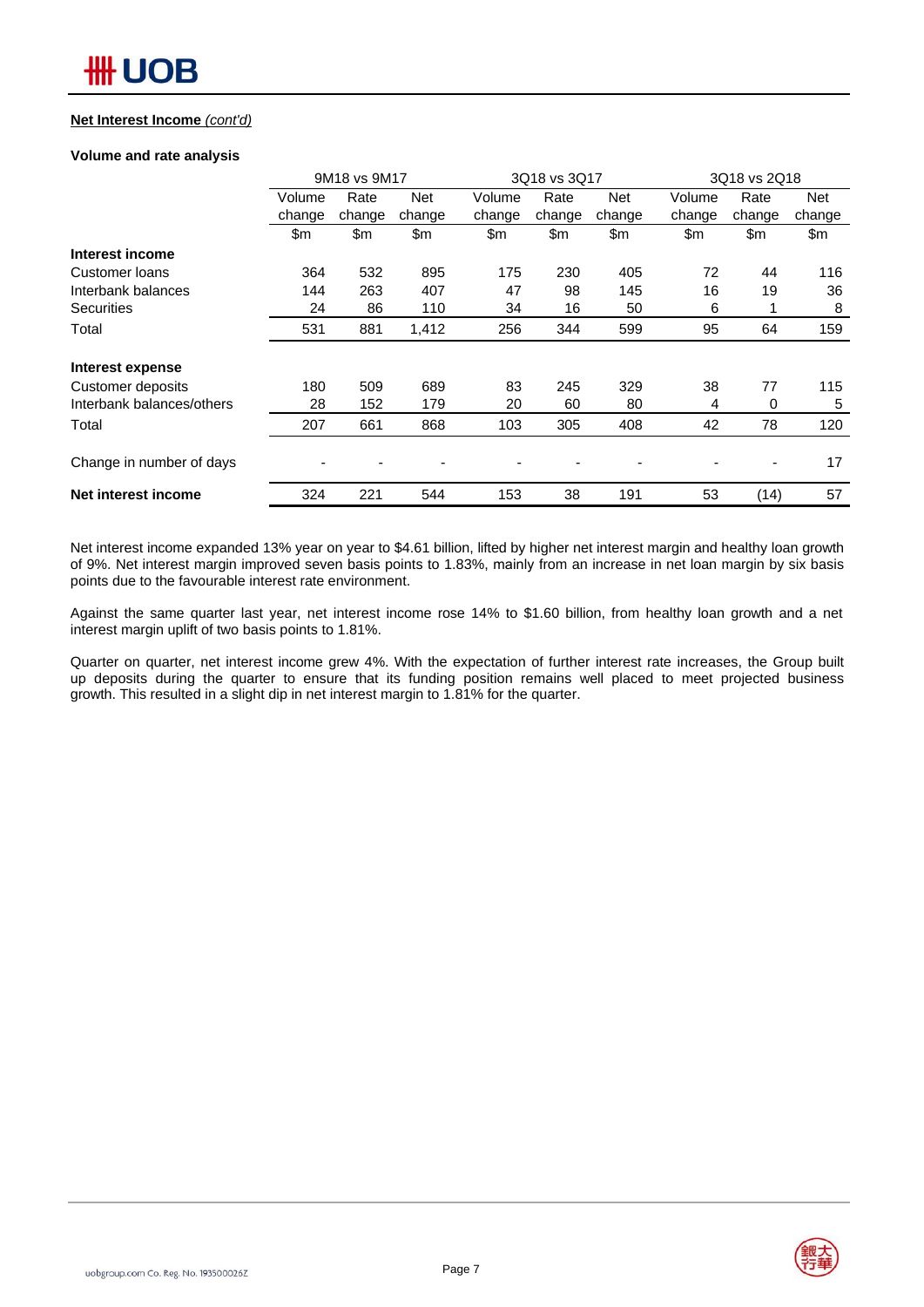

### **Non-Interest Income**

|                                                | 9M18  | 9M17  | $+$ /(-) | 3Q18 | 3Q17 | $+/(-)$ | 2Q18 | $+$ /(-) |
|------------------------------------------------|-------|-------|----------|------|------|---------|------|----------|
|                                                | \$m   | \$m   | %        | \$m  | \$m  | %       | \$m  | $\%$     |
| Net fee and commission income                  |       |       |          |      |      |         |      |          |
| Credit card <sup>1</sup>                       | 317   | 292   | 9        | 110  | 103  | 7       | 108  |          |
| Fund management                                | 201   | 173   | 16       | 65   | 62   | 5       | 68   | (5)      |
| Wealth management                              | 429   | 405   | 6        | 133  | 143  | (7)     | 132  |          |
| Loan-related <sup>2</sup>                      | 424   | 338   | 26       | 135  | 122  | 10      | 148  | (9)      |
| Service charges                                | 110   | 107   | 3        | 37   | 35   | 7       | 37   | 1        |
| Trade-related <sup>3</sup>                     | 220   | 200   | 10       | 74   | 68   | 9       | 74   |          |
| <b>Others</b>                                  | 49    | 62    | (20)     | 15   | 18   | (19)    | 15   | (2)      |
|                                                | 1,751 | 1,577 | 11       | 568  | 551  | 3       | 581  | (2)      |
| Less: Fee and commission expenses <sup>4</sup> | (252) | (213) | (18)     | (84) | (74) | (14)    | (83) | (1)      |
|                                                | 1,500 | 1,364 | 10       | 484  | 477  | 2       | 498  | (3)      |
| Other non-interest income                      |       |       |          |      |      |         |      |          |
| Net trading income                             | 565   | 589   | (4)      | 174  | 164  | 7       | 215  | (19)     |
| Net gain from investment securities            | 24    | 115   | (79)     | 11   | 57   | (80)    | 1    | >100     |
| Dividend income                                | 26    | 22    | 21       | 5    | 3    | 51      | 20   | (74)     |
| Rental income                                  | 90    | 90    | $\Omega$ | 30   | 29   |         | 30   | (2)      |
| Other income                                   | 84    | 85    | (1)      | 23   | 26   | (10)    | 36   | (35)     |
|                                                | 789   | 900   | (12)     | 244  | 279  | (13)    | 302  | (19)     |
| Total                                          | 2,289 | 2,264 | 1        | 728  | 756  | (4)     | 800  | (9)      |

Net fee and commission income rose 10% to \$1.50 billion due to broad-based growth across loan-related, fund management, credit card and wealth management fees. Other non-interest income declined 12% to \$789 million, mainly due to lower net gains from investment securities and trading income.

Compared with the same quarter last year, net fee and commission income increased 2% to \$484 million due to higher loan-related, credit card and trade-related fees. Other non-interest income was lower at \$244 million as 3Q17 recorded stronger gains from investment securities.

Quarter on quarter, net fee and commission income decreased 3% on the back of lower loan-related and fund management fees. Other non-interest income declined 19%, mainly due to lower gains from structural foreign exchange positions.

Notes:

- 1 Credit card fees are net of interchange fees paid.
- 2 Loan-related fees include fees earned from corporate finance activities.
- 3 Trade-related fees include trade, remittance and guarantees related fees.
- 4 Fee and commission expenses that were directly attributable to the fee and commission income. Certain comparative figures have been restated to conform with current period's presentation.

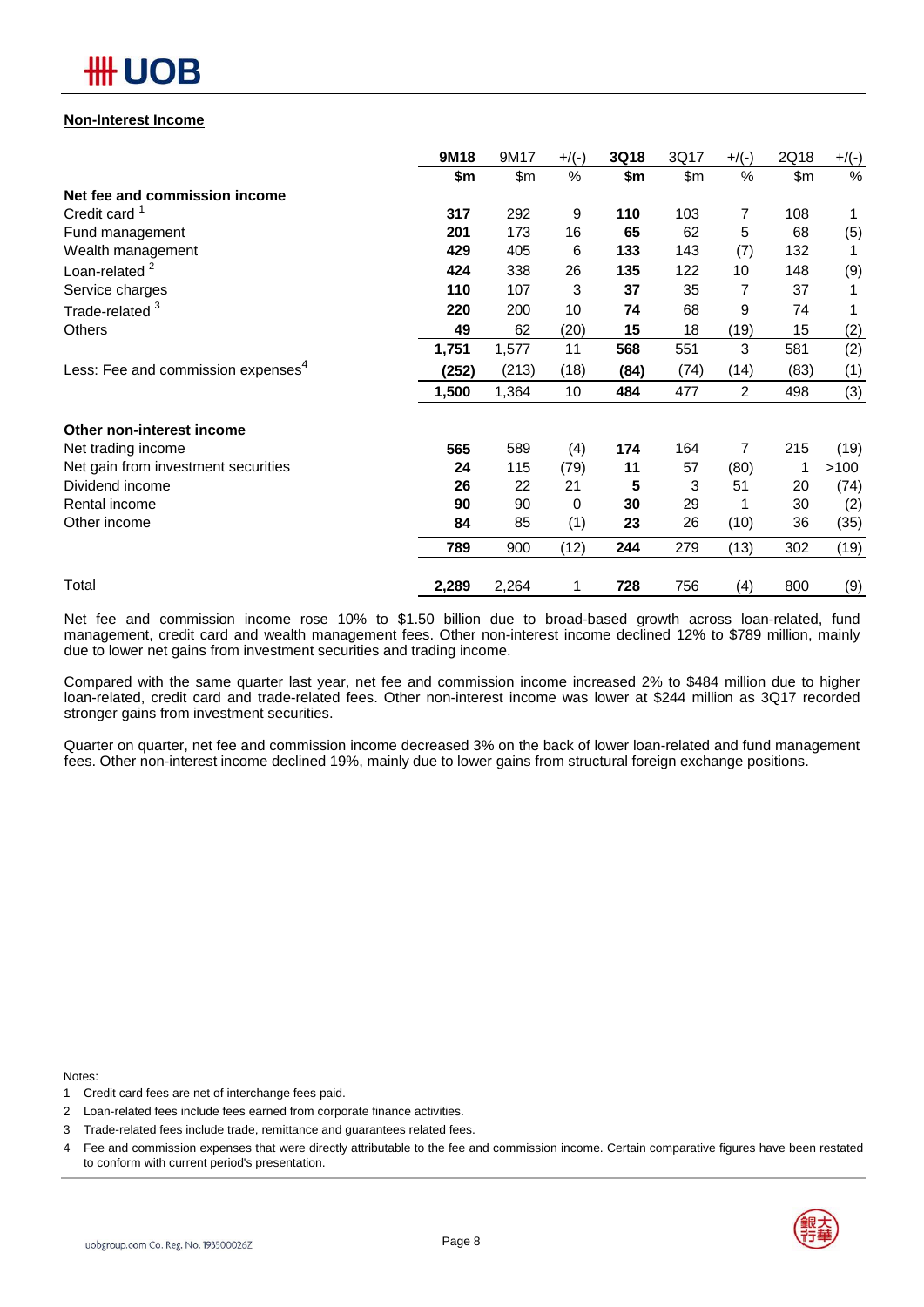

### **Operating Expenses**

|                          | 9M18   | 9M17   | $+$ /(-) | 3Q18   | 3Q17   | $+$ /(-)    | 2Q18   | $+$ /(-) |
|--------------------------|--------|--------|----------|--------|--------|-------------|--------|----------|
|                          | \$m    | \$m    | %        | \$m    | \$m    | %           | \$m\$  | $\%$     |
| <b>Staff costs</b>       | 1,850  | 1,616  | 14       | 626    | 543    | 15          | 619    | 1        |
| Other operating expenses |        |        |          |        |        |             |        |          |
| Revenue-related          | 439    | 430    | 2        | 147    | 146    | $\mathbf 0$ | 149    | (1)      |
| Occupancy-related        | 238    | 246    | (3)      | 77     | 82     | (6)         | 81     | (6)      |
| IT-related               | 321    | 267    | 20       | 106    | 90     | 18          | 112    | (6)      |
| <b>Others</b>            | 171    | 152    | 12       | 55     | 38     | 44          | 61     | (10)     |
|                          | 1,169  | 1,096  | 7        | 384    | 357    | 8           | 403    | (5)      |
| Total                    | 3,019  | 2,712  | 11       | 1,011  | 900    | 12          | 1,022  | (1)      |
| Of which,                |        |        |          |        |        |             |        |          |
| Depreciation of assets   | 200    | 188    | 6        | 68     | 63     | 8           | 68     | 1        |
| Manpower (number)        | 25,826 | 24,898 | 928      | 25,826 | 24,898 | 928         | 25,424 | 402      |

Total expenses increased 11% year on year to \$3.02 billion. This was mainly due to higher performance-related staff costs and IT-related expenses as the Group continued to invest in talent, technology and infrastructure to enhance productivity, product capabilities and customer experience. Cost-to-income ratio increased marginally to 43.8%.

Compared with the same quarter last year, total expenses increased 12% to \$1.01 billion, mainly from higher staff costs and IT-related expenses. The cost-to-income ratio for the quarter was 43.4%.

Quarter on quarter, total expenses declined 1% in line with lower operating income, resulting in a slight improvement in cost-to-income ratio to 43.4% for the quarter.

Note:

<sup>1</sup> Expenses directly attributable to the fee and commission income are presented net of fee and commission income. Certain comparative figures have been restated to conform with current period's presentation.

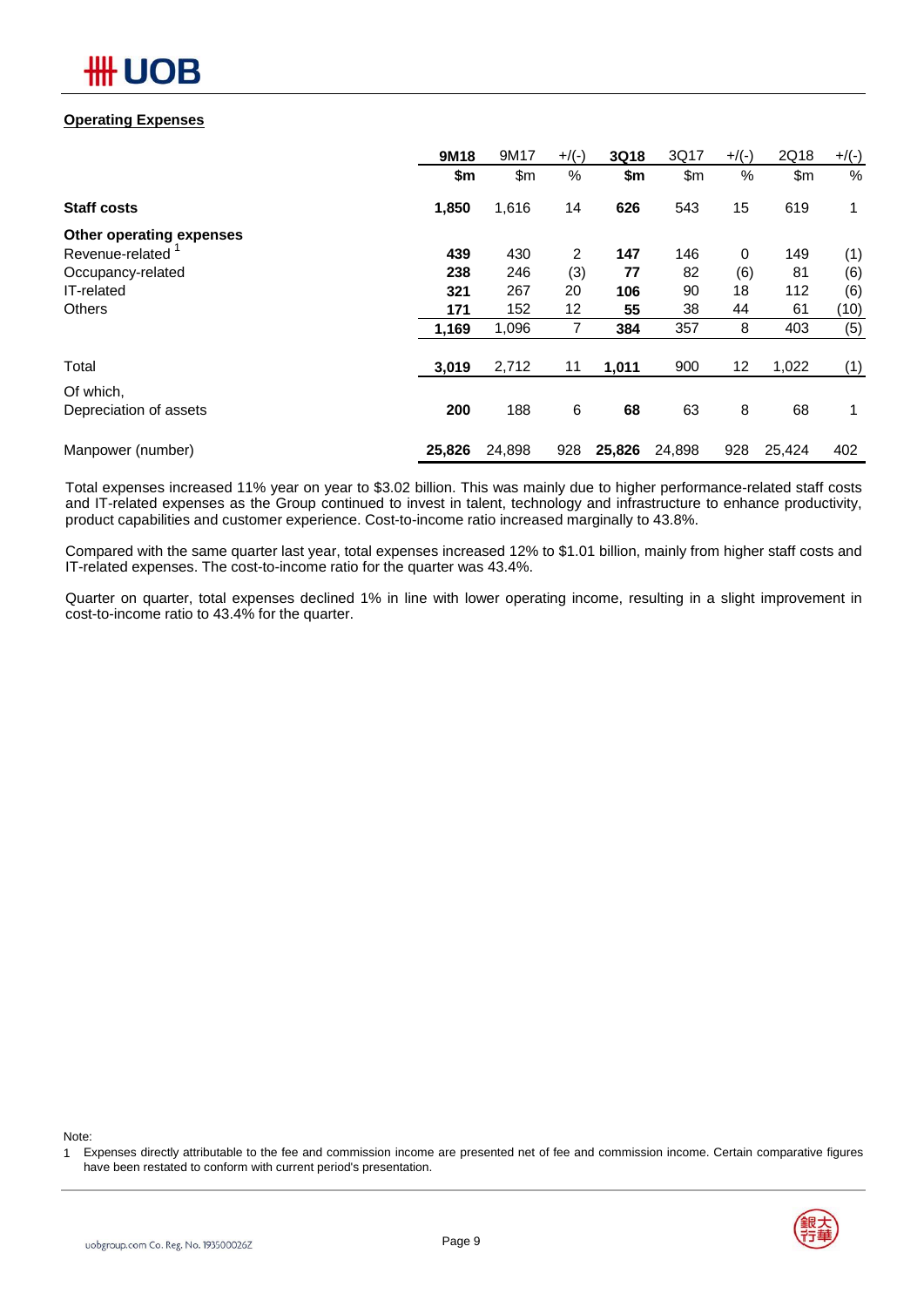

### **Allowances for Credit and Other Losses**

|                                               | 9M18 | 9M17  | $+/(-)$ | 3Q18 | 3Q17 | $+/(-)$ | 2Q18 | $+$ /(-) |
|-----------------------------------------------|------|-------|---------|------|------|---------|------|----------|
|                                               | \$m  | \$m   | %       | \$m  | \$m  | %       | \$m  | %        |
| Allowances for non-impaired assets            | 25   | (107) | >100    | 8    | (26) | >100    | 27   | (71)     |
| Allowances for impaired loans 1               | 230  | 663   | (65)    | 94   | 214  | (56)    | 64   | 47       |
| Singapore                                     | 39   | 374   | (90)    | 20   | 107  | (82)    | 12   | 61       |
| Malaysia                                      | 15   | 96    | (84)    | 15   | 19   | (24)    | (1)  | >100     |
| Thailand                                      | 87   | 82    |         | 32   | 28   | 13      | 19   | 69       |
| Indonesia                                     | 77   | 55    | 41      | 19   | 4    | >100    | 27   | (31)     |
| Greater China                                 |      | 39    | (81)    | 6    | 41   | (85)    | (0)  | >100     |
| <b>Others</b>                                 | 4    | 18    | (77)    | 3    | 15   | (81)    |      | (61)     |
| Allowances for impaired securities and others | 9    | 31    | (69)    | (7)  | 33   | (>100)  | (1)  | (>100)   |
| Total                                         | 265  | 587   | (55)    | 95   | 221  | (57)    | 90   | 5        |

Total allowances decreased 55% to \$265 million from a year ago, attributed to the benign credit environment with lower residual risks from the oil and gas and shipping sectors and continued resilience in the broader portfolio. Credit costs on impaired loans for 9M18 eased to 12 basis points.

Compared with same quarter last year, total allowances more than halved to \$95 million, largely due to high allowances provided for impaired loans from the oil and gas and shipping sectors in 3Q17.

Quarter on quarter, total allowances increased by \$5 million to \$95 million, with credit costs on impaired loans rising to 15 basis points for the quarter.

Notes:



<sup>1</sup> Allowances for impaired loans by geography are classified according to where credit risks reside, largely represented by the borrower's country of incorporation/operation (for non-individuals) and residence (for individuals).

<sup>2</sup> Comprise China, Hong Kong and Taiwan.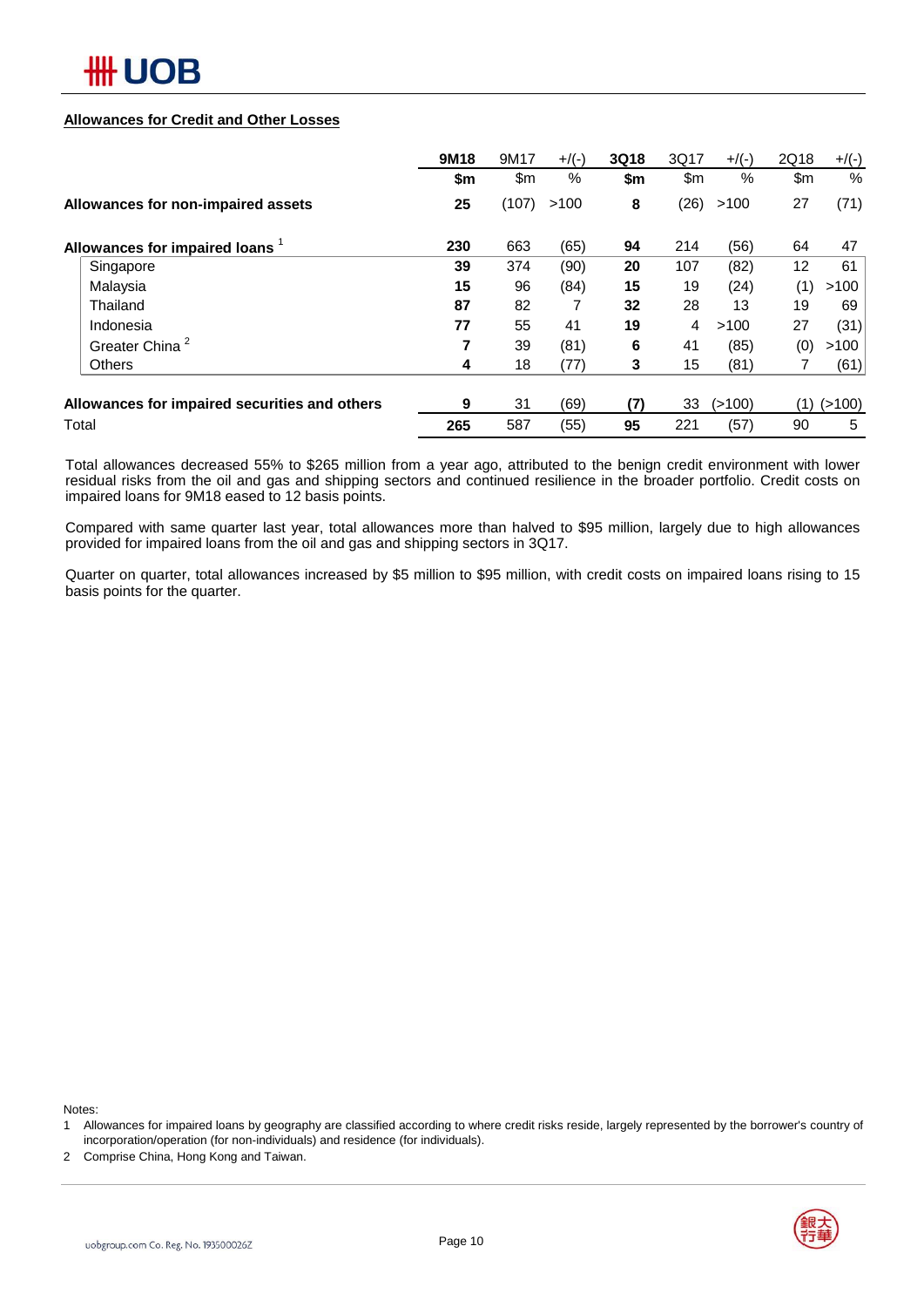# )R

### **Customer Loans**

|                                                          | Sep-18  | <b>Jun-18</b> | Dec-17  | Sep-17  |
|----------------------------------------------------------|---------|---------------|---------|---------|
|                                                          | \$m     | \$m\$         | \$m\$   | \$m\$   |
| Gross customer loans                                     | 255,122 | 249,739       | 236,028 | 234,115 |
| Less: Allowances for non-impaired loans                  | 1,586   | 1,581         | 1,961   | 2,595   |
| Allowances for impaired loans                            | 1,781   | 1,766         | 1,855   | 1,452   |
| Net customer loans                                       | 251,755 | 246,392       | 232,212 | 230,068 |
| <b>By industry</b>                                       |         |               |         |         |
| Transport, storage and communication                     | 9,996   | 9,575         | 9,388   | 9,704   |
| Building and construction                                | 60,174  | 57,861        | 53,646  | 53,688  |
| Manufacturing                                            | 21,507  | 21,809        | 18,615  | 18,949  |
| Financial institutions, investment and holding companies | 22,698  | 21,558        | 19,090  | 18,131  |
| General commerce                                         | 32,365  | 31,470        | 30,664  | 30,317  |
| Professionals and private individuals                    | 28,934  | 28,851        | 28,182  | 27,812  |
| Housing loans                                            | 67,631  | 66,983        | 65,569  | 63,918  |
| Others                                                   | 11,816  | 11,633        | 10,874  | 11,594  |
| Total (gross)                                            | 255,122 | 249,739       | 236,028 | 234,115 |
| <b>By currency</b>                                       |         |               |         |         |
| Singapore dollar                                         | 119,752 | 118,168       | 115,750 | 114,823 |
| US dollar                                                | 50,377  | 49,367        | 44,507  | 45,409  |
| Malaysian ringgit                                        | 24,929  | 25,100        | 24,000  | 23,296  |
| Thai baht                                                | 15,161  | 14,487        | 14,006  | 13,385  |
| Indonesian rupiah                                        | 5,014   | 5,044         | 4,853   | 5,162   |
| <b>Others</b>                                            | 39,888  | 37,572        | 32,912  | 32,039  |
| Total (gross)                                            | 255,122 | 249,739       | 236,028 | 234,115 |
| <b>By maturity</b>                                       |         |               |         |         |
| Within 1 year                                            | 103,778 | 104,084       | 92,969  | 92,149  |
| Over 1 year but within 3 years                           | 45,505  | 43,553        | 42,828  | 41,627  |
| Over 3 years but within 5 years                          | 28,763  | 26,626        | 24,851  | 26,130  |
| Over 5 years                                             | 77,075  | 75,476        | 75,379  | 74,209  |
| Total (gross)                                            | 255,122 | 249,739       | 236,028 | 234,115 |
| By geography $1$                                         |         |               |         |         |
| Singapore                                                | 133,018 | 130,503       | 127,602 | 127,241 |
| Malaysia                                                 | 28,980  | 29,009        | 26,948  | 26,220  |
| Thailand                                                 | 16,363  | 15,685        | 14,977  | 14,443  |
| Indonesia                                                | 11,114  | 10,892        | 10,718  | 11,276  |
| <b>Greater China</b>                                     | 38,882  | 38,190        | 32,301  | 31,588  |
| <b>Others</b>                                            | 26,765  | 25,460        | 23,482  | 23,347  |
| Total (gross)                                            | 255,122 | 249,739       | 236,028 | 234,115 |
|                                                          |         |               |         |         |

As at 30 September 2018, gross loans rose 9% year on year and 2% quarter on quarter to \$255 billion, driven by broad-based increase across most territories and industries.

Singapore loans grew 5% from a year ago to \$133 billion as at 30 September 2018, while regional countries contributed a strong growth of 14% in the same period.

Note:

<sup>1</sup> Loans by geography are classified according to where credit risks reside, largely represented by the borrower's country of incorporation/operation (for non-individuals) and residence (for individuals).

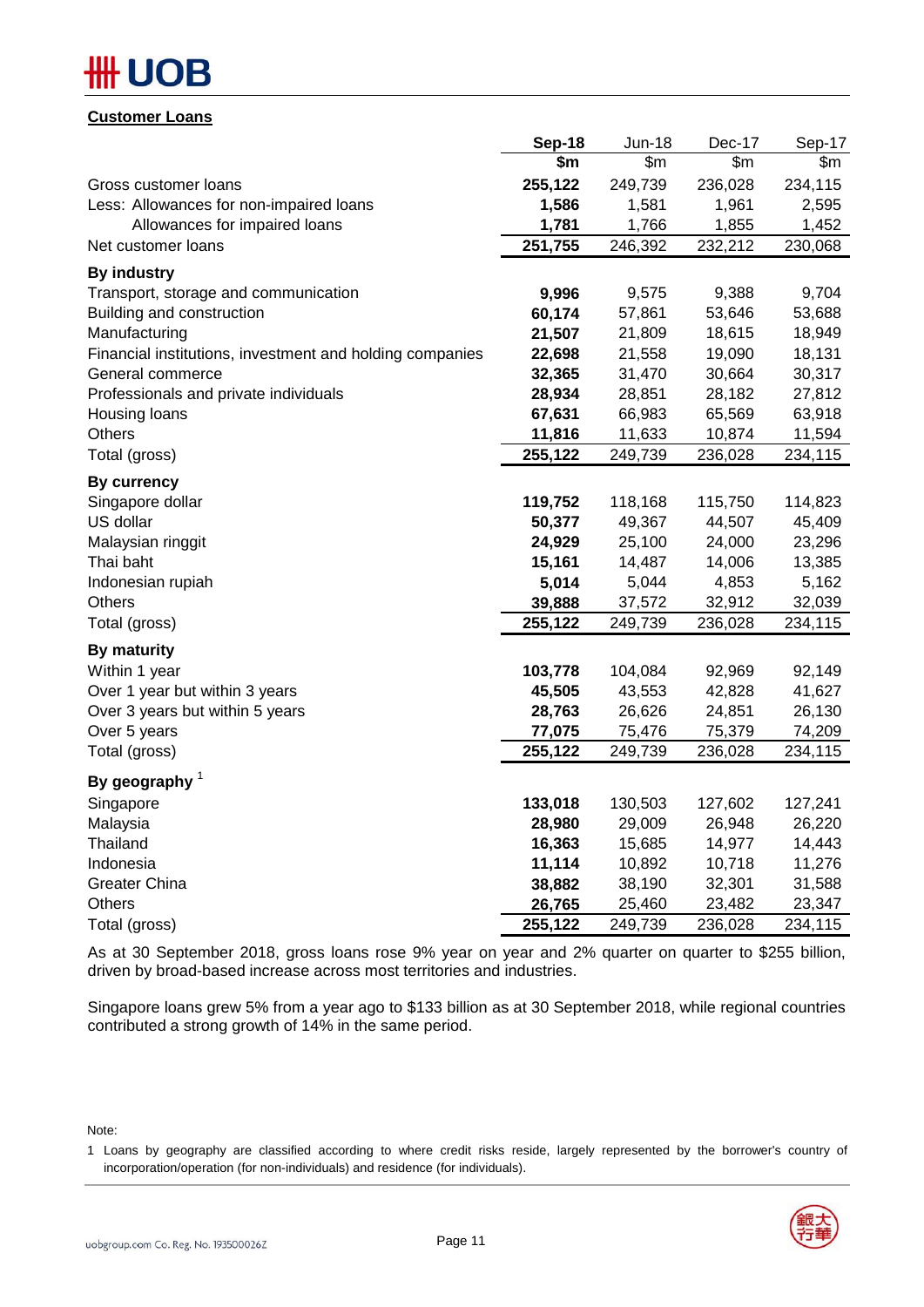# **HH UOB**

| <b>Non-Performing Assets</b>                   |                   |                |                     |                |                     |                |                     |                |
|------------------------------------------------|-------------------|----------------|---------------------|----------------|---------------------|----------------|---------------------|----------------|
|                                                |                   | <b>Sep-18</b>  |                     | <b>Jun-18</b>  |                     | Dec-17         |                     | Sep-17         |
|                                                |                   | \$m            |                     | \$m\$          |                     | \$m\$          |                     | \$m            |
| Loans ("NPL")                                  |                   | 4,185          |                     | 4,208          |                     | 4,211          |                     | 3,748          |
| Debt securities and others                     |                   | 189            |                     | 196            |                     | 178            |                     | 171            |
| Non-performing assets ("NPA")                  |                   | 4,374          |                     | 4,404          |                     | 4,389          |                     | 3,919          |
| By grading                                     |                   |                |                     |                |                     |                |                     |                |
| Substandard                                    |                   | 2,436          |                     | 2,467          |                     | 2,411          |                     | 2,325          |
| Doubtful                                       |                   | 277            |                     | 260            |                     | 128            |                     | 435            |
| Loss                                           |                   | 1,661          |                     | 1,677          |                     | 1,850          |                     | 1,159          |
| Total                                          |                   | 4,374          |                     | 4,404          |                     | 4,389          |                     | 3,919          |
| <b>By security</b>                             |                   |                |                     |                |                     |                |                     |                |
| Secured by collateral type:                    |                   |                |                     |                |                     |                |                     |                |
| Properties<br>Shares and debentures            |                   | 1,877<br>6     |                     | 1,896<br>7     |                     | 1,771<br>8     |                     | 1,458<br>8     |
| <b>Fixed deposits</b>                          |                   | 15             |                     | 15             |                     | 12             |                     | 12             |
| Others <sup>1</sup>                            |                   | 397            |                     | 416            |                     | 467            |                     | 565            |
|                                                |                   | 2,295          |                     | 2,334          |                     | 2,258          |                     | 2,043          |
| Unsecured                                      |                   | 2,079          |                     | 2,070          |                     | 2,131          |                     | 1,876          |
| Total                                          |                   | 4,374          |                     | 4,404          |                     | 4,389          |                     | 3,919          |
| <b>By ageing</b>                               |                   |                |                     |                |                     |                |                     |                |
| Current                                        |                   | 768            |                     | 713            |                     | 936            |                     | 537            |
| Within 90 days                                 |                   | 475            |                     | 400            |                     | 600            |                     | 661            |
| Over 90 to 180 days                            |                   | 457            |                     | 422            |                     | 735            |                     | 460            |
| Over 180 days<br>Total                         |                   | 2,674<br>4,374 |                     | 2,869<br>4,404 |                     | 2,118<br>4,389 |                     | 2,261<br>3,919 |
|                                                |                   |                |                     |                |                     |                |                     |                |
| <b>Total allowances</b>                        |                   |                |                     |                |                     |                |                     |                |
| Non-impaired                                   |                   | 1,991          |                     | 1,998          |                     | 1,976          |                     | 2,610          |
| Impaired<br>Total                              |                   | 1,944<br>3,935 |                     | 1,937<br>3,935 |                     | 2,014<br>3,990 |                     | 1,580<br>4,190 |
|                                                |                   |                |                     |                |                     |                |                     |                |
|                                                |                   | <b>NPL</b>     |                     | <b>NPL</b>     |                     | <b>NPL</b>     |                     | <b>NPL</b>     |
|                                                | <b>NPL</b><br>\$m | ratio<br>$\%$  | <b>NPL</b><br>\$m\$ | ratio<br>%     | <b>NPL</b><br>\$m\$ | ratio<br>$\%$  | <b>NPL</b><br>\$m\$ | ratio<br>$\%$  |
| <b>NPL by industry</b>                         |                   |                |                     |                |                     |                |                     |                |
| Transport, storage and communication           | 1,113             | 11.1           | 1,131               | 11.8           | 1,209               | 12.9           | 1,254               | 12.9           |
| Building and construction                      | 530               | 0.9            | 474                 | 0.8            | 428                 | 0.8            | 317                 | 0.6            |
| Manufacturing                                  | 617               | 2.9            | 589                 | 2.7            | 638                 | 3.4            | 434                 | 2.3            |
| Financial institutions, investment and holding |                   |                |                     |                |                     |                |                     |                |
| companies                                      | 31                | 0.1            | 66                  | 0.3            | 92                  | 0.5            | 78                  | 0.4            |
| General commerce                               | 583               | 1.8            | 586                 | 1.9            | 485                 | 1.6            | 587                 | 1.9            |
| Professionals and private individuals          | 294               | 1.0            | 296                 | 1.0            | 295                 | 1.0            | 283                 | 1.0            |
| Housing loans                                  | 683               | 1.0            | 736                 | 1.1            | 677                 | 1.0            | 622                 | 1.0            |
| Others                                         | 334               | 2.8            | 330                 | 2.8            | 387                 | 3.6            | 173                 | 1.5            |
| Total                                          | 4,185             | 1.6            | 4,208               | 1.7            | 4,211               | 1.8            | 3,748               | 1.6            |

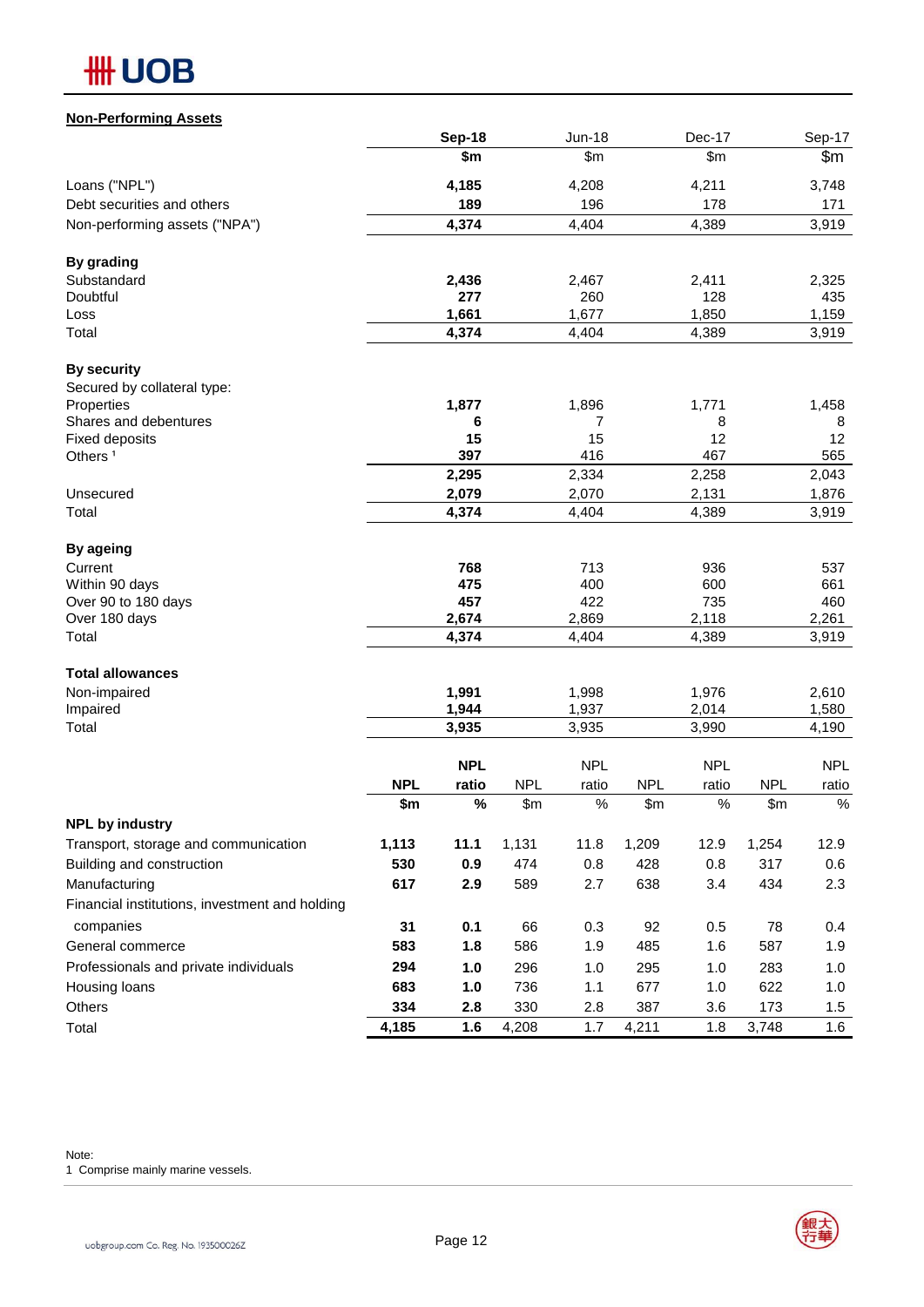

### **Non-Performing Assets** *(cont'd)*

|                               |                |                         |                         | <b>Allowances for</b> |
|-------------------------------|----------------|-------------------------|-------------------------|-----------------------|
|                               |                |                         | <b>Allowances for</b>   | impaired assets as    |
|                               | <b>NPL/NPA</b> | <b>NPL ratio</b>        | impaired assets         | a % of NPL/NPA        |
| NPL by geography <sup>1</sup> | \$m            | $\%$                    | \$m                     | $\%$                  |
| Singapore                     |                |                         |                         |                       |
| Sep-18                        | 1,963          | 1.5                     | 827                     | 42                    |
| <b>Jun-18</b>                 | 1,943          | 1.5                     | 821                     | 42                    |
| Dec-17                        | 2,058          | 1.6                     | 934                     | 45                    |
| Sep-17                        | 1,675          | 1.3                     | 696                     | 42                    |
| <b>Malaysia</b>               |                |                         |                         |                       |
| Sep-18                        | 629            | 2.2                     | 208                     | 33                    |
| <b>Jun-18</b>                 | 623            | 2.1                     | 202                     | 32                    |
| Dec-17                        | 585            | 2.2                     | 220                     | 38                    |
| Sep-17                        | 563            | 2.1                     | 153                     | 27                    |
| <b>Thailand</b>               |                |                         |                         |                       |
| Sep-18                        | 416            | 2.5                     | 143                     | 34                    |
| <b>Jun-18</b>                 | 482            | 3.1                     | 159                     | 33                    |
| Dec-17                        | 439            | 2.9                     | 157                     | 36                    |
|                               | 386            | 2.7                     | 145                     | 38                    |
| Sep-17                        |                |                         |                         |                       |
| Indonesia                     |                |                         |                         |                       |
| Sep-18                        | 749            | 6.7                     | 364                     | 49                    |
| <b>Jun-18</b>                 | 721            | 6.6                     | 351                     | 49                    |
| Dec-17                        | 694            | 6.5                     | 312                     | 45                    |
| Sep-17                        | 608            | 5.4                     | 208                     | 34                    |
| <b>Greater China</b>          |                |                         |                         |                       |
| Sep-18                        | 138            | 0.4                     | 83                      | 60                    |
| <b>Jun-18</b>                 | 139            | 0.4                     | 79                      | 57                    |
| Dec-17                        | 132            | 0.4                     | 76                      | 58                    |
| Sep-17                        | 244            | 0.8                     | 143                     | 59                    |
| <b>Others</b>                 |                |                         |                         |                       |
| Sep-18                        | 290            | $1.1$                   | 155                     | 53                    |
| <b>Jun-18</b>                 | 300            | 1.2                     | 154                     | 51                    |
| Dec-17                        | 303            | $1.3$                   | 156                     | 52                    |
| Sep-17                        | 272            | 1.2                     | 107                     | 39                    |
| <b>Group NPL</b>              |                |                         |                         |                       |
| Sep-18                        | 4,185          | 1.6                     | 1,781                   | 43                    |
| <b>Jun-18</b>                 | 4,208          | $1.7$                   | 1,766                   | 42                    |
| Dec-17                        | 4,211          | 1.8                     | 1,855                   | 44                    |
| Sep-17                        | 3,748          | 1.6                     | 1,452                   | 39                    |
| <b>Group NPA</b>              |                |                         |                         |                       |
| Sep-18                        | 4,374          |                         | 1,944                   | 44                    |
| <b>Jun-18</b>                 | 4,404          |                         | 1,937                   | 44                    |
| Dec-17                        | 4,389          |                         | 2,014                   | 46                    |
| Sep-17                        | 3,919          |                         | 1,580                   | 40                    |
|                               |                |                         |                         |                       |
|                               |                | <b>Total allowances</b> |                         |                       |
|                               | as a % of NPA  |                         | as a % of unsecured NPA |                       |
| Group                         | $\%$           |                         | $\%$                    |                       |
| Sep-18                        | $90\,$         |                         | 189                     |                       |
| <b>Jun-18</b>                 | 89             |                         | 190                     |                       |
| Dec-17                        | 91             |                         | 187                     |                       |
| Sep-17                        | 107            |                         | 223                     |                       |

The Group's NPA increased 12% as compared to a year ago mainly due to the accelerated recognition of residual vulnerable exposures in oil and gas and shipping sectors as NPA in the last quarter of 2017. As compared with the previous quarter, the Group's NPA decreased 1% point to \$4.37 billion.

NPL ratio was 1.6% as at 30 September 2018, 0.1% point lower than last quarter. The coverage for non-performing assets remained adequate at 90%, or 189% after taking collateral into account.

Note:<br>1 N

individuals) and residence (for individuals). NPL by geography are classified according to where credit risks reside, largely represented by the borrower's country of incorporation/operation (for non-

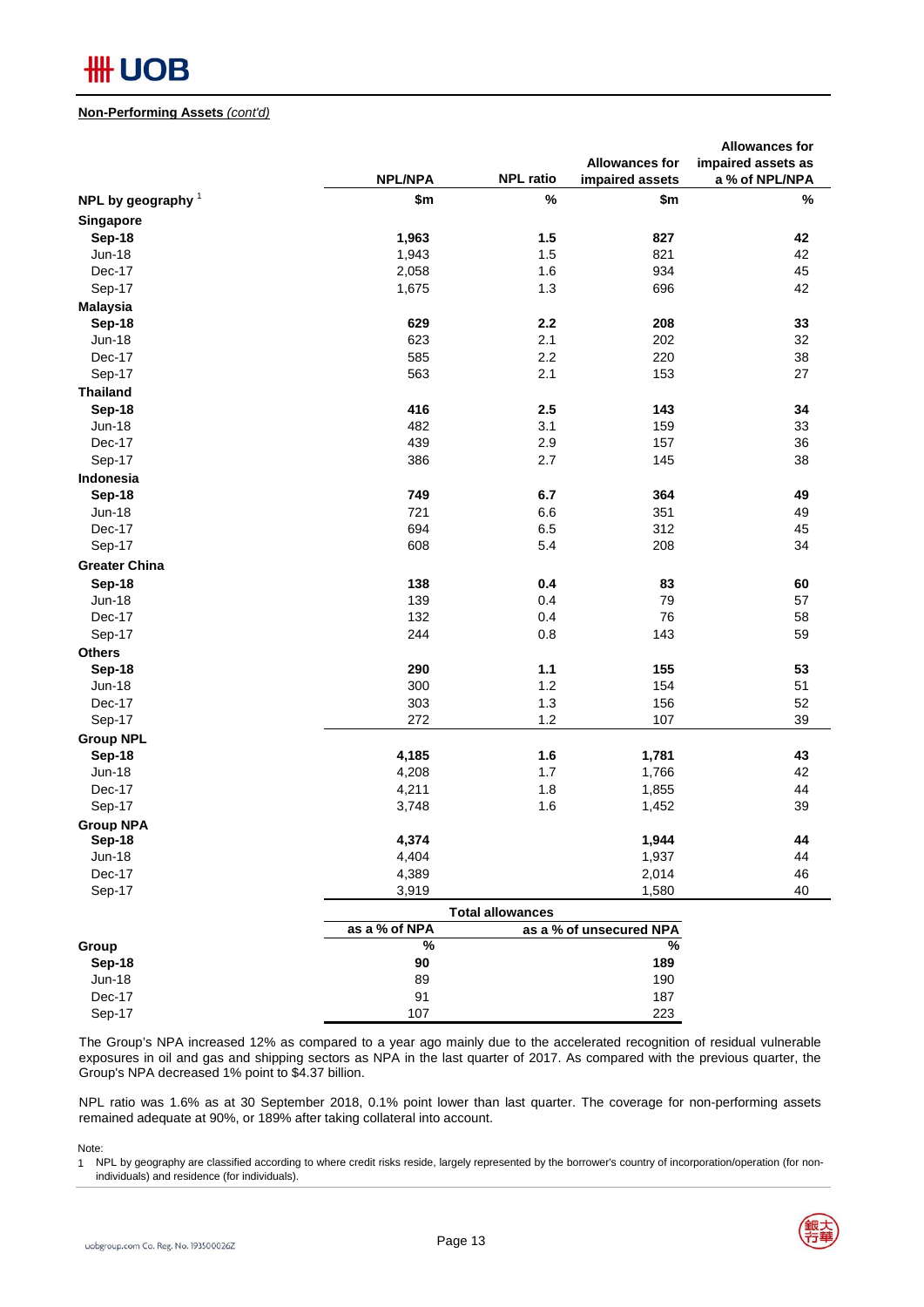# **OB**

### **Customer Deposits**

|                                         | <b>Sep-18</b> | <b>Jun-18</b> | Dec-17  | Sep-17  |
|-----------------------------------------|---------------|---------------|---------|---------|
|                                         | \$m           | \$m           | \$m     | \$m     |
| By product                              |               |               |         |         |
| <b>Fixed deposits</b>                   | 155,775       | 148,755       | 139,257 | 140,590 |
| Savings deposits                        | 70,081        | 69,513        | 66,404  | 64,984  |
| <b>Current accounts</b>                 | 57,617        | 56,817        | 57,570  | 54,171  |
| <b>Others</b>                           | 10,161        | 12,430        | 9,534   | 8,552   |
| Total                                   | 293,634       | 287,515       | 272,765 | 268,296 |
| By maturity                             |               |               |         |         |
| Within 1 year                           | 287,601       | 282,021       | 268,233 | 263,435 |
| Over 1 year but within 3 years          | 4,397         | 3,692         | 2,545   | 2,739   |
| Over 3 years but within 5 years         | 852           | 1,094         | 1,174   | 1,038   |
| Over 5 years                            | 784           | 708           | 813     | 1,083   |
| Total                                   | 293,634       | 287,515       | 272,765 | 268,296 |
| By currency                             |               |               |         |         |
| Singapore dollar                        | 129,665       | 123,671       | 123,806 | 122,832 |
| US dollar                               | 76,299        | 75,874        | 67,739  | 68,251  |
| Malaysian ringgit                       | 28,452        | 28,649        | 26,475  | 26,199  |
| Thai baht                               | 17,369        | 16,383        | 15,317  | 15,024  |
| Indonesian rupiah                       | 5,117         | 5,151         | 5,119   | 5,311   |
| Others                                  | 36,732        | 37,787        | 34,308  | 30,679  |
| Total                                   | 293,634       | 287,515       | 272,765 | 268,296 |
| Group Loan/Deposit ratio (%)            | 85.7          | 85.7          | 85.1    | 85.8    |
| Singapore dollar Loan/Deposit ratio (%) | 91.6          | 94.8          | 92.3    | 91.9    |
| US dollar Loan/Deposit ratio (%)        | 64.5          | 63.5          | 63.9    | 65.3    |

Customer deposits grew in tandem with loan growth by 9% year on year and 2% quarter on quarter to \$294 billion as at 30 September 2018.

As at 30 September 2018, the Group's loan-to-deposit ratio and Singapore dollar loan-to-deposit ratio remained healthy at 85.7% and 91.6% respectively.

### **Debts Issued**

|                               | Sep-18 | $Jun-18$ | Dec-17        | Sep-17        |
|-------------------------------|--------|----------|---------------|---------------|
|                               | \$m    | \$m      | $\mathsf{Sm}$ | $\mathsf{Sm}$ |
| <b>Unsecured</b>              |        |          |               |               |
| Subordinated debts            | 5,021  | 4.833    | 4.827         | 5,529         |
| Commercial papers             | 7,393  | 12,788   | 13,674        | 13,750        |
| Fixed and floating rate notes | 5,429  | 4,869    | 2,630         | 2,280         |
| <b>Others</b>                 | 1,617  | 1,602    | 1,801         | 1,829         |
| <b>Secured</b>                |        |          |               |               |
| Covered bonds                 | 4,446  | 3,664    | 2,247         | 2,268         |
| Total                         | 23,906 | 27,756   | 25,178        | 25,655        |
| Due within 1 year             | 8,809  | 14,499   | 14,807        | 14,636        |
| Due after 1 year              | 15,098 | 13,257   | 10,371        | 11,019        |
| Total                         | 23,906 | 27,756   | 25,178        | 25,655        |

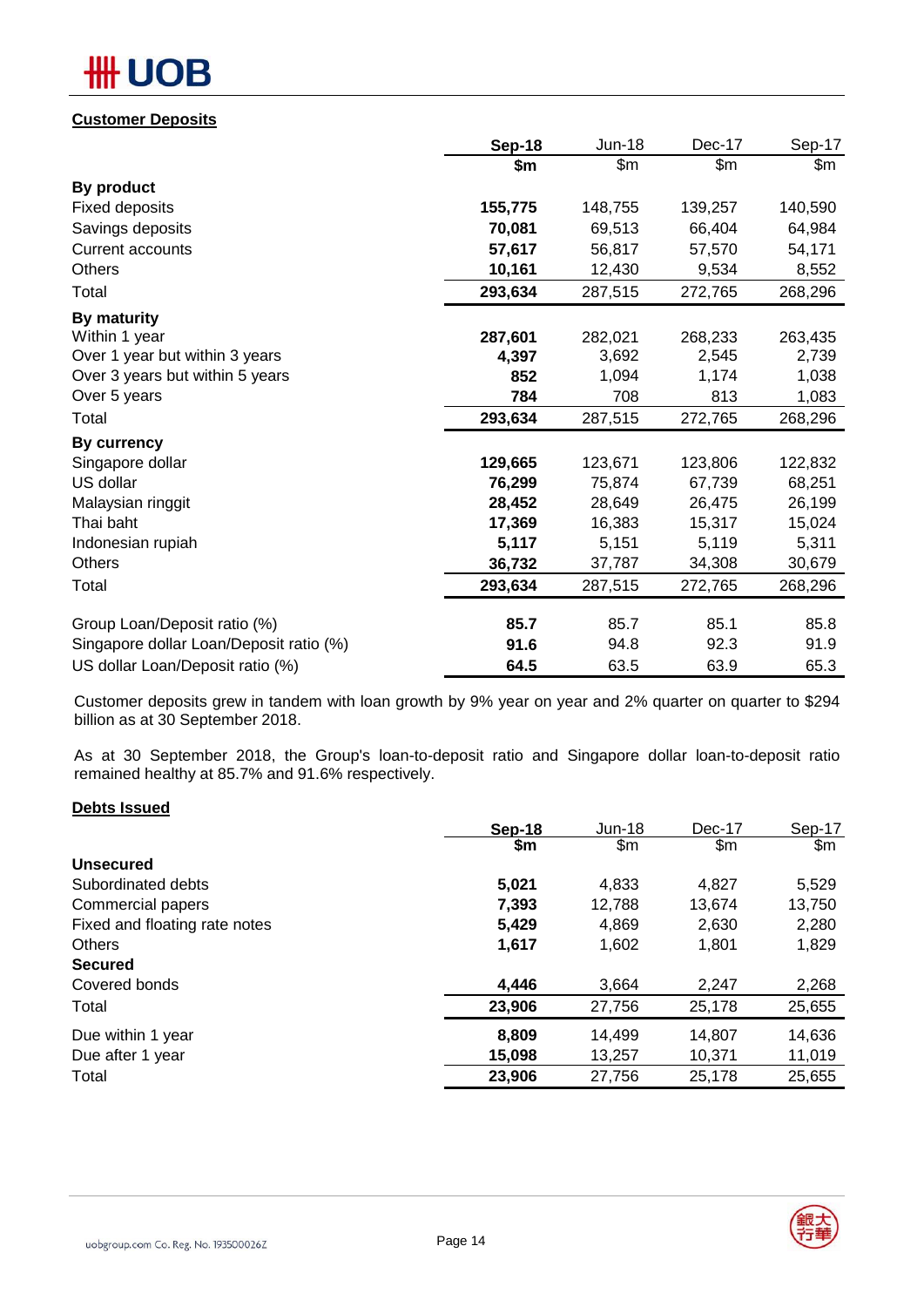

### **Shareholders' Equity**

|                                                    | Sep-18 | Jun-18 | Dec-17 | Sep-17 |
|----------------------------------------------------|--------|--------|--------|--------|
|                                                    | \$m    | \$m    | \$m    | \$m    |
| Shareholders' equity                               | 36.768 | 37.660 | 36,850 | 35.147 |
| Add: Revaluation surplus                           | 4.770  | 4.775  | 4.679  | 4.546  |
| Shareholders' equity including revaluation surplus | 41,538 | 42.434 | 41.529 | 39,693 |

Shareholders' equity increased 5% from a year ago to \$36.8 billion as at 30 September 2018 mainly from higher retained earnings. Compared with the last quarter, shareholders' equity decreased 2% mainly due to the redemption of the S\$850 million perpetual capital securities.

As at 30 September 2018, the revaluation surplus of \$4.77 billion relating to the Group's properties, was not recognised in the financial statements.

### **Changes in Issued Shares of the Bank**

| <b>Number of shares</b> |           |           |           |  |  |
|-------------------------|-----------|-----------|-----------|--|--|
| 9M18                    | 9M17      | 3Q18      | 3Q17      |  |  |
| '000                    | '000      | '000      | '000      |  |  |
|                         |           |           |           |  |  |
| 1,671,534               | 1,646,966 | 1,680,541 | 1,669,416 |  |  |
| 9,007                   | 24,568    |           | 2,118     |  |  |
| 1,680,541               | 1,671,534 | 1,680,541 | 1,671,534 |  |  |
|                         |           |           |           |  |  |
| (8, 879)                | (11, 274) | (10, 777) | (10, 430) |  |  |
| (6,061)                 |           | (2, 330)  |           |  |  |
|                         |           |           |           |  |  |
| 1,854                   | 1,975     | 21        | 1,131     |  |  |
| (13,086)                | (9,299)   | (13,086)  | (9,299)   |  |  |
| 1,667,455               | 1,662,235 | 1,667,455 | 1,662,235 |  |  |
|                         |           |           |           |  |  |

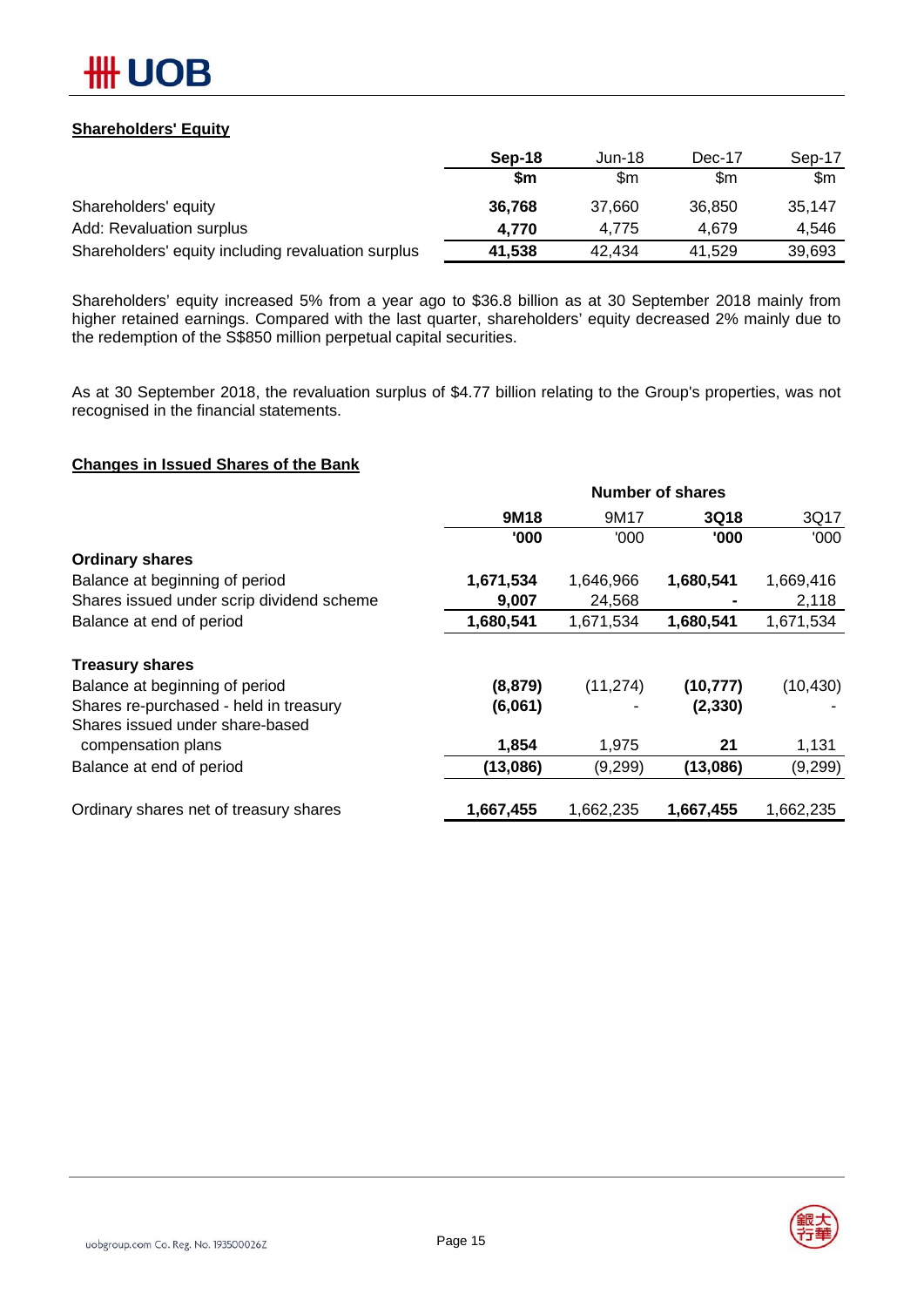

### **Performance by Business Segment**

Business segment performance reporting is prepared based on the Group's internal organisation structure and the methodologies adopted in our management reporting framework. Our business segments' results include all applicable revenue, expenses, internal fund transfer price and cost allocations associated with the activities of the business. Transactions between business segments are operated on an arm's length basis in a manner similar to third party transactions and they are eliminated on consolidation.

Following the adoption of SFRS(I) 9 with effect from 1Q18, business segment results now include both allowances for impaired and non-impaired assets as compared to previous year where allowances for non-impaired assets were reported under Others segment.

The Banking Group is organised into three major business segments - Group Retail, Group Wholesale Banking and Global Markets. Others includes non-banking activities and corporate functions.

#### **Group Retail ("GR")**

GR segment covers personal and small enterprise customers.

Customers have access to a diverse range of products and services, including deposits, insurance, card, wealth management, investment, loan and trade financing products which are available across the Group's global branch network.

Compared to a year ago, profit before tax in 9M18 grew 2% to \$1.37 billion. Net interest income rose 5% to \$2.01 billion from higher loan and deposit volumes, partly offset by decline in loan margin. Non-interest income grew 3% to \$934 million supported by wealth management and credit card products. Expenses were higher by 8% mainly from investments in headcount and technology for franchise growth.

Against last quarter and the same quarter last year, profit before tax decreased marginally to \$443 million as higher net interest income was offset by increase in staff, technology and revenue-related expenses.

#### **Group Wholesale Banking ("GWB")**

GWB encompasses corporate and institutional client segments which include medium and large enterprises, local corporations, multi-national corporations, financial institutions, government-linked entities, financial sponsors and property funds.

GWB provides customers with a broad range of products and services, including financing, trade services, cash management, capital markets solutions and advisory and treasury products.

Operating profit in 9M18 increased 11% to \$2.25 billion as compared to a year ago. Total income rose 12% to \$2.93 billion, driven by stronger net interest income from volume growth and deposit margin improvement on the back of rising interest rates. Non-interest income improved by 8% from loan-related fees, trade and investment banking. Expenses were higher primarily from continued investments and headcount to support regional expansion. Profit before tax increased 48% to \$2.20 billion as credit costs eased in a benign credit environment.

Compared to the same quarter last year, operating profit grew 11% to \$766 million. Total income increased 13% to \$1 billion, led by higher net interest income from healthy volume growth. As compared to the previous quarter, operating profit and profit before tax remained relatively flat.

### **Global Markets ("GM")**

GM provides a comprehensive suite of treasury products and services across multi-asset classes which includes foreign exchange, interest rate, credit, commodities, equities and structured investment products to help customers manage market risks and volatility. GM also engages in market making activities and management of funding and liquidity.

Income from products and services offered to customers of Group Retail and Group Wholesale Banking are reflected in the respective client segments.

Compared to a year ago, operating profit rose 8% to \$174 million in 9M18. Total income improved 8% to \$362 million on the back of favourable foreign exchange movements and higher trading income. Expenses were 7% higher primarily from staff and technology related expenses.

Operating profit grew 3% to \$29 million against the same quarter last year but declined 55% from the previous quarter, mainly from unfavourable foreign exchange movements and lower trading income while expenses were relatively flat.

#### **Others**

Others includes corporate support functions and decisions not attributable to business segments mentioned above and other activities, which comprises property, insurance and investment management.

Others registered a loss of \$3 million in 9M18 as compared to a net profit of \$132 million a year ago, mainly from higher operating expenses and allowances for non-impaired assets.

Against the same quarter last year, profit before tax was lower at \$35 million as income growth from central treasury activities was offset by gain from sale of equity investments a year ago. Compared to the previous quarter, profit before tax was higher, attributable to decrease in operating expenses.

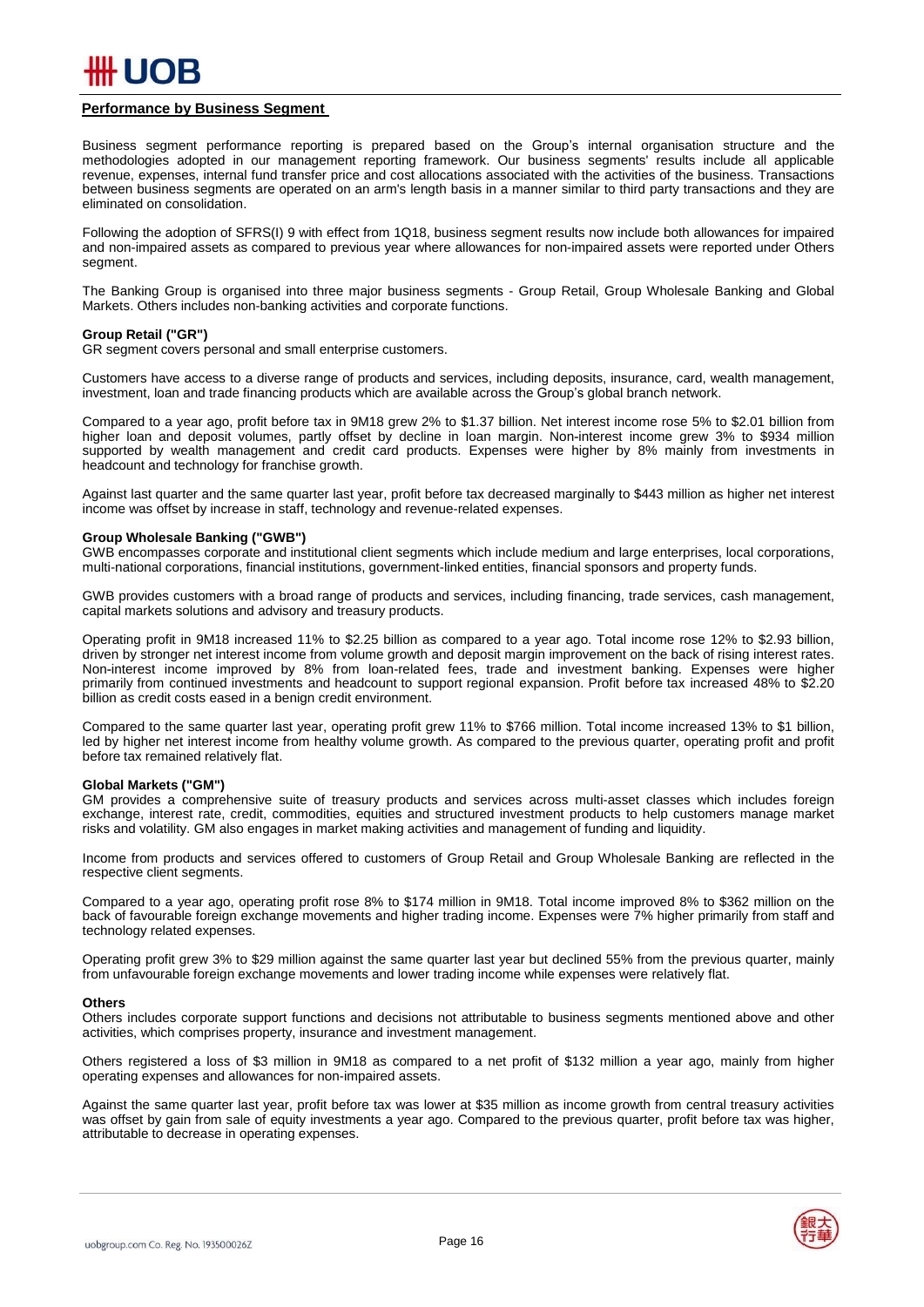# **#H UOB**

| Performance by Business Segment <sup>1,2</sup> (cont'd) |
|---------------------------------------------------------|
|---------------------------------------------------------|

| Selected income statement items                  | <b>GR</b> | <b>GWB</b> | <b>GM</b> | <b>Others</b> | <b>Total</b> |
|--------------------------------------------------|-----------|------------|-----------|---------------|--------------|
|                                                  | \$m       | \$m        | \$m       | \$m           | \$m          |
| 9M18                                             |           |            |           |               |              |
| Net interest income                              | 2,009     | 2,089      | 94        | 420           | 4,612        |
| Non-interest income                              | 934       | 841        | 268       | 246           | 2,289        |
| Operating income                                 | 2,943     | 2,930      | 362       | 666           | 6,901        |
| Operating expenses                               | (1, 414)  | (683)      | (188)     | (734)         | (3,019)      |
| Allowances for credit and other losses           | (162)     | (74)       | (12)      | (17)          | (265)        |
| Share of profit of associates and joint ventures |           | 23         |           | 83            | 106          |
| Profit before tax                                | 1,367     | 2,196      | 162       | (3)           | 3,722        |
| Tax                                              |           |            |           |               | (620)        |
| Profit for the financial period                  |           |            |           |               | 3,102        |
|                                                  |           |            |           |               |              |
| Other information:                               |           |            |           |               |              |
| Capital expenditure                              | 46        | 26         | 16        | 270           | 358          |
| Depreciation of assets                           | 18        | 8          | 5         | 169           | 200          |
|                                                  |           |            |           |               |              |
| 9M17                                             |           |            |           |               |              |
| Net interest income                              | 1,908     | 1,842      | 176       | 141           | 4,067        |
| Non-interest income                              | 905       | 781        | 161       | 417           | 2,264        |
| Operating income                                 | 2,813     | 2,623      | 337       | 558           | 6,331        |
| Operating expenses                               | (1, 310)  | (595)      | (176)     | (631)         | (2,712)      |
| Allowances for credit and other losses           | (160)     | (546)      |           | 119           | (587)        |
| Share of profit of associates and joint ventures |           | 2          |           | 86            | 88           |
| Profit before tax                                | 1,343     | 1,484      | 161       | 132           | 3,120        |
| Tax                                              |           |            |           |               | (574)        |
| Profit for the financial period                  |           |            |           |               | 2,546        |
|                                                  |           |            |           |               |              |
| <b>Other information:</b>                        |           |            |           |               |              |
| Capital expenditure                              | 33        | 19         | 7         | 195           | 253          |
| Depreciation of assets                           | 17        | 9          | 5         | 158           | 188          |

Notes:

1 Operating income is presented net of fee and commission expense. Certain comparative figures have been restated to conform with current period's presentation.

2 Comparative segment information for prior periods have been adjusted for changes in organisational structure and management reporting methodology.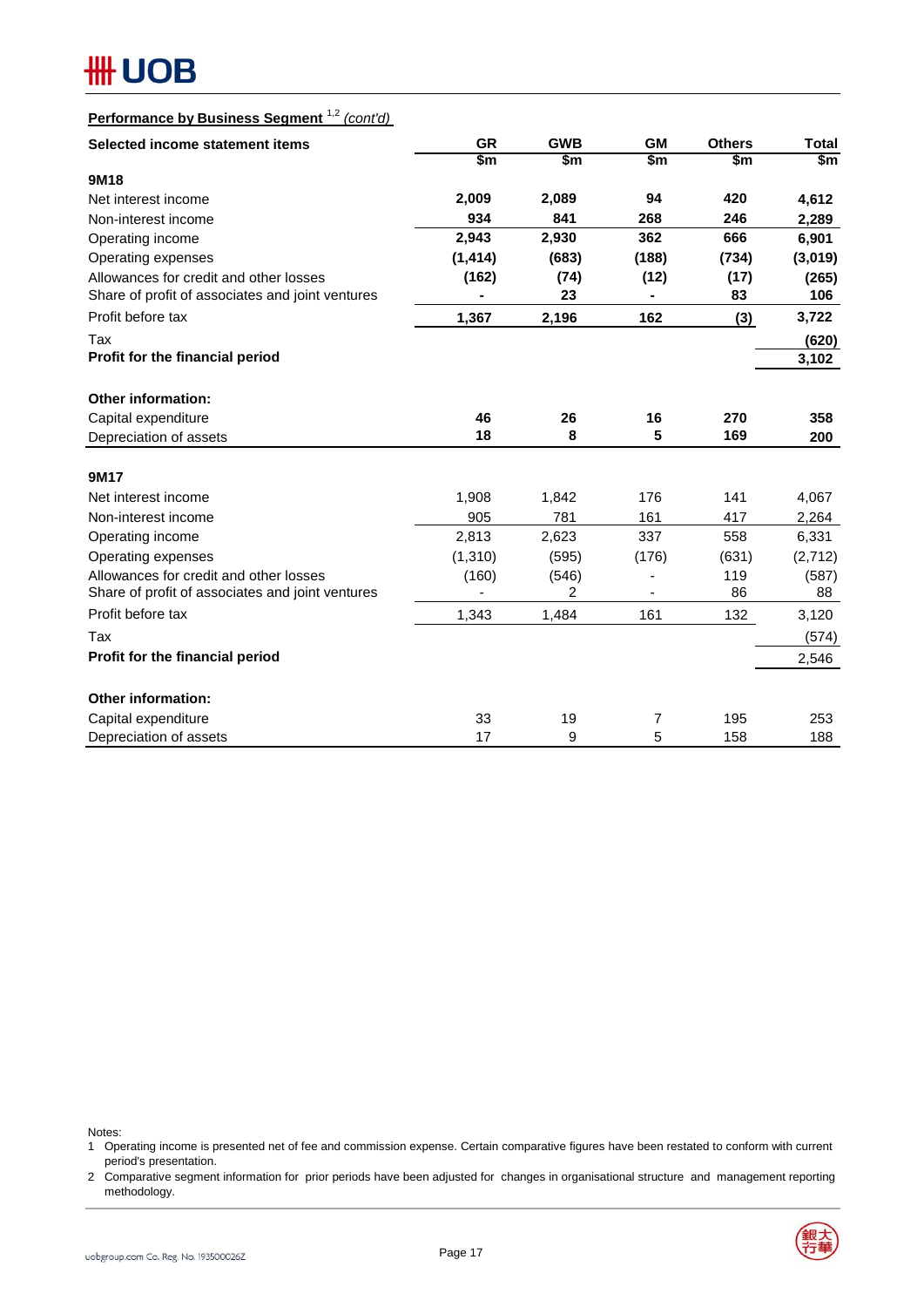# **HH UOB**

## **Performance by Business Segment** 1,2 *(cont'd)*

| Selected income statement items                  | <b>GR</b>      | <b>GWB</b> | <b>GM</b>                | <b>Others</b> | <b>Total</b> |
|--------------------------------------------------|----------------|------------|--------------------------|---------------|--------------|
|                                                  | \$m            | \$m        | \$m                      | \$m           | \$m          |
| 3Q18                                             |                |            |                          |               |              |
| Net interest income                              | 695            | 741        | 25                       | 138           | 1,599        |
| Non-interest income                              | 304            | 262        | 66                       | 96            | 728          |
| Operating income                                 | 999            | 1,003      | 91                       | 234           | 2,327        |
| Operating expenses                               | (487)          | (237)      | (62)                     | (225)         | (1,011)      |
| Allowances for credit and other losses           | (69)           | (31)       | 0                        | 4             | (95)         |
| Share of profit of associates and joint ventures |                | 3          | $\blacksquare$           | 22            | 25           |
| Profit before tax                                | 443            | 738        | 30                       | 35            | 1,246        |
| Tax                                              |                |            |                          |               | (206)        |
| Profit for the financial period                  |                |            |                          |               | 1,040        |
| Other information:                               |                |            |                          |               |              |
| Capital expenditure                              | 20             | 11         | 5                        | 88            | 124          |
| Depreciation of assets                           | 6              | 3          | 2                        | 57            | 68           |
| <b>2Q18</b>                                      |                |            |                          |               |              |
| Net interest income                              | 676            | 715        | 21                       | 130           | 1,542        |
| Non-interest income                              | 305            | 291        | 107                      | 97            | 800          |
| Operating income                                 | 980            | 1,006      | 129                      | 227           | 2,342        |
| Operating expenses                               | (474)          | (234)      | (64)                     | (250)         | (1,022)      |
| Allowances for credit and other losses           | (49)           | (48)       | 7                        | 1             | (90)         |
| Share of profit of associates and joint ventures | ä,             | 19         | $\overline{\phantom{0}}$ | 33            | 52           |
| Profit before tax                                | 457            | 743        | 72                       | 10            | 1,282        |
| Tax                                              |                |            |                          |               | (202)        |
| Profit for the financial period                  |                |            |                          |               | 1,080        |
| <b>Other information:</b>                        |                |            |                          |               |              |
| Capital expenditure                              | 17             | 11         | 7                        | 116           | 151          |
| Depreciation of assets                           | 6              | 3          | $\overline{c}$           | 57            | 68           |
| 3Q17                                             |                |            |                          |               |              |
| Net interest income                              | 645            | 625        | 48                       | 90            | 1,408        |
| Non-interest income                              | 317            | 266        | 40                       | 133           | 756          |
| Operating income                                 | 962            | 891        | 88                       | 223           | 2,164        |
| Operating expenses                               | (451)          | (200)      | (60)                     | (189)         | (900)        |
| Allowances for credit and other losses           | (59)           | (189)      |                          | 28            | (221)        |
| Share of profit of associates and joint ventures | $\blacksquare$ | 1          | $\overline{\phantom{a}}$ | 28            | 29           |
| Profit before tax                                | 452            | 503        | 28                       | 90            | 1,073        |
| Tax                                              |                |            |                          |               | (187)        |
| Profit for the financial period                  |                |            |                          |               | 886          |
| Other information:                               |                |            |                          |               |              |
| Capital expenditure                              | 12             | 6          | $\overline{\mathbf{c}}$  | 66            | 86           |
| Depreciation of assets                           | 6              | 3          | $\overline{2}$           | 53            | 63           |

Notes:

1 Operating income is presented net of fee and commission expense. Certain comparative figures have been restated to conform with current period's presentation.

2 Comparative segment information for prior periods have been adjusted for changes in organisational structure and management reporting methodology.

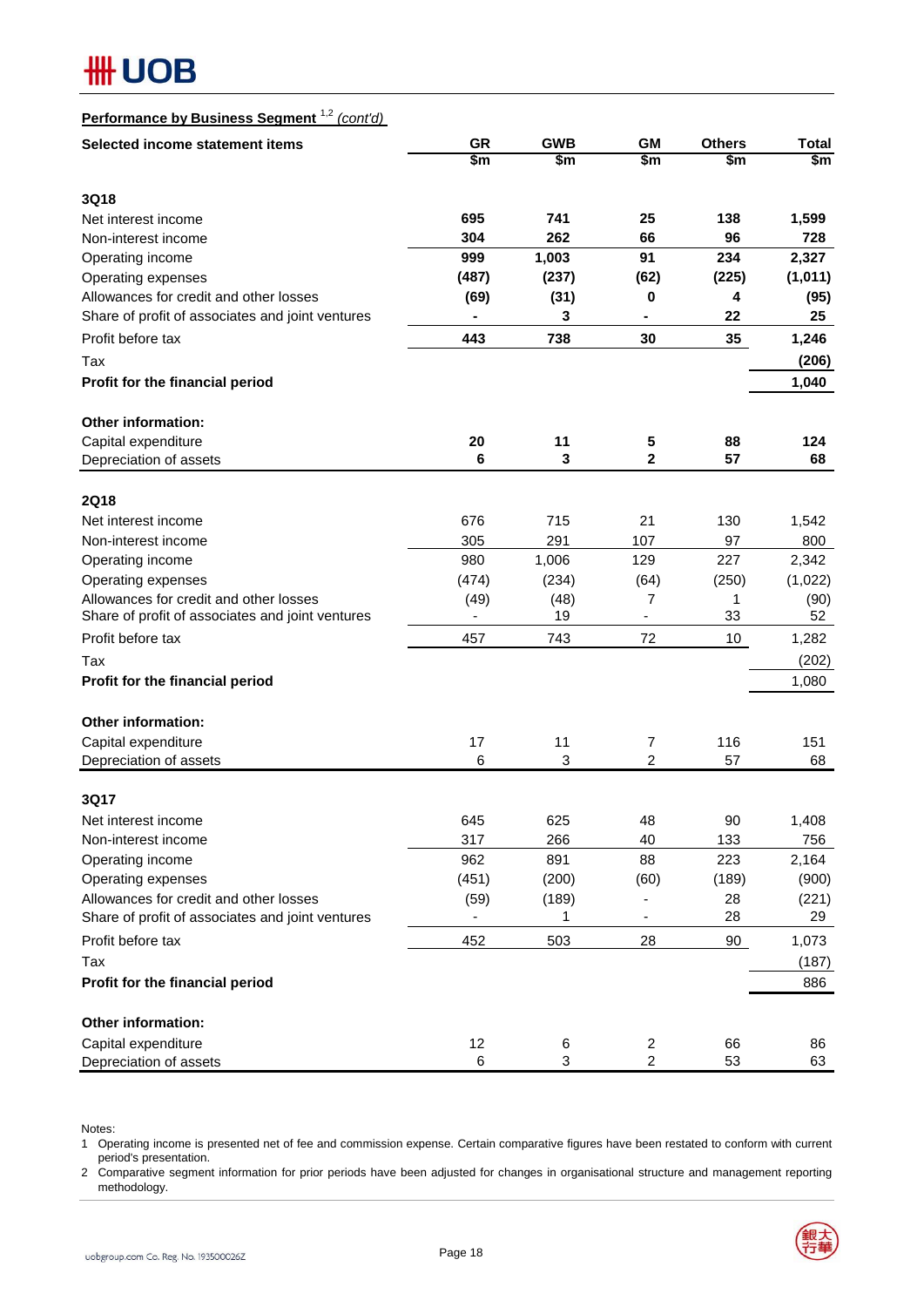# **#H UOB**

## **Performance by Business Segment** 1,2 *(cont'd)*

| Selected balance sheet items                | <b>GR</b>      | <b>GWB</b> | <b>GM</b>                | <b>Others</b>  | <b>Total</b>  |
|---------------------------------------------|----------------|------------|--------------------------|----------------|---------------|
|                                             | \$m            | \$m        | \$m                      | \$m            | $\mathsf{Sm}$ |
| At 30 September 2018                        |                |            |                          |                |               |
| <b>Segment assets</b>                       | 106,706        | 175,067    | 63,812                   | 31,653         | 377,238       |
| Intangible assets                           | 1,314          | 2,083      | 659                      | 81             | 4,136         |
| Investment in associates and joint ventures |                | 163        |                          | 1,100          | 1,264         |
| <b>Total assets</b>                         | 108,020        | 177,313    | 64,471                   | 32,834         | 382,638       |
| <b>Segment liabilities</b>                  | 140,271        | 159,549    | 32,771                   | 13,089         | 345,680       |
| <b>Other information:</b>                   |                |            |                          |                |               |
| Gross customer loans                        | 106,723        | 147,932    | 451                      | 16             | 255,122       |
| Non-performing assets                       | 1,163          | 3,182      | 8                        | 21             | 4,374         |
| At 30 June 2018                             |                |            |                          |                |               |
| <b>Segment assets</b>                       | 105,832        | 176,198    | 66,116                   | 30,726         | 378,873       |
| Intangible assets                           | 1,315          | 2,084      | 659                      | 81             | 4,138         |
| Investment in associates and joint ventures | $\blacksquare$ | 163        | L.                       | 1,089          | 1,252         |
| Total assets                                | 107,147        | 178,445    | 66,775                   | 31,895         | 384,263       |
| <b>Segment liabilities</b>                  | 138,456        | 154,421    | 42,951                   | 10,586         | 346,413       |
|                                             |                |            |                          |                |               |
| <b>Other information:</b>                   |                |            |                          |                |               |
| Gross customer loans                        | 105,875        | 143,238    | 605                      | 21             | 249,739       |
| Non-performing assets                       | 1,215          | 3,160      | 8                        | 21             | 4,404         |
| At 30 September 2017                        |                |            |                          |                |               |
| <b>Segment assets</b>                       | 101,595        | 159,209    | 57,842                   | 30,176         | 348,822       |
| Intangible assets                           | 1,317          | 2,087      | 660                      | 80             | 4,144         |
| Investment in associates and joint ventures |                | 102        | $\overline{\phantom{0}}$ | 1,075          | 1,177         |
| <b>Total assets</b>                         | 102,912        | 161,399    | 58,501                   | 31,331         | 354,143       |
| <b>Segment liabilities</b>                  | 132,314        | 141,300    | 36,413                   | 8,787          | 318,814       |
| <b>Other information:</b>                   |                |            |                          |                |               |
| Gross customer loans                        | 101,377        | 132,605    | 100                      | 33             | 234,115       |
| Non-performing assets                       | 1,089          | 2,814      | 16                       | $\blacksquare$ | 3,919         |

Notes:

<sup>1</sup> Operating income is presented net of fee and commission expense. Certain comparative figures have been restated to conform with current period's presentation.

<sup>2</sup> Comparative segment information for prior periods have been adjusted for changes in organisational structure and management reporting methodology.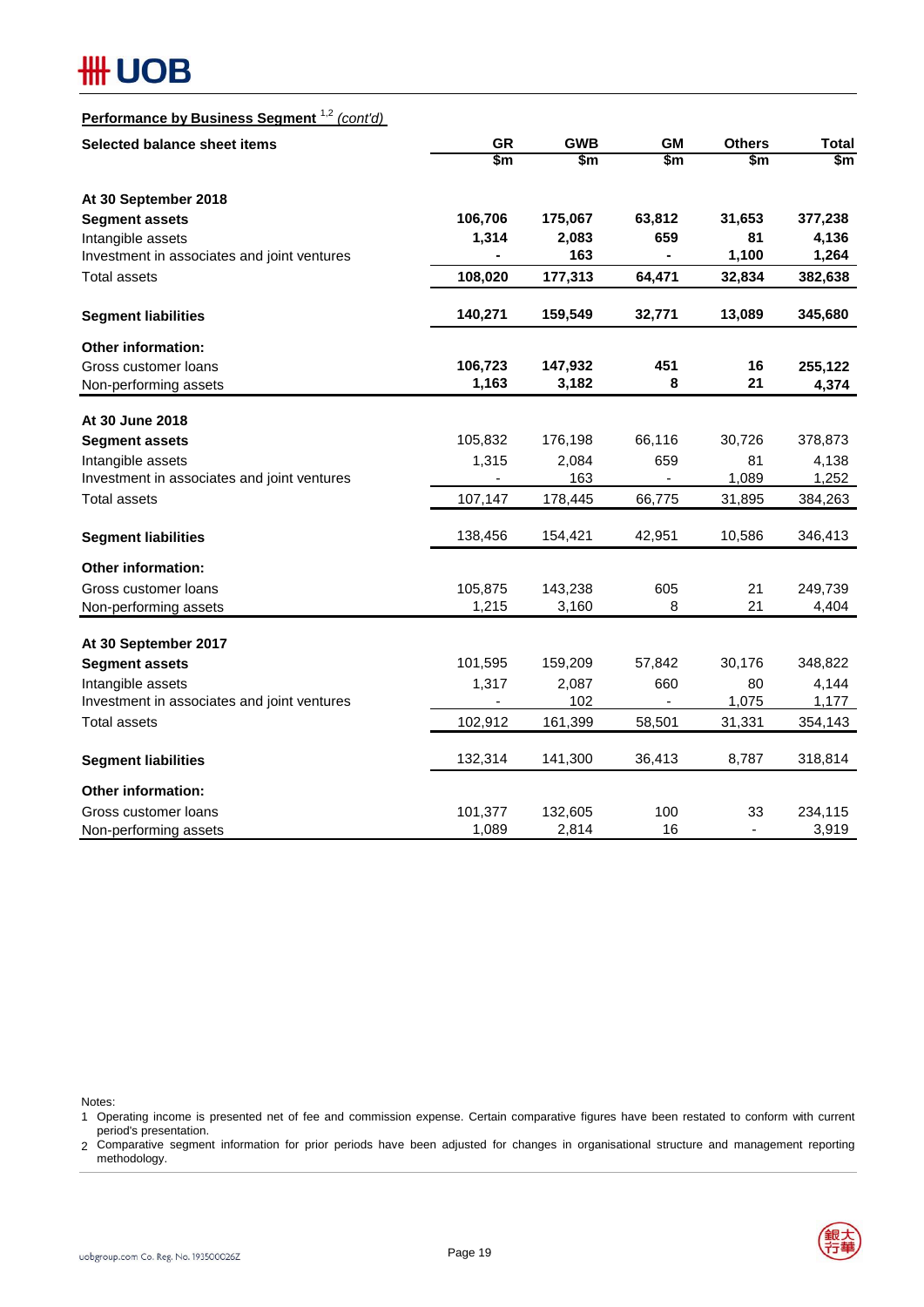

### **Performance by Geographical Segment** <sup>1</sup>

|                               | 9M18  | 9M17  | 3Q18  | 3Q17  | 2Q18  |
|-------------------------------|-------|-------|-------|-------|-------|
|                               | \$m\$ | \$m\$ | \$m   | \$m\$ | \$m\$ |
| <b>Total operating income</b> |       |       |       |       |       |
| Singapore                     | 3,911 | 3,637 | 1,315 | 1,247 | 1,342 |
| Malaysia                      | 789   | 723   | 261   | 243   | 258   |
| Thailand                      | 711   | 639   | 243   | 226   | 234   |
| Indonesia                     | 328   | 348   | 111   | 113   | 110   |
| <b>Greater China</b>          | 659   | 555   | 217   | 188   | 231   |
| <b>Others</b>                 | 502   | 430   | 180   | 148   | 167   |
| Total                         | 6,901 | 6,331 | 2,327 | 2,164 | 2,342 |
|                               |       |       |       |       |       |
| <b>Profit before tax</b>      |       |       |       |       |       |
| Singapore                     | 2,183 | 1,816 | 734   | 668   | 770   |
| Malaysia                      | 447   | 452   | 144   | 144   | 145   |
| Thailand                      | 216   | 160   | 79    | 63    | 60    |
| Indonesia                     | 56    | 32    | 5     | (12)  | 11    |
| <b>Greater China</b>          | 387   | 316   | 145   | 102   | 124   |
| Others                        | 432   | 343   | 140   | 107   | 172   |
| Total                         | 3,722 | 3,120 | 1,246 | 1,073 | 1,282 |

Total operating income for 9M18 rose 9% year on year to \$6.90 billion, led by broad-based growth across most of the geographical segments. Profit before tax also registered a strong growth of 19% to \$3.72 billion over the same period last year, on the back of strong performance and lower allowances in a benign credit environment.

Compared with the same quarter last year, profit before tax rose 16% to \$1.25 billion, led by strong overall operating income and lower allowances.

Quarter on quarter, total operating income remained largely the same at \$2.33 billion, while profit before tax decreased 3% to \$1.25 billion mainly from Singapore.

|                      | <b>Sep-18</b> | $Jun-18$ | Dec-17  | Sep-17  |
|----------------------|---------------|----------|---------|---------|
|                      | \$m           | \$m      | \$m\$   | \$m     |
| <b>Total assets</b>  |               |          |         |         |
| Singapore            | 222,510       | 225,965  | 217,979 | 215,424 |
| Malaysia             | 40,362        | 40,110   | 35,373  | 35,398  |
| Thailand             | 22,329        | 21,365   | 20,988  | 21,097  |
| Indonesia            | 9.257         | 8,666    | 9,105   | 9,459   |
| <b>Greater China</b> | 55,230        | 55,229   | 46,298  | 44,377  |
| <b>Others</b>        | 28,814        | 28,790   | 24,707  | 24,244  |
|                      | 378,502       | 380,125  | 354,450 | 349,999 |
| Intangible assets    | 4,136         | 4,138    | 4,142   | 4,144   |
| Total                | 382,638       | 384,263  | 358,592 | 354,143 |

Note:

1 Based on the location where the transactions and assets are booked. Information is stated after elimination of inter-segment transactions.

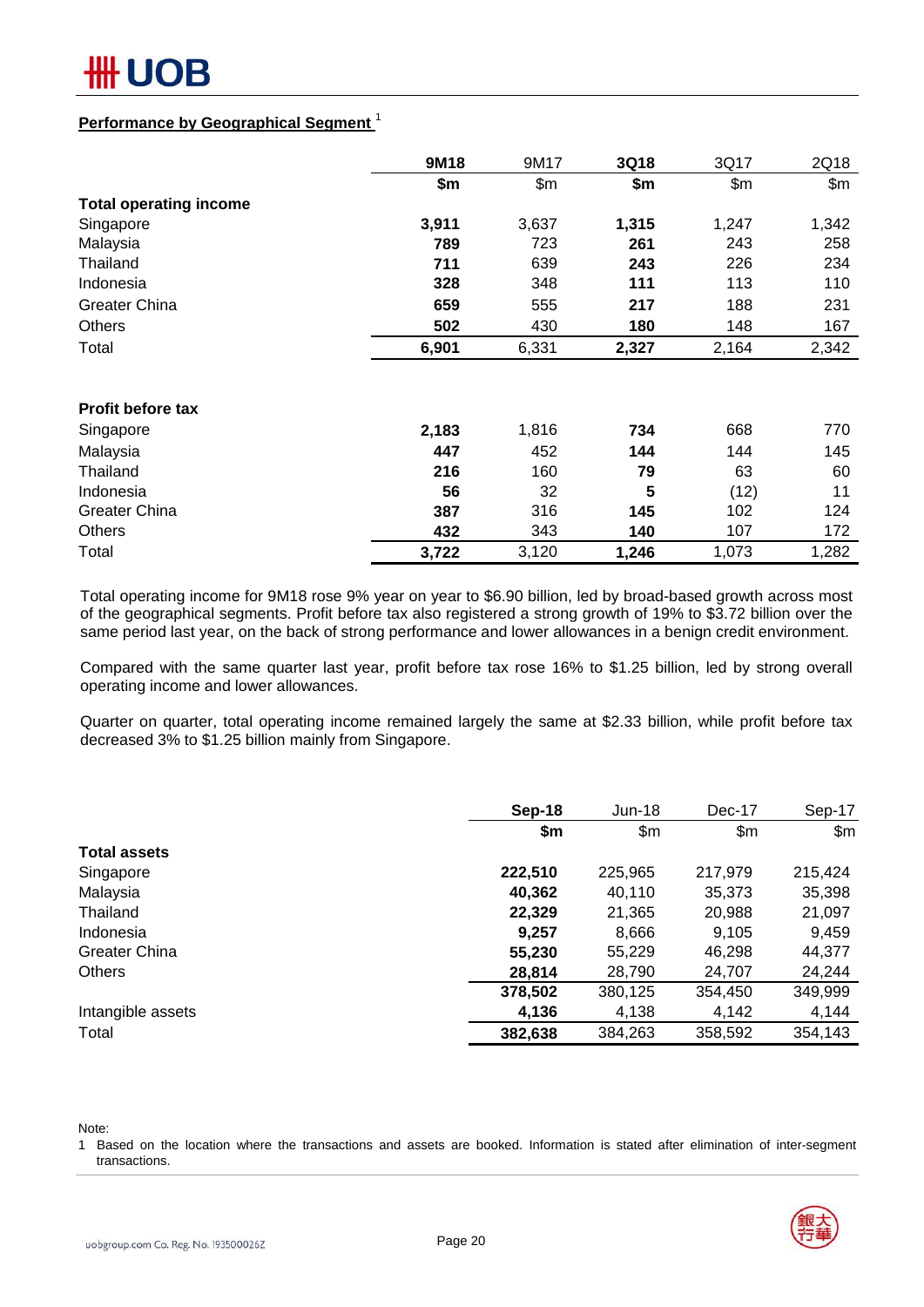# ## UOB

## **Capital Adequacy and Leverage Ratios** 1,2,3

|                                                         | Sep-18  | <b>Jun-18</b> | Dec-17  | Sep-17  |
|---------------------------------------------------------|---------|---------------|---------|---------|
|                                                         | \$m     | \$m           | \$m\$   | \$m     |
| Share capital                                           | 4,931   | 4,993         | 4,792   | 4,783   |
| Disclosed reserves/others                               | 29,541  | 29,530        | 28,922  | 28,114  |
| Regulatory adjustments                                  | (4,570) | (4,602)       | (3,580) | (3,505) |
| <b>Common Equity Tier 1 Capital ("CET1")</b>            | 29,902  | 29,921        | 30,134  | 29,392  |
| Perpetual capital securities/others                     | 2,129   | 2,976         | 2,976   | 2,096   |
| Regulatory adjustments                                  |         |               | (890)   | (872)   |
| <b>Additional Tier 1 Capital ("AT1")</b>                | 2,129   | 2,976         | 2,086   | 1,224   |
| <b>Tier 1 Capital</b>                                   | 32,030  | 32,897        | 32,220  | 30,616  |
| Subordinated notes                                      | 4,144   | 4,150         | 4,150   | 4,908   |
| Provisions/others                                       | 721     | 755           | 983     | 1,116   |
| Regulatory adjustments                                  |         |               | (5)     | (4)     |
| <b>Tier 2 Capital</b>                                   | 4,865   | 4,905         | 5,128   | 6,020   |
| <b>Eligible Total Capital</b>                           | 36,895  | 37,803        | 37,348  | 36,636  |
| <b>Risk-Weighted Assets ("RWA")</b>                     | 212,502 | 205,704       | 199,481 | 206,169 |
| <b>Capital Adequacy Ratios ("CAR")</b>                  |         |               |         |         |
| CET1                                                    | 14.1%   | 14.5%         | 15.1%   | 14.3%   |
| Tier 1                                                  | 15.1%   | 16.0%         | 16.2%   | 14.8%   |
| Total                                                   | 17.4%   | 18.4%         | 18.7%   | 17.8%   |
| Fully-loaded CET1 (fully phased-in per Basel III rules) | 14.1%   | 14.5%         | 14.7%   | 13.8%   |
| <b>Leverage Exposure</b>                                | 430,329 | 428,845       | 400,803 | 396,451 |
| Leverage Ratio                                          | 7.4%    | 7.7%          | 8.0%    | 7.7%    |

The Group's CET1, Tier 1 and Total CAR as at 30 September 2018 were well above the regulatory minimum requirements.

Year on year, total capital was higher mainly from retained earnings, partly offset by redemption of old-style Tier-2 subordinated notes and lower eligible provisions. RWA was higher largely due to asset growth.

Total capital was lower quarter on quarter, mainly due to the redemption of the S\$850 million perpetual capital securities. The higher RWA was mainly due to loan growth.

As at 30 September 2018, the Group's leverage ratio was 7.4%, more than double the regulatory minimum requirement of 3%.

Notes:

1 Singapore-incorporated banks are required to maintain minimum CAR as follows: CET1 at 6.5%, Tier 1 at 8% and Total at 10%. In addition, with the phased-in implementation of the capital conservation buffer (CCB) and the countercyclical capital buffer (CCyB) commencing 1 January 2016, the Group is required to maintain CET1 capital to meet CCB of 1.875% and CCyB (computed as the weighted average of effective CCyB in jurisdictions to which the Group has private sector exposures) of up to 1.875% for the year 2018. With effect from 1 January 2018, all regulatory adjustments are fully phased-in, i.e., CET1 CAR is reported on fully-loaded basis.

 $\mathfrak{p}$ Leverage ratio is calculated in accordance with MAS Notice 637. A minimum ratio of 3% is required effective 1 January 2018.



<sup>3</sup> Disclosures required under MAS Notice 637 are published on our website: www.UOBGroup.com/investor/financial/overview.html.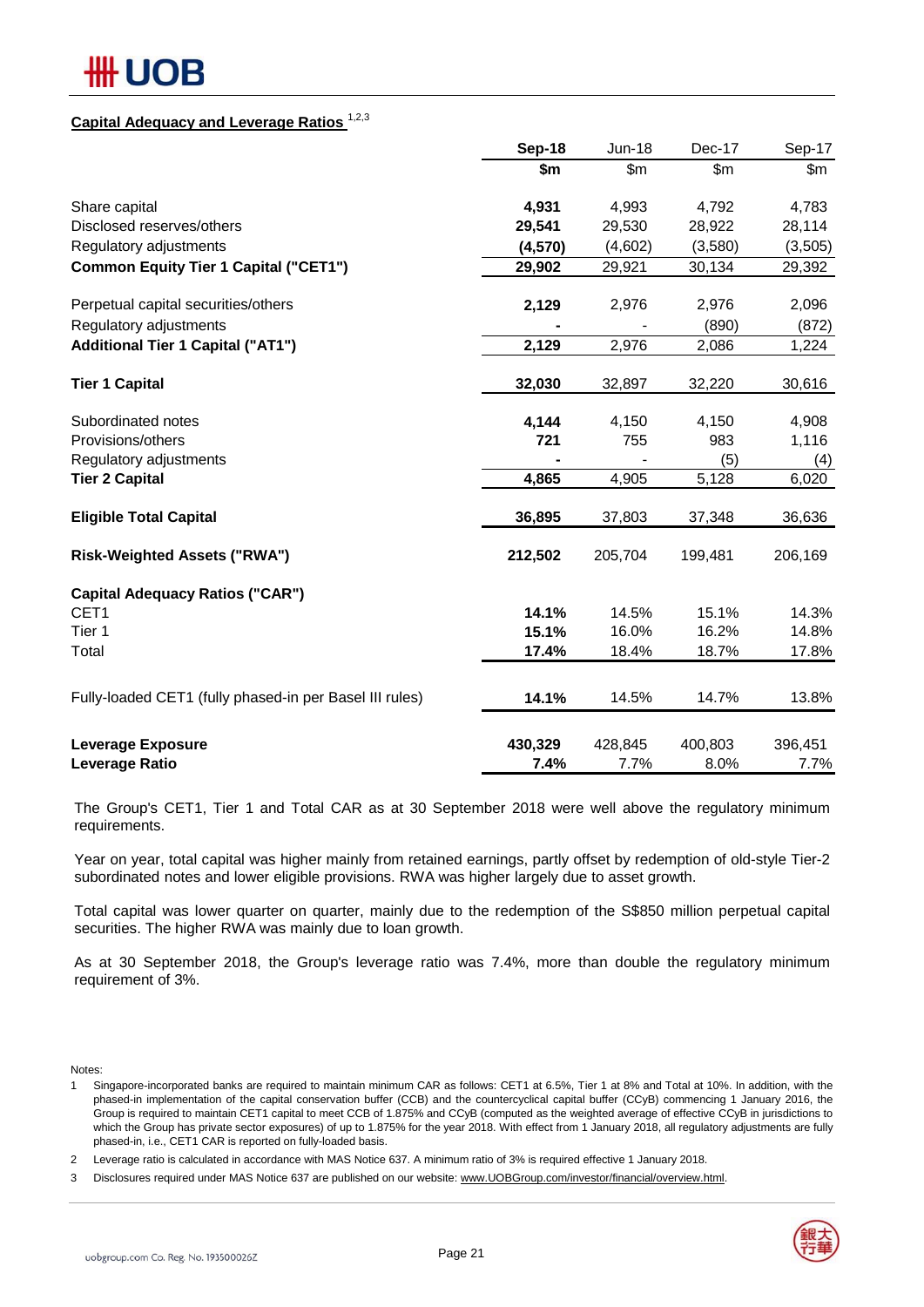### **Consolidated Income Statement (Unaudited)**

|                                                  | 9M18  | 9M17  | $+$ /(-) | <b>3Q18</b> | 3Q17  | $+$ /(-)       | 2Q18           | $+/(-)$                 |
|--------------------------------------------------|-------|-------|----------|-------------|-------|----------------|----------------|-------------------------|
|                                                  | \$m   | \$m\$ | %        | \$m         | \$m\$ | %              | $\mathsf{S}$ m | %                       |
| Interest income 1                                | 8,103 | 6,690 | 21       | 2,920       | 2,321 | 26             | 2,729          | $\overline{7}$          |
| Less: Interest expense                           | 3,491 | 2,623 | 33       | 1,321       | 912   | 45             | 1,186          | 11                      |
| Net interest income                              | 4,612 | 4,067 | 13       | 1,599       | 1,408 | 14             | 1,542          | $\overline{\mathbf{4}}$ |
| Net fee and commission income                    | 1,500 | 1,364 | 10       | 484         | 477   | $\overline{2}$ | 498            | (3)                     |
| Dividend income                                  | 26    | 22    | 21       | 5           | 3     | 51             | 20             | (74)                    |
| Rental income                                    | 90    | 90    | 0        | 30          | 29    | 1              | 30             | (2)                     |
| Net trading income                               | 565   | 589   | (4)      | 174         | 164   | 7              | 215            | (19)                    |
| Net gain from investment securities              | 24    | 115   | (79)     | 11          | 57    | (80)           | 1              | >100                    |
| Other income                                     | 84    | 85    | (1)      | 23          | 26    | (10)           | 36             | (35)                    |
| Non-interest income                              | 2,289 | 2,264 | 1        | 728         | 756   | (4)            | 800            | (9)                     |
| <b>Total operating income</b>                    | 6,901 | 6,331 | 9        | 2,327       | 2,164 | 8              | 2,342          | (1)                     |
| Less: Staff costs                                | 1,850 | 1,616 | 14       | 626         | 543   | 15             | 619            | 1                       |
| Other operating expenses                         | 1,169 | 1,096 | 7        | 384         | 357   | 8              | 403            | (5)                     |
| <b>Total operating expenses</b>                  | 3,019 | 2,712 | 11       | 1,011       | 900   | 12             | 1,022          | (1)                     |
| Operating profit before allowance                | 3,881 | 3,619 | 7        | 1,317       | 1,265 | 4              | 1,320          | (0)                     |
| Less: Allowances for credit and other losses     | 265   | 587   | (55)     | 95          | 221   | (57)           | 90             | 5                       |
| <b>Operating profit after allowance</b>          | 3,616 | 3,032 | 19       | 1,222       | 1,044 | 17             | 1,230          | (1)                     |
| Share of profit of associates and joint ventures | 106   | 88    | 20       | 25          | 29    | (16)           | 52             | (53)                    |
| Profit before tax                                | 3,722 | 3,120 | 19       | 1,246       | 1,073 | 16             | 1,282          | (3)                     |
| Less: Tax                                        | 620   | 574   | 8        | 206         | 187   | 10             | 202            | $\boldsymbol{2}$        |
| Profit for the financial period                  | 3,102 | 2,546 | 22       | 1,040       | 886   | 17             | 1,080          | (4)                     |
| Attributable to:                                 |       |       |          |             |       |                |                |                         |
| <b>Equity holders of the Bank</b>                | 3,092 | 2,535 | 22       | 1,037       | 883   | 17             | 1,077          | (4)                     |
| Non-controlling interests                        | 10    | 11    | (11)     | 3           | 3     | (6)            | 4              | (20)                    |
|                                                  | 3,102 | 2,546 | 22       | 1,040       | 886   | 17             | 1,080          | (4)                     |

1 Included interest income on financial assets at fair value through profit or loss of \$36 million, \$29 million and \$19 million for 3Q17, 2Q18 and 3Q18 respectively.

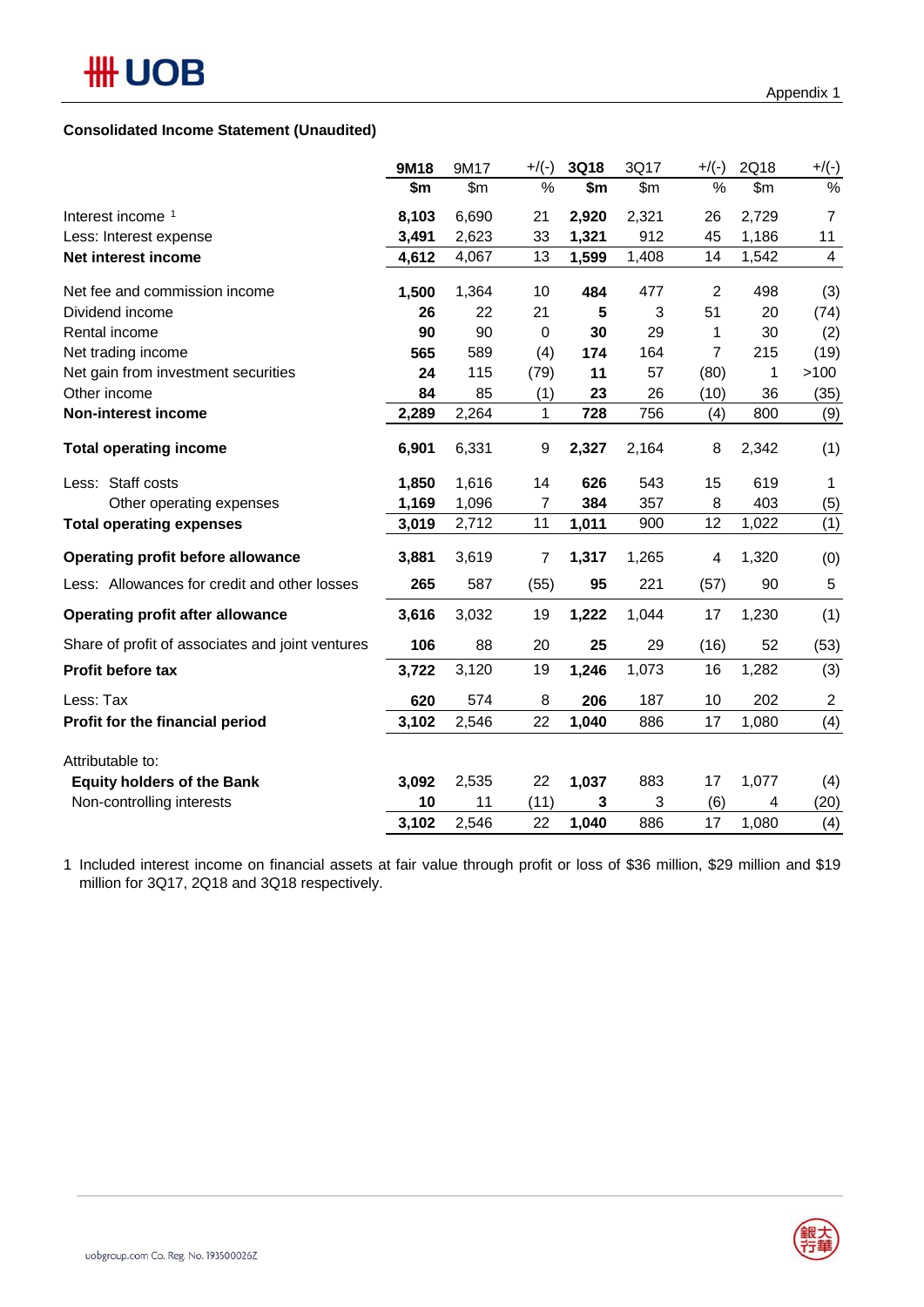### **Consolidated Statement of Comprehensive Income (Unaudited)**

|                                                                                                           | 9M18           | 9M17                     | $+$ /(-)      | 3Q18           | 3Q17                         | $+$ /(-)        | 2Q18                     | $+/(-)$        |
|-----------------------------------------------------------------------------------------------------------|----------------|--------------------------|---------------|----------------|------------------------------|-----------------|--------------------------|----------------|
|                                                                                                           | \$m            | \$m                      | $\frac{1}{2}$ | \$m            | \$m\$                        | $\frac{1}{2}$   | \$m                      | $\frac{9}{6}$  |
| Profit for the financial period                                                                           | 3,102          | 2,546                    | 22            | 1,040          | 886                          | 17              | 1,080                    | (4)            |
| Other comprehensive income that will not be<br>reclassified to income statement                           |                |                          |               |                |                              |                 |                          |                |
| Net gains/(losses) on equity instruments at<br>fair value through other comprehensive income              | (217)          | $\overline{\phantom{a}}$ | ΝM            | (80)           |                              | ΝM              | (244)                    | 67             |
| Fair value changes on financial liabilities designated at<br>fair value due to the Bank's own credit risk | 31             | $\overline{\phantom{a}}$ | ΝM            | (18)           | $\qquad \qquad \blacksquare$ | NM              | 24                       | (>100)         |
| Remeasurement of defined benefit obligation                                                               | 6              |                          | (0) > 100     | 6              | $\overline{\phantom{a}}$     | <b>NM</b>       | 0                        | >100           |
| Related tax on above items                                                                                | (3)            | $\overline{\phantom{a}}$ | <b>NM</b>     | 12             | $\overline{\phantom{0}}$     | NM              | 5                        | >100           |
|                                                                                                           | (183)          |                          | $(0)$ (>100)  | (81)           | $\overline{a}$               | <b>NM</b>       | (215)                    | 63             |
| Other comprehensive income that will be                                                                   |                |                          |               |                |                              |                 |                          |                |
| reclassified to income statement                                                                          |                |                          |               |                |                              |                 |                          |                |
| Currency translation adjustments                                                                          | (69)           | (132)                    | 48            | (121)          |                              | $(13)$ $(>100)$ | (84)                     | (44)           |
| Debt instruments at fair value through other<br>comprehensive income                                      |                |                          |               |                |                              |                 |                          |                |
| Change in fair value                                                                                      | (226)          | $\overline{\phantom{a}}$ | ΝM            | 39             | $\qquad \qquad \blacksquare$ | <b>NM</b>       | (97)                     | >100           |
| Transfer to income statement on disposal                                                                  | 26             | ä,                       | ΝM            | 5              | ä,                           | <b>NM</b>       | 4                        | 28             |
| Changes in allowance for expected credit losses                                                           | (4)            | $\overline{\phantom{a}}$ | <b>NM</b>     | (5)            | ٠                            | <b>NM</b>       | 3                        | (>100)         |
| <b>Related tax</b>                                                                                        | 6              | ä,                       | ΝM            | (8)            | ÷,                           | <b>NM</b>       | 10                       | (>100)         |
| Available-for-sale financial assets                                                                       |                |                          |               |                |                              |                 |                          |                |
| Change in fair value                                                                                      | $\blacksquare$ | 682                      | ΝM            | $\blacksquare$ | 221                          | <b>NM</b>       |                          |                |
| Transfer to income statement on disposal/impairment                                                       | ÷              | (63)                     | ΝM            | $\blacksquare$ | (37)                         | <b>NM</b>       |                          |                |
| <b>Related tax</b>                                                                                        | $\blacksquare$ | (39)                     | ΝM            | $\blacksquare$ | (13)                         | <b>NM</b>       | $\overline{\phantom{a}}$ |                |
|                                                                                                           | (267)          |                          | 447 (>100)    | (91)           | 158                          | (>100)          | (164)                    | 45             |
| Change in shares of other comprehensive                                                                   |                |                          |               |                |                              |                 |                          |                |
| income of associates and joint ventures                                                                   | (10)           |                          | $(0)$ (>100)  | (3)            | (3)                          | 22              |                          | $(0)$ $(>100)$ |
| Other comprehensive income for                                                                            |                |                          |               |                |                              |                 |                          |                |
| the financial period, net of tax                                                                          | (460)          |                          | 447 (>100)    | (174)          | 154                          | (>100)          | (380)                    | 54             |
|                                                                                                           |                |                          |               |                |                              |                 |                          |                |
| Total comprehensive income for<br>the financial period, net of tax                                        | 2,641          | 2,993                    | (12)          | 866            | 1,040                        | (17)            | 700                      | 24             |
|                                                                                                           |                |                          |               |                |                              |                 |                          |                |
| Attributable to:                                                                                          |                |                          |               |                |                              |                 |                          |                |
| <b>Equity holders of the Bank</b>                                                                         | 2,632          | 2,974                    | (12)          | 863            | 1,036                        | (17)            | 697                      | 24             |
| Non-controlling interests                                                                                 | 9              | 18                       | (51)          | 3              | 4                            | (37)            | 4                        | (23)           |
|                                                                                                           | 2,641          | 2.993                    | (12)          | 866            | 1,040                        | (17)            | 700                      | 24             |

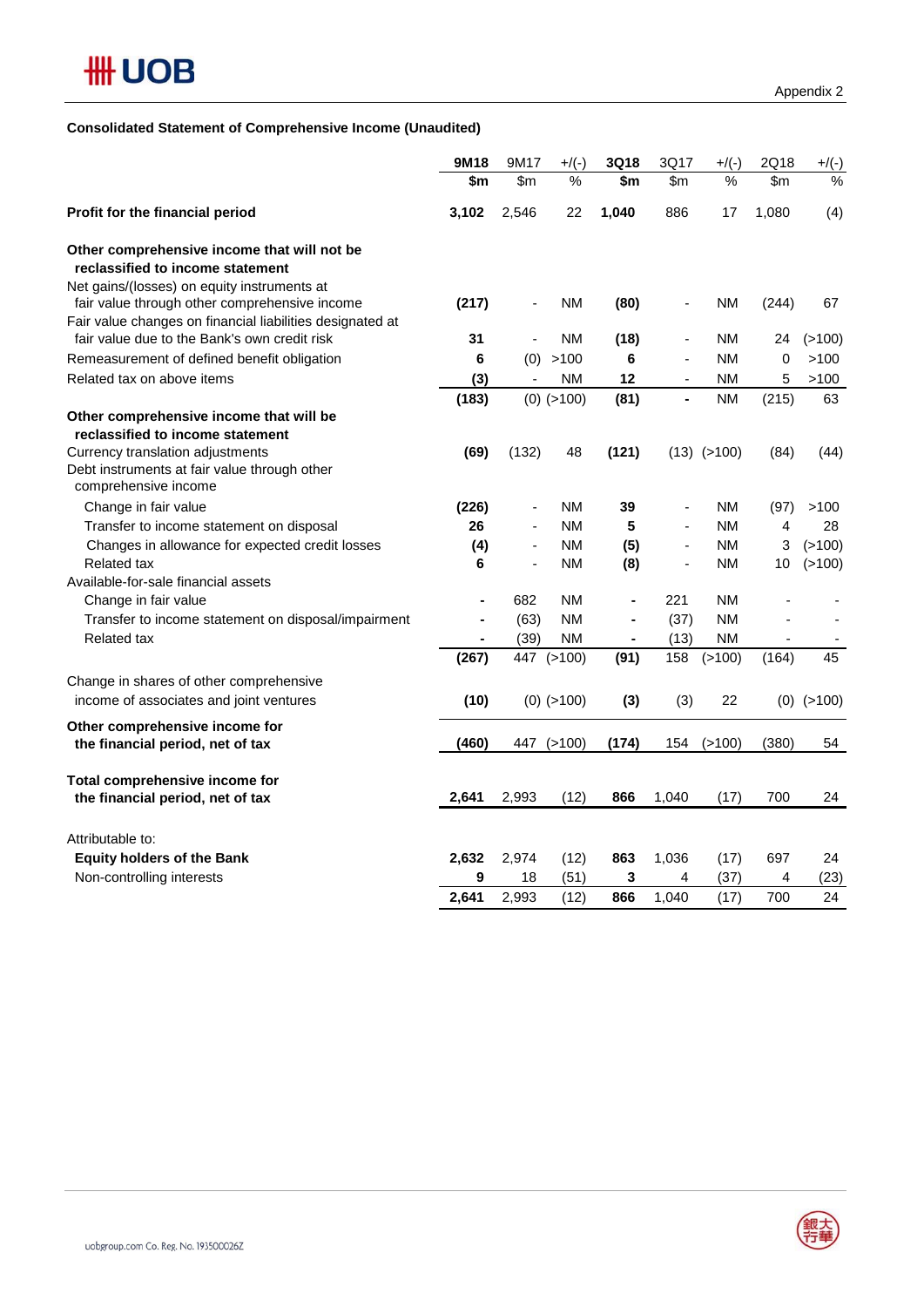## **Consolidated Balance Sheet (Unaudited)**

|                                                          | Sep-18           | <b>Jun-18</b>     | Dec-17 $1$        | Sep-17           |
|----------------------------------------------------------|------------------|-------------------|-------------------|------------------|
|                                                          | \$m              | \$m               | \$m               | \$m              |
| <b>Equity</b>                                            |                  |                   |                   |                  |
| Share capital and other capital                          | 7,057            | 7,967             | 7,766             | 6,878            |
| Retained earnings                                        | 20,863           | 20,681            | 19,707            | 18,879           |
| Other reserves                                           | 8,848            | 9,011             | 9,377             | 9,390            |
| Equity attributable to equity holders of the Bank        | 36,768           | 37,660            | 36,850            | 35,147           |
| Non-controlling interests                                | 190              | 190               | 187               | 182              |
| Total                                                    | 36,959           | 37,850            | 37,037            | 35,329           |
|                                                          |                  |                   |                   |                  |
| <b>Liabilities</b><br>Deposits and balances of banks     | 14,811           | 17,161            | 11,440            | 13,024           |
| Deposits and balances of customers                       | 293,634          | 287,515           | 272,765           | 268,296          |
| Bills and drafts payable                                 | 769              | 873               | 702               | 836              |
| Other liabilities                                        | 12,559           | 13,108            | 11,469            | 11,003           |
| Debts issued                                             | 23,906           | 27,756            | 25,178            | 25,655           |
| Total                                                    | 345,680          | 346,413           | 321,556           | 318,814          |
|                                                          |                  |                   |                   |                  |
| <b>Total equity and liabilities</b>                      | 382,638          | 384,263           | 358,592           | 354,143          |
|                                                          |                  |                   |                   |                  |
| <b>Assets</b>                                            |                  |                   |                   |                  |
| Cash, balances and placements with central banks         | 24,375           | 29,450            | 26,625            | 30,809           |
| Singapore Government treasury bills and securities       | 5,761            | 5,864             | 4,267             | 3,956            |
| Other government treasury bills and securities           | 12,393           | 11,066            | 11,709            | 10,205           |
| <b>Trading securities</b>                                | 2,075            | 2,174             | 1,766             | 1,593            |
| Placements and balances with banks<br>Loans to customers | 54,954           | 57,929            | 52,181            | 46,973           |
| Investment securities                                    | 251,755          | 246,392<br>11,784 | 232,212<br>11,273 | 230,068          |
| Other assets                                             | 12,467<br>10,258 | 11,053            | 10,164            | 12,143<br>10,043 |
| Investment in associates and joint ventures              | 1,264            | 1,252             | 1,194             | 1,177            |
| Investment properties                                    | 1,038            | 1,046             | 1,088             | 1,079            |
| <b>Fixed assets</b>                                      | 2,161            | 2,114             | 1,971             | 1,954            |
| Intangible assets                                        | 4,136            | 4,138             | 4,142             | 4,144            |
| Total                                                    | 382,638          | 384,263           | 358,592           | 354,143          |
|                                                          |                  |                   |                   |                  |
| Off-balance sheet items                                  |                  |                   |                   |                  |
| <b>Contingent liabilities</b>                            | 31,524           | 30,998            | 26,415            | 25,774           |
| <b>Financial derivatives</b>                             | 987,792          | 1,001,268         | 961,880           | 982,707          |
| Commitments                                              | 146,065          | 140,924           | 136,664           | 135,341          |
|                                                          |                  |                   |                   |                  |
| Net asset value per ordinary share (\$)                  | 20.78            | 20.77             | 20.37             | 19.88            |
|                                                          |                  |                   |                   |                  |

Note:

1 Audited.

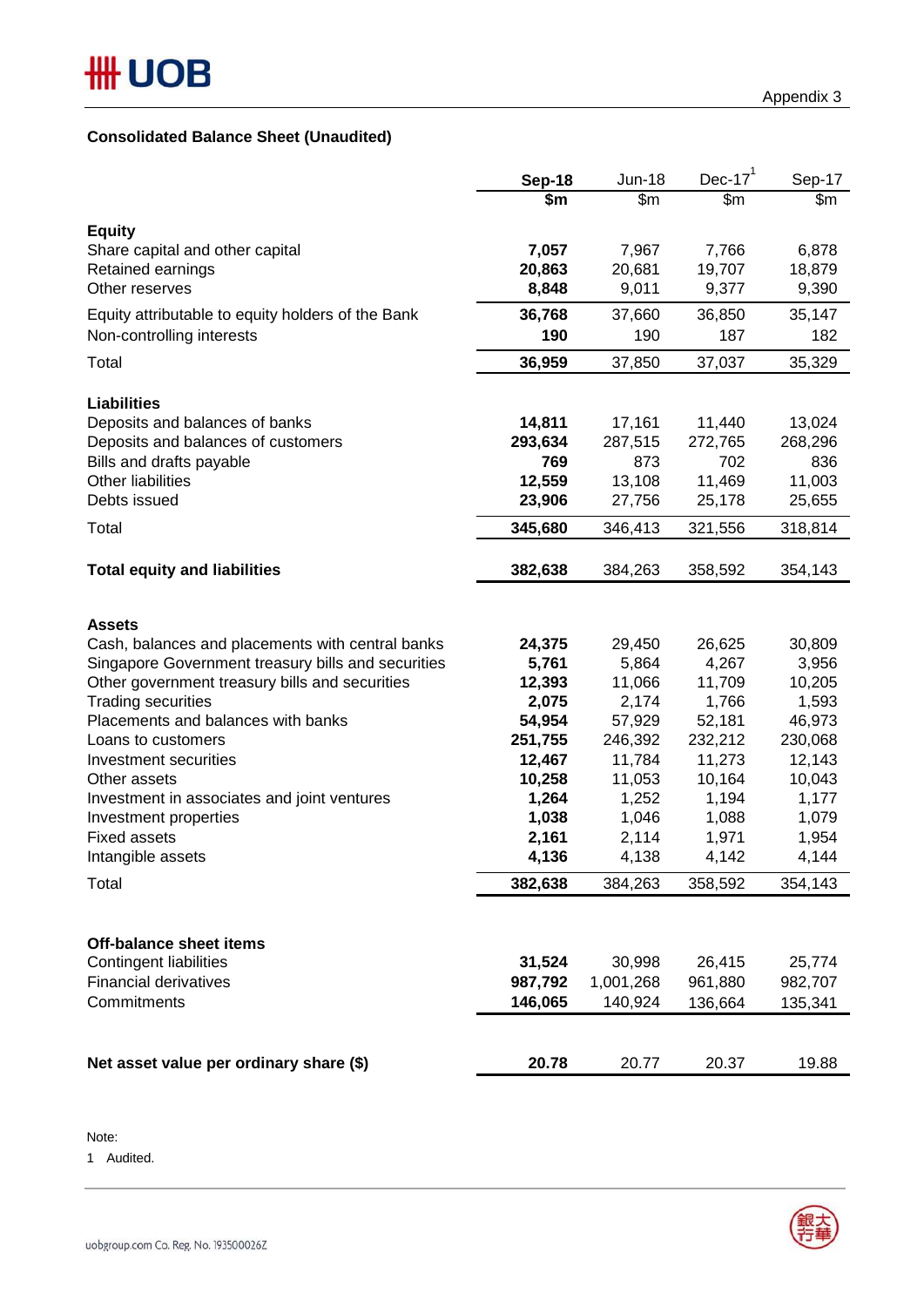### **Consolidated Statement of Changes in Equity (Unaudited)**

|                                                                                          | Share capital<br>and other<br>capital<br>\$m | <b>Retained</b><br>earnings<br>\$m | <b>Other</b><br>reserves<br>\$m | Total<br>\$m | Non-<br>controlling<br>interests<br>\$m | <b>Total</b><br>equity<br>\$m |
|------------------------------------------------------------------------------------------|----------------------------------------------|------------------------------------|---------------------------------|--------------|-----------------------------------------|-------------------------------|
| Balance at 1 January 2018                                                                | 7,766                                        | 19,707                             | 9,377                           | 36,850       | 187                                     | 37,037                        |
| Impact of adopting SFRS(I) 9                                                             |                                              | 62                                 | (59)                            | 3            | (1)                                     | $\mathbf{2}$                  |
| Restated opening balance<br>under SFRS(I) 9                                              | 7,766                                        | 19,769                             | 9,318                           | 36,853       | 185                                     | 37,039                        |
| Profit for the financial period<br>Other comprehensive income                            |                                              | 3,092                              |                                 | 3,092        | 10                                      | 3,102                         |
| for the financial period<br>Total comprehensive income                                   |                                              | 6                                  | (466)                           | (460)        | (1)                                     | (460)                         |
| for the financial period<br><b>Transfers</b>                                             |                                              | 3,098                              | (466)                           | 2,632        | 9                                       | 2,641                         |
|                                                                                          |                                              | (6)                                | 6                               |              | 4                                       | 4                             |
| Change in non-controlling interests<br><b>Dividends</b><br>Shares re-purchased - held in |                                              | (1,998)                            |                                 | (1,998)      | (8)                                     | (2,007)                       |
| treasury                                                                                 | (167)                                        |                                    |                                 | (167)        |                                         | (167)                         |
| Shares issued under scrip                                                                |                                              |                                    |                                 |              |                                         |                               |
| dividend scheme                                                                          | 267                                          |                                    |                                 | 267          |                                         | 267                           |
| Share-based compensation<br>Shares issued under share-based<br>compensation plans        | 39                                           |                                    | 31<br>(39)                      | 31           |                                         | 31                            |
| Redemption of perpetual capital                                                          |                                              |                                    |                                 |              |                                         |                               |
| securities                                                                               | (847)                                        |                                    | (3)                             | (850)        |                                         | (850)                         |
| Balance at 30 September 2018                                                             | 7,057                                        | 20,863                             | 8,848                           | 36,768       | 190                                     | 36,959                        |
| Balance at 1 January 2017                                                                | 6,351                                        | 17,334                             | 9,189                           | 32,873       | 169                                     | 33,042                        |
| Profit for the financial period                                                          |                                              | 2,535                              |                                 | 2,535        | 11                                      | 2,546                         |
| Other comprehensive income<br>for the financial period                                   |                                              | (0)                                | 439                             | 439          | 8                                       | 447                           |
| Total comprehensive income<br>for the financial period                                   |                                              | 2,535                              | 439                             | 2,974        | 18                                      | 2,993                         |
| <b>Transfers</b>                                                                         |                                              | 232                                | (232)                           |              |                                         |                               |
| Change in non-controlling interests                                                      |                                              |                                    |                                 |              | 1                                       | 1                             |
| <b>Dividends</b>                                                                         |                                              | (1, 222)                           |                                 | (1,222)      | (5)                                     | (1, 227)                      |
| Shares issued under scrip<br>dividend scheme                                             | 488                                          |                                    |                                 | 488          |                                         | 488                           |
| Share-based compensation                                                                 |                                              |                                    | 33                              | 33           |                                         | 33                            |
| Shares issued under share-based<br>compensation plans                                    | 39                                           |                                    | (39)                            |              |                                         |                               |
| Balance at 30 September 2017                                                             | 6,878                                        | 18,879                             | 9,390                           | 35,147       | 182                                     | 35,329                        |

### **Attributable to equity holders of the Bank**

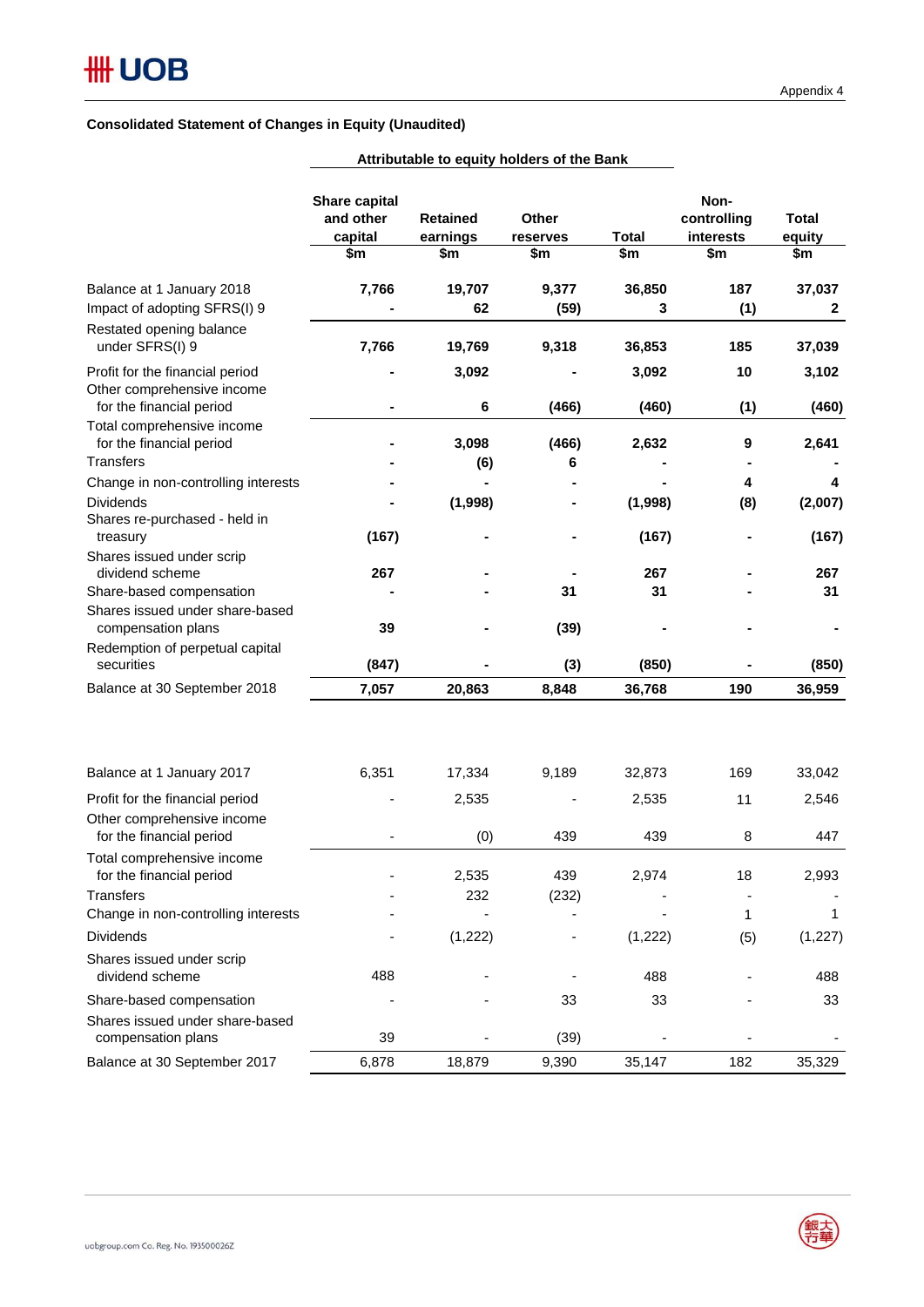### **Consolidated Statement of Changes in Equity (Unaudited)**

|                                                                                               | Attributable to equity noiders of the Bank   |                                    |                                 |                |                                         |                               |
|-----------------------------------------------------------------------------------------------|----------------------------------------------|------------------------------------|---------------------------------|----------------|-----------------------------------------|-------------------------------|
|                                                                                               | Share capital<br>and other<br>capital<br>\$m | <b>Retained</b><br>earnings<br>\$m | <b>Other</b><br>reserves<br>\$m | Total<br>\$m   | Non-<br>controlling<br>interests<br>\$m | <b>Total</b><br>equity<br>\$m |
| Balance at 1 July 2018                                                                        | 7,967                                        | 20,681                             | 9,011                           | 37,660         | 190                                     | 37,850                        |
| Profit for the financial period<br>Other comprehensive income<br>for the financial period     |                                              | 1,037<br>6                         | (180)                           | 1,037<br>(174) | 3<br>(0)                                | 1,040<br>(174)                |
| Total comprehensive income<br>for the financial period                                        |                                              | 1,043                              | (180)                           | 863            | 3                                       | 866                           |
| <b>Transfers</b><br><b>Dividends</b><br>Shares re-purchased - held in                         |                                              | (7)<br>(855)                       | 7                               | (855)          | (2)                                     | (857)                         |
| treasury<br>Share-based compensation<br>Shares issued under share-based<br>compensation plans | (63)<br>0                                    |                                    | 13<br>(0)                       | (63)<br>13     |                                         | (63)<br>13                    |
| Redemption of perpetual capital<br>securities                                                 | (847)                                        |                                    | (3)                             | (850)          |                                         | (850)                         |
| Balance at 30 September 2018                                                                  | 7,057                                        | 20,863                             | 8,848                           | 36,768         | 190                                     | 36,959                        |
| Balance at 1 July 2017                                                                        | 6,805                                        | 18,367                             | 9,480                           | 34,652         | 178                                     | 34,830                        |
| Profit for the financial period<br>Other comprehensive income<br>for the financial period     |                                              | 883                                | 153                             | 883<br>153     | 3<br>1                                  | 886<br>154                    |
| Total comprehensive income<br>for the financial period                                        |                                              | 883                                | 153                             | 1,036          | 4                                       | 1,040                         |
| <b>Transfers</b><br>Change in non-controlling interests                                       |                                              | 230                                | (230)                           |                | 1                                       | 1                             |
| Dividends<br>Shares issued under scrip                                                        | 51                                           | (601)                              |                                 | (601)          | (1)                                     | (602)                         |
| dividend scheme<br>Share-based compensation                                                   |                                              |                                    | 9                               | 51<br>9        |                                         | 51<br>9                       |

compensation plans and the compensation plans of the compensation plans of the compensation plans of the compensation  $22$ Balance at 30 September 2017 6,878 18,879 9,390 35,147 182 35,329

**Attributable to equity holders of the Bank**

Shares issued under share-based

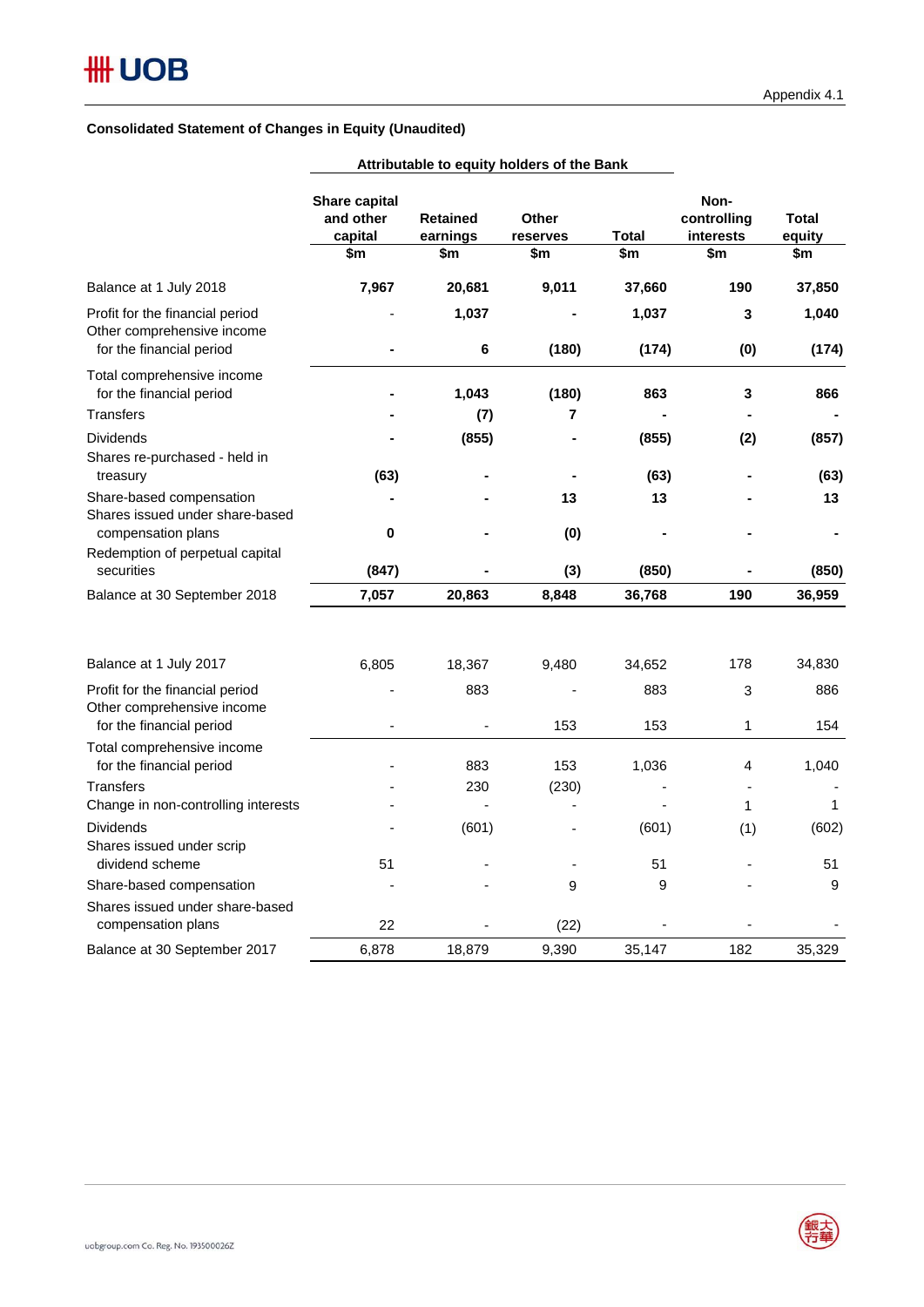

| <b>Consolidated Cash Flow Statement (Unaudited)</b>            |           |                          |          |                  |
|----------------------------------------------------------------|-----------|--------------------------|----------|------------------|
|                                                                | 9M18      | 9M17                     | 3Q18     | 3Q17             |
|                                                                | \$m       | \$m                      | \$m      | \$m              |
| Cash flows from operating activities                           |           |                          |          |                  |
| Profit for the financial period                                | 3,102     | 2,546                    | 1,040    | 886              |
| Adjustments for:                                               |           |                          |          |                  |
| Allowances for credit and other losses                         | 265       | 587                      | 95       | 221              |
| Share of profit of associates and joint ventures               | (106)     | (88)                     | (25)     | (29)             |
| Tax                                                            | 620       | 574                      | 206      | 187              |
| Depreciation of assets                                         | 200       | 188                      | 68       | 63               |
| Net loss/(gain) on disposal of assets                          | 11        | (175)                    | 4        | (67)             |
| Share-based compensation                                       | 31        | 33                       | 13       | 10               |
| Operating profit before working capital changes                | 4,123     | 3,665                    | 1,401    | 1,271            |
| Change in working capital:                                     |           |                          |          |                  |
| Deposits and balances of banks                                 | 3,419     | 1,168                    | (2, 286) | 1,363            |
| Deposits and balances of customers                             | 21,004    | 12,982                   | 6,827    | 8,376            |
| Bills and drafts payable                                       | 61        | 314                      | (105)    | 40               |
| Other liabilities                                              | 822       | (2, 139)                 | (351)    | 403              |
| Restricted balances with central banks                         | 151       | (66)                     | 22       | (86)             |
| Government treasury bills and securities                       | (2, 212)  | 3,344                    | (1, 281) | (339)            |
| <b>Trading securities</b>                                      | (308)     | 1,595                    | 88       | 161              |
| Placements and balances with banks                             | (2,751)   | (6,940)                  | 2,850    | 1,059            |
| Loans to customers                                             | (19,606)  | (8,890)                  | (6,093)  | (6, 464)         |
| Investment securities                                          | (1,689)   | 232                      | (845)    | (462)            |
| Other assets                                                   | (212)     | 3,289                    | 734      | (134)            |
| Cash generated from operations                                 | 2,802     | 8,554                    | 961      | 5,189            |
| Income tax paid                                                | (617)     | (559)                    | (300)    | (234)            |
| Net cash provided by operating activities                      | 2,185     | 7,996                    | 662      | 4,955            |
| Cash flows from investing activities                           |           |                          |          |                  |
| Capital injection into associates and joint ventures           | (32)      | (27)                     | (13)     | (12)             |
| Acquisition of associates and joint ventures                   |           | (0)                      |          |                  |
| Distribution from associates and joint ventures                | 48        | 27                       | 16       | 8                |
| Acquisition of properties and other fixed assets               | (358)     | (253)                    | (124)    | (86)             |
| Proceeds from disposal of properties and other fixed assets    | 21        | 12                       | 8        | $\overline{2}$   |
| Change in non-controlling interests                            | 4         | $\overline{\phantom{a}}$ | ۰        | ۰                |
| Net cash used in investing activities                          | (318)     | (241)                    | (112)    | (89)             |
|                                                                |           |                          |          |                  |
| Cash flows from financing activities                           |           |                          |          |                  |
| Redemption of perpetual capital securities                     | (850)     |                          | (850)    |                  |
| Issuance of debts issued                                       | 27,217    | 34,812                   | 3,351    | 11,881           |
| Redemption of debts issued                                     | (28, 428) | (34, 983)                | (7, 182) | (12, 771)        |
| Shares re-purchased - held in treasury                         | (167)     |                          | (63)     |                  |
| Change in non-controlling interests                            |           | 1                        |          | 1                |
| Dividends paid on ordinary shares                              | (1,647)   | (665)                    | (834)    | (530)            |
| Distribution for perpetual capital securities                  | (85)      | (68)                     | (21)     | (21)             |
| Dividends paid to non-controlling interests                    | (8)       | (5)                      | (2)      | (1)              |
| Net cash used in financing activities                          | (3,968)   | (909)                    | (5,600)  | (1, 441)         |
| Currency translation adjustments                               | 19        | (424)                    | 46       | (89)             |
| Net increase in cash and cash equivalents                      | (2,082)   | 6,421                    | (5,004)  | 3,336            |
| Cash and cash equivalents at beginning of the financial period | 20,975    | 18,401                   | 23,898   |                  |
| Cash and cash equivalents at end of the financial period       | 18,893    | 24,822                   | 18,893   | 21,486<br>24,822 |
|                                                                |           |                          |          |                  |

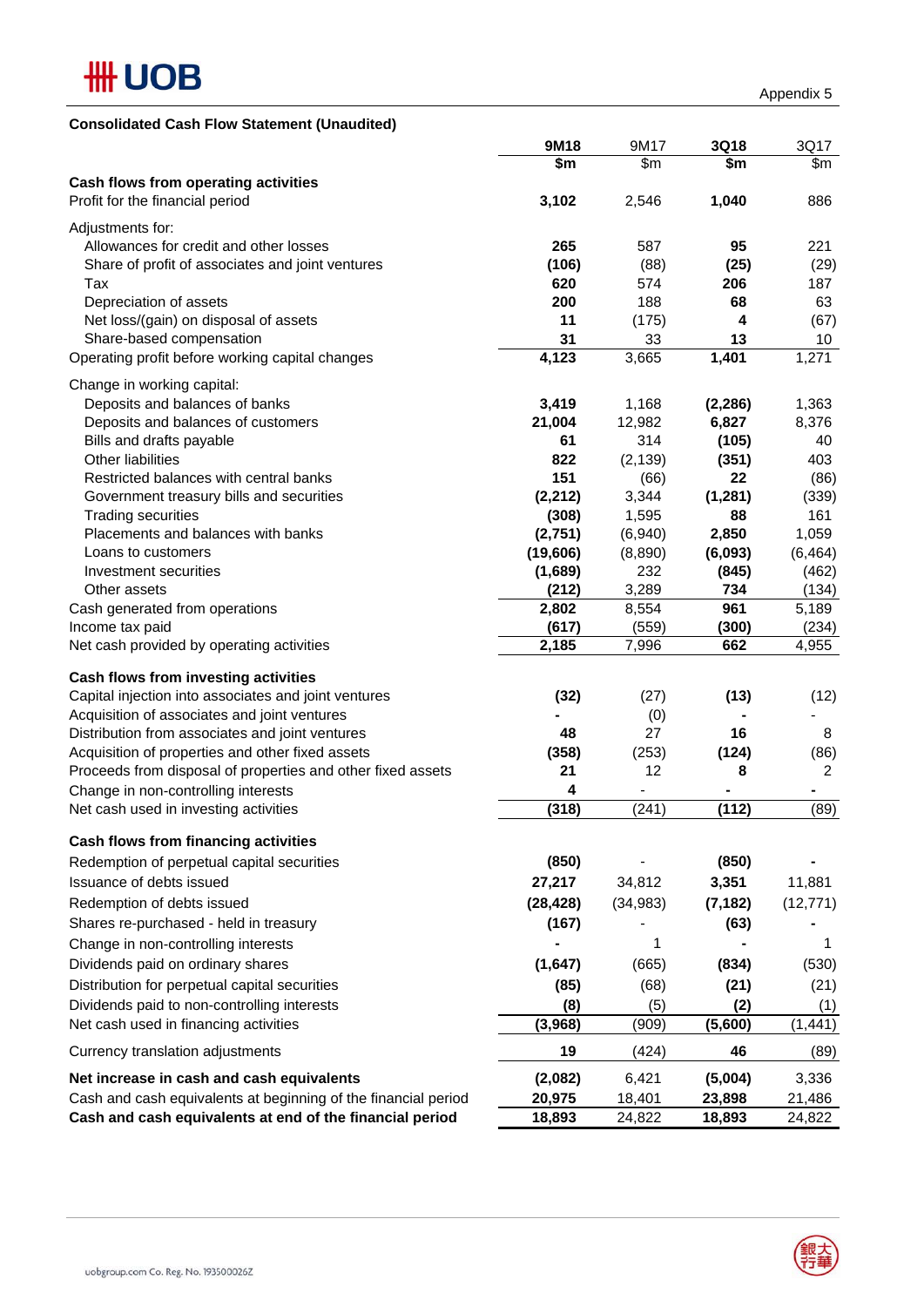## **Balance Sheet of the Bank (Unaudited)**

|                                                    | <b>Sep-18</b> | <b>Jun-18</b> | Dec-17 $1$ | Sep-17  |
|----------------------------------------------------|---------------|---------------|------------|---------|
|                                                    | \$m           | \$m           | \$m        | \$m     |
| <b>Equity</b>                                      |               |               |            |         |
| Share capital and other capital                    | 7,057         | 7,967         | 7,766      | 6,878   |
| Retained earnings                                  | 15,457        | 15,489        | 14,701     | 13,954  |
| Other reserves                                     | 9,631         | 9,685         | 10,045     | 10,094  |
| Total                                              | 32,144        | 33,140        | 32,512     | 30,927  |
| <b>Liabilities</b>                                 |               |               |            |         |
| Deposits and balances of banks                     | 13,743        | 16,107        | 10,870     | 11,879  |
| Deposits and balances of customers                 | 230,858       | 224,804       | 215,212    | 209,834 |
| Deposits and balances of subsidiaries              | 9,307         | 11,159        | 6,505      | 8,733   |
| Bills and drafts payable                           | 476           | 564           | 492        | 597     |
| Other liabilities                                  | 8,346         | 8,952         | 7,434      | 7,247   |
| Debts issued                                       | 22,207        | 26,248        | 23,890     | 24,391  |
| Total                                              | 284,937       | 287,834       | 264,404    | 262,681 |
|                                                    |               |               |            |         |
| <b>Total equity and liabilities</b>                | 317,082       | 320,974       | 296,916    | 293,608 |
| <b>Assets</b>                                      |               |               |            |         |
| Cash, balances and placements with central banks   | 20,088        | 24,445        | 19,960     | 23,362  |
| Singapore Government treasury bills and securities | 5,761         | 5,864         | 4,267      | 3,956   |
| Other government treasury bills and securities     | 5,709         | 5,105         | 6,236      | 4,085   |
| <b>Trading securities</b>                          | 1,938         | 1,951         | 1,502      | 1,375   |
| Placements and balances with banks                 | 41,631        | 45,767        | 42,772     | 37,872  |
| Loans to customers                                 | 196,687       | 191,934       | 180,521    | 179,250 |
| Placements with and advances to subsidiaries       | 15,457        | 15,652        | 12,485     | 13,461  |
| Investment securities                              | 10,969        | 10,575        | 10,495     | 11,405  |
| Other assets                                       | 6,686         | 7,575         | 6,878      | 7,006   |
| Investment in associates and joint ventures        | 353           | 345           | 338        | 343     |
| Investment in subsidiaries                         | 5,912         | 5,912         | 5,744      | 5,793   |
| Investment properties                              | 1,098         | 1,102         | 1,119      | 1,120   |
| <b>Fixed assets</b>                                | 1,611         | 1,565         | 1,417      | 1,398   |
| Intangible assets                                  | 3,182         | 3,182         | 3,182      | 3,182   |
| Total                                              | 317,082       | 320,974       | 296,916    | 293,608 |
|                                                    |               |               |            |         |
| <b>Off-balance sheet items</b>                     |               |               |            |         |
| Contingent liabilities                             | 20,775        | 20,467        | 17,500     | 17,034  |
| <b>Financial derivatives</b>                       | 799,820       | 826,681       | 788,002    | 820,724 |
| Commitments                                        | 120,124       | 115,270       | 114,167    | 112,179 |
| Net asset value per ordinary share (\$)            | 18.00         | 18.07         | 17.77      | 17.35   |

Note:

1 Audited.

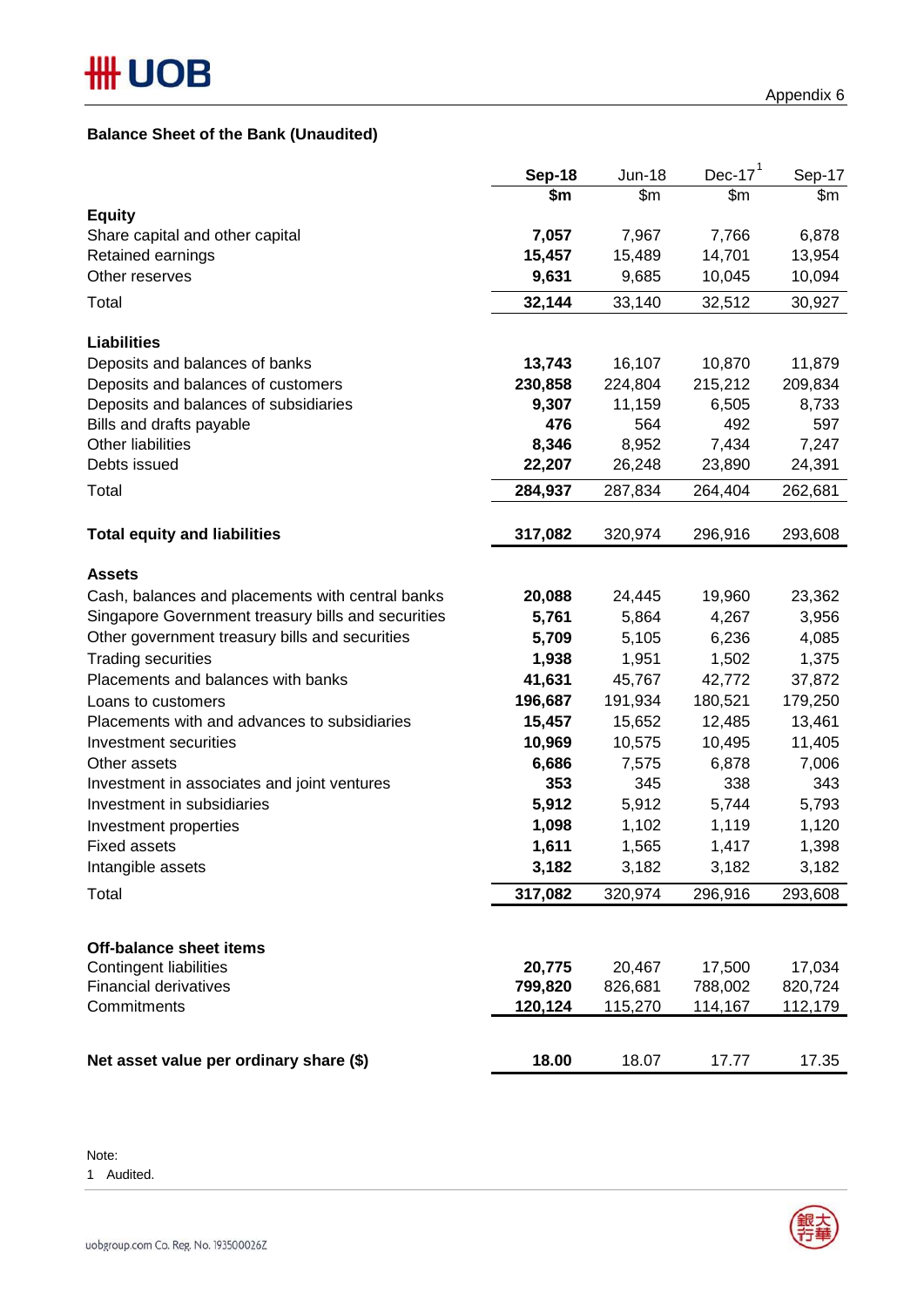### **Statement of Changes in Equity of the Bank (Unaudited)**

|                                                           | <b>Share capital</b> |                 |                |                     |  |
|-----------------------------------------------------------|----------------------|-----------------|----------------|---------------------|--|
|                                                           | and other            | <b>Retained</b> | Other          |                     |  |
|                                                           | capital              | earnings        | reserves       | <b>Total equity</b> |  |
|                                                           | \$m                  | \$m             | \$m            | \$m                 |  |
| Balance at 1 January 2018<br>Impact of adopting SFRS(I) 9 | 7,766                | 14,701<br>93    | 10,045<br>(34) | 32,512<br>59        |  |
| Restated opening balance under<br>SFRS(I) 9               | 7,766                | 14,794          | 10,011         | 32,571              |  |
| Profit for the financial period                           |                      | 2,667           |                | 2,667               |  |
| Other comprehensive income<br>for the financial period    |                      | $\bf{0}$        | (376)          | (376)               |  |
| Total comprehensive income<br>for the financial period    |                      | 2,667           | (376)          | 2,291               |  |
| Transfers                                                 |                      | (6)             | 6              |                     |  |
| <b>Dividends</b>                                          |                      | (1,998)         |                | (1,998)             |  |
| Share buyback - held in treasury                          | (167)                |                 |                | (167)               |  |
| Shares issued under scrip<br>dividend scheme              | 267                  |                 |                | 267                 |  |
| Share-based compensation                                  |                      |                 | 31             | 31                  |  |
| Shares issued under share-based                           |                      |                 |                |                     |  |
| compensation plans                                        | 39                   |                 | (39)           |                     |  |
| Redemption of perpetual capital securities                | (847)                |                 | (3)            | (850)               |  |
| Balance at 30 September 2018                              | 7,057                | 15,457          | 9,631          | 32,144              |  |
| Balance at 1 January 2017                                 | 6,351                | 13,031          | 9,625          | 29,007              |  |
| Profit for the financial period                           |                      | 2,143           |                | 2,143               |  |
| Other comprehensive income<br>for the financial period    |                      | (0)             | 477            | 477                 |  |
| Total comprehensive income                                |                      |                 |                |                     |  |
| for the financial period                                  |                      | 2,143           | 477            | 2,620               |  |
| Transfers                                                 |                      | 2               | (2)            |                     |  |
| <b>Dividends</b>                                          |                      | (1, 222)        |                | (1, 222)            |  |
| Shares issued under scrip                                 |                      |                 |                |                     |  |
| dividend scheme                                           | 488                  |                 |                | 488                 |  |
| Share-based compensation                                  |                      |                 | 33             | 33                  |  |
| Shares issued under share-based                           |                      |                 |                |                     |  |
| compensation plans                                        | 39                   |                 | (39)           |                     |  |
| Balance at 30 September 2017                              | 6,878                | 13,954          | 10,094         | 30,927              |  |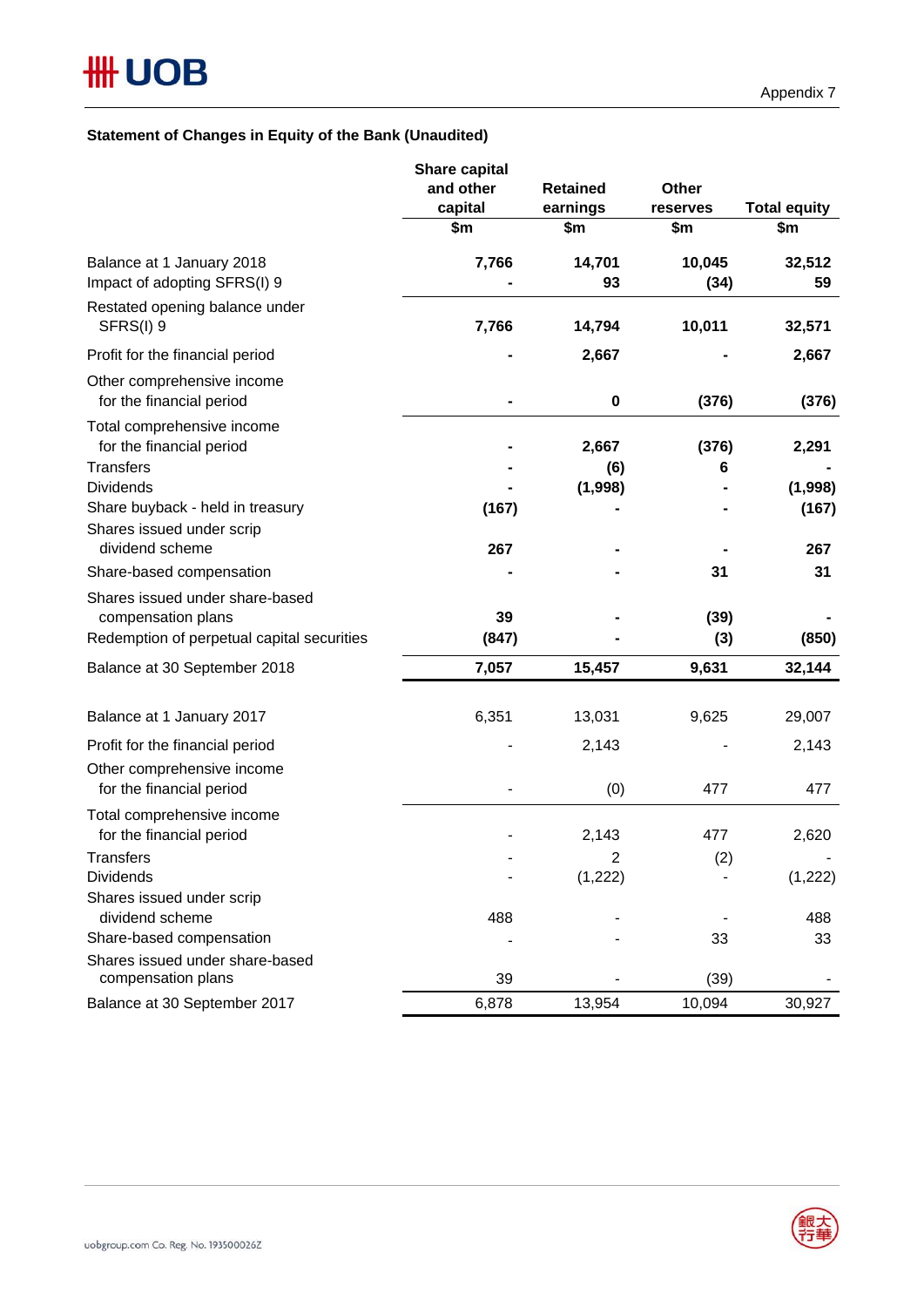## **Statement of Changes in Equity of the Bank (Unaudited)**

|                                                                                                 | <b>Share capital</b><br>and other | <b>Retained</b> | Other           |                            |
|-------------------------------------------------------------------------------------------------|-----------------------------------|-----------------|-----------------|----------------------------|
|                                                                                                 | capital<br>\$m                    | earnings<br>\$m | reserves<br>\$m | <b>Total equity</b><br>\$m |
| Balance at 1 July 2018                                                                          | 7,967                             | 15,489          | 9,685           | 33,140                     |
| Profit for the financial period                                                                 |                                   | 830             |                 | 830                        |
| Other comprehensive income<br>for the financial period                                          |                                   | (0)             | (71)            | (71)                       |
| Total comprehensive income<br>for the financial period                                          |                                   | 830             | (71)            | 759                        |
| <b>Transfers</b><br><b>Dividends</b>                                                            |                                   | (7)<br>(855)    | $\overline{7}$  | (855)                      |
| Share buyback - held in treasury<br>Share-based compensation<br>Shares issued under share-based | (63)                              |                 | 13              | (63)<br>13                 |
| compensation plans<br>Redemption of perpetual capital securities                                | 0<br>(847)                        |                 | (0)<br>(3)      | (850)                      |
| Balance at 30 September 2018                                                                    | 7,057                             | 15,457          | 9,631           | 32,144                     |
| Balance at 1 July 2017                                                                          | 6,805                             | 13,849          | 9,970           | 30,624                     |
| Profit for the financial period                                                                 |                                   | 707             |                 | 707                        |
| Other comprehensive income<br>for the financial period                                          |                                   |                 | 137             | 137                        |
| Total comprehensive income<br>for the financial period                                          |                                   | 707             | 137             | 844                        |
| <b>Dividends</b>                                                                                |                                   | (601)           |                 | (601)                      |
| Share-based compensation<br>Shares issued under scrip                                           |                                   |                 | 9               | 9                          |
| dividend scheme<br>Shares issued under share-based                                              | 51                                |                 |                 | 51                         |
| compensation plans                                                                              | 22                                |                 | (22)            |                            |
| Balance at 30 September 2017                                                                    | 6,878                             | 13,954          | 10,094          | 30,927                     |